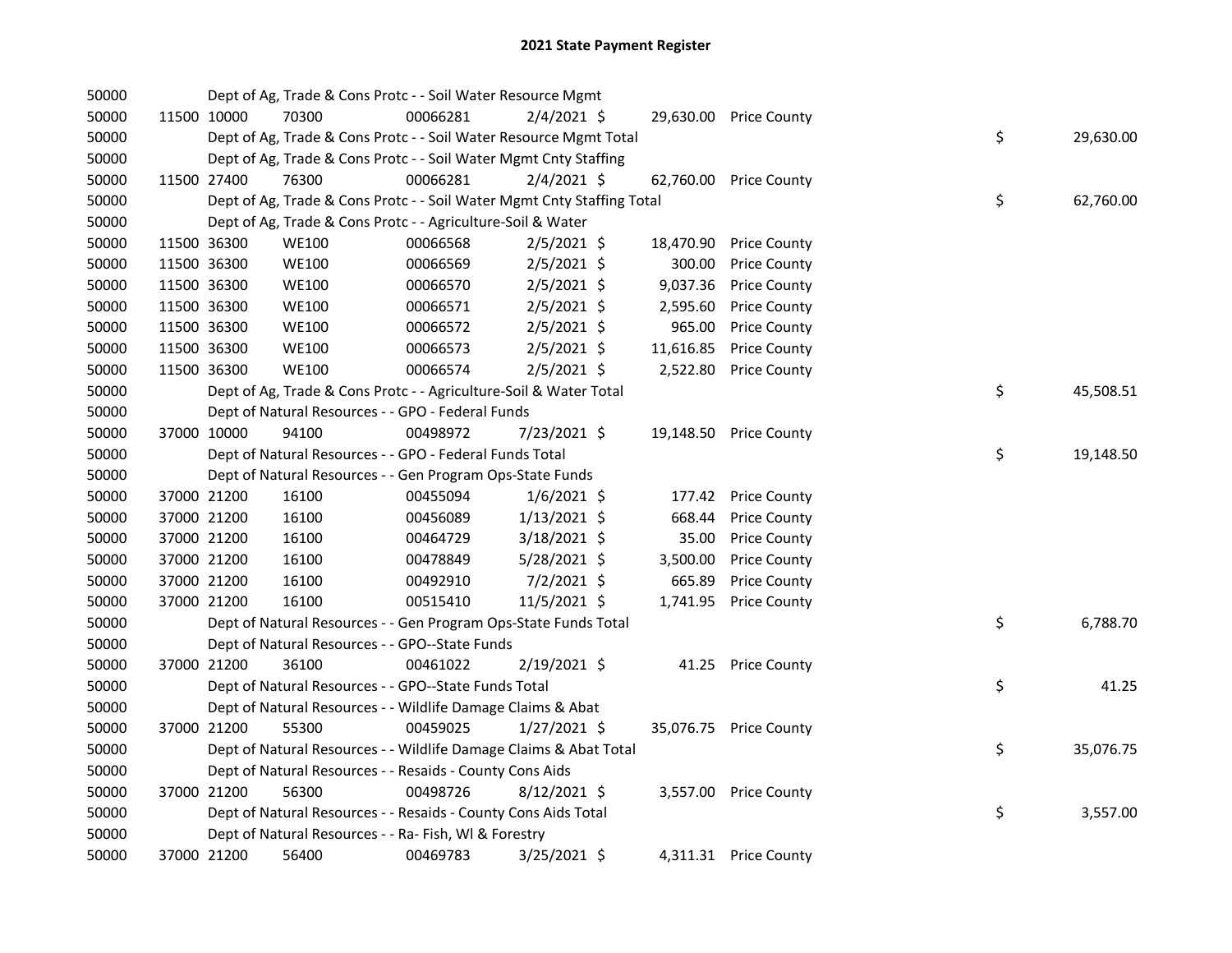| 50000 |             |             | Dept of Natural Resources - - Ra- Fish, WI & Forestry Total        |          |                |            |                        | \$ | 4,311.31   |
|-------|-------------|-------------|--------------------------------------------------------------------|----------|----------------|------------|------------------------|----|------------|
| 50000 |             |             | Dept of Natural Resources - - Resaids - Forest Croplnd & Mfl       |          |                |            |                        |    |            |
| 50000 |             | 37000 21200 | 56600                                                              | 00509481 | $9/17/2021$ \$ |            | 59,674.05 Price County |    |            |
| 50000 |             |             | Dept of Natural Resources - - Resaids - Forest CropInd & Mfl Total |          |                |            |                        | \$ | 59,674.05  |
| 50000 |             |             | Dept of Natural Resources - - Ra- Suppl Snow Trail Aids            |          |                |            |                        |    |            |
| 50000 |             | 37000 21200 | 56900                                                              | 00458649 | 1/28/2021 \$   | 72,841.22  | <b>Price County</b>    |    |            |
| 50000 | 37000 21200 |             | 56900                                                              | 00462085 | $2/11/2021$ \$ | 32,781.59  | <b>Price County</b>    |    |            |
| 50000 |             | 37000 21200 | 56900                                                              | 00464477 | $2/22/2021$ \$ | 30,000.00  | <b>Price County</b>    |    |            |
| 50000 |             |             | Dept of Natural Resources - - Ra- Suppl Snow Trail Aids Total      |          |                |            |                        | \$ | 135,622.81 |
| 50000 |             |             | Dept of Natural Resources - - Resaids - Cnty Forst & Admin         |          |                |            |                        |    |            |
| 50000 |             | 37000 21200 | 57200                                                              | 00462963 | 2/18/2021 \$   | 44,724.51  | <b>Price County</b>    |    |            |
| 50000 |             | 37000 21200 | 57200                                                              | 00520329 | 11/24/2021 \$  | 27,600.00  | <b>Price County</b>    |    |            |
| 50000 |             |             | Dept of Natural Resources - - Resaids - Cnty Forst & Admin Total   |          |                |            |                        | \$ | 72,324.51  |
| 50000 |             |             | Dept of Natural Resources - - Ra- Cnty Snow Trail & Area Aid       |          |                |            |                        |    |            |
| 50000 |             | 37000 21200 | 57400                                                              | 00507709 | $9/17/2021$ \$ | 71,025.00  | <b>Price County</b>    |    |            |
| 50000 |             |             | Dept of Natural Resources - - Ra- Cnty Snow Trail & Area Aid Total |          |                |            |                        | \$ | 71,025.00  |
| 50000 |             |             | Dept of Natural Resources - - Ra- Snowmobile Trail Areas           |          |                |            |                        |    |            |
| 50000 |             | 37000 21200 | 57500                                                              | 00505973 | $9/8/2021$ \$  | 70,950.00  | <b>Price County</b>    |    |            |
| 50000 | 37000 21200 |             | 57500                                                              | 00507709 | 9/17/2021 \$   | 8,520.00   | <b>Price County</b>    |    |            |
| 50000 |             | 37000 21200 | 57500                                                              | 00510033 | $9/27/2021$ \$ | 66,163.34  | <b>Price County</b>    |    |            |
| 50000 |             |             | Dept of Natural Resources - - Ra- Snowmobile Trail Areas Total     |          |                |            |                        | \$ | 145,633.34 |
| 50000 |             |             | Dept of Natural Resources - - Resaids - Pymt In Lieu Tax Fed       |          |                |            |                        |    |            |
| 50000 |             | 37000 21200 | 58400                                                              | 00510766 | $9/28/2021$ \$ |            | 51.62 Price County     |    |            |
| 50000 |             |             | Dept of Natural Resources - - Resaids - Pymt In Lieu Tax Fed Total |          |                |            |                        | \$ | 51.62      |
| 50000 |             |             | Dept of Natural Resources - - Dnr-Dam Safety Projects              |          |                |            |                        |    |            |
| 50000 |             | 37000 36300 | <b>TX100</b>                                                       | 00469941 | $3/25/2021$ \$ |            | 10,459.47 Price County |    |            |
| 50000 |             |             | Dept of Natural Resources - - Dnr-Dam Safety Projects Total        |          |                |            |                        | \$ | 10,459.47  |
| 50000 |             |             | WI Dept of Transportation - - Eldly&Disa Co/Aid Sf                 |          |                |            |                        |    |            |
| 50000 |             | 39500 21100 | 16800                                                              | 00650099 | $2/5/2021$ \$  | 79,889.00  | <b>Price County</b>    |    |            |
| 50000 |             |             | WI Dept of Transportation - - Eldly&Disa Co/Aid Sf Total           |          |                |            |                        | \$ | 79,889.00  |
| 50000 |             |             | WI Dept of Transportation - - County Forest Aids                   |          |                |            |                        |    |            |
| 50000 |             | 39500 21100 | 17000                                                              | 00658080 | $3/9/2021$ \$  |            | 3,596.14 Price County  |    |            |
| 50000 |             |             | WI Dept of Transportation - - County Forest Aids Total             |          |                |            |                        | \$ | 3,596.14   |
| 50000 |             |             | WI Dept of Transportation - - Trans Aids To Co.-Sf                 |          |                |            |                        |    |            |
| 50000 |             | 39500 21100 | 19000                                                              | 00631649 | $1/4/2021$ \$  | 161,735.90 | <b>Price County</b>    |    |            |
| 50000 |             | 39500 21100 | 19000                                                              | 00710744 | 7/6/2021 \$    | 323,471.80 | <b>Price County</b>    |    |            |
| 50000 |             | 39500 21100 | 19000                                                              | 00751303 | 10/4/2021 \$   | 161,735.92 | <b>Price County</b>    |    |            |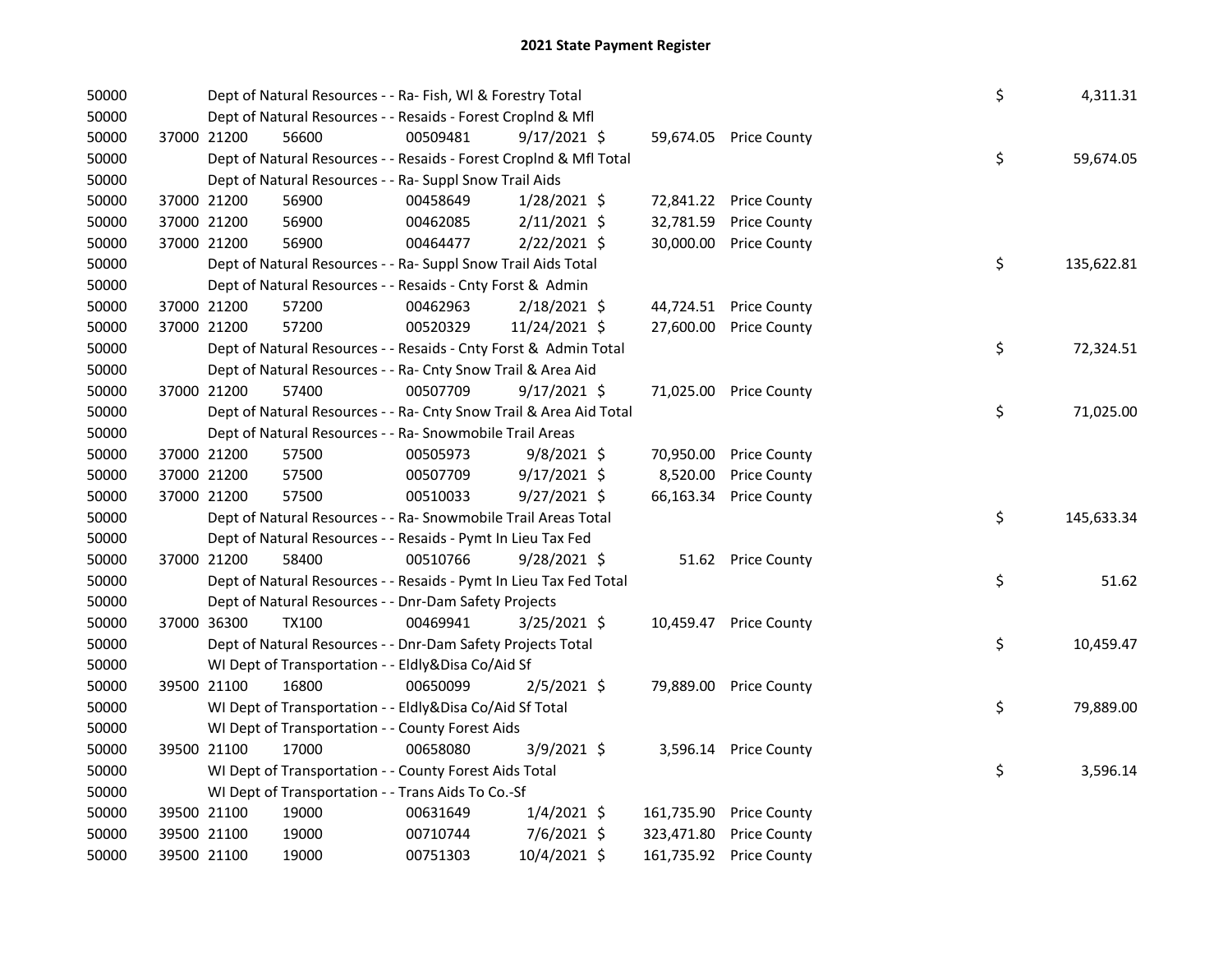| 50000 |             | WI Dept of Transportation - - Trans Aids To Co.-Sf Total |          |                |            |                     | \$ | 646,943.62 |
|-------|-------------|----------------------------------------------------------|----------|----------------|------------|---------------------|----|------------|
| 50000 |             | WI Dept of Transportation - - Loc Rd Imp Prg St Fd       |          |                |            |                     |    |            |
| 50000 | 39500 21100 | 27800                                                    | 00761255 | 10/12/2021 \$  | 88,385.49  | <b>Price County</b> |    |            |
| 50000 | 39500 21100 | 27800                                                    | 00777360 | 12/1/2021 \$   | 4,532.20   | <b>Price County</b> |    |            |
| 50000 |             | WI Dept of Transportation - - Loc Rd Imp Prg St Fd Total |          |                |            |                     | \$ | 92,917.69  |
| 50000 |             | WI Dept of Transportation - - Hwy Mgmt & Opers Sf        |          |                |            |                     |    |            |
| 50000 | 39500 21100 | 36500                                                    | 00648651 | $2/2/2021$ \$  | 432.00     | <b>Price County</b> |    |            |
| 50000 | 39500 21100 | 36500                                                    | 00655932 | 2/18/2021 \$   | 216.00     | <b>Price County</b> |    |            |
| 50000 | 39500 21100 | 36500                                                    | 00678400 | $4/13/2021$ \$ | 216.00     | <b>Price County</b> |    |            |
| 50000 | 39500 21100 | 36500                                                    | 00693203 | 5/14/2021 \$   | 216.00     | <b>Price County</b> |    |            |
| 50000 | 39500 21100 | 36500                                                    | 00703569 | $6/8/2021$ \$  | 432.00     | <b>Price County</b> |    |            |
| 50000 | 39500 21100 | 36500                                                    | 00733918 | 8/12/2021 \$   | 216.00     | <b>Price County</b> |    |            |
| 50000 | 39500 21100 | 36500                                                    | 00746511 | $9/15/2021$ \$ | 216.00     | <b>Price County</b> |    |            |
| 50000 | 39500 21100 | 36500                                                    | 00764468 | 10/22/2021 \$  | 378.00     | <b>Price County</b> |    |            |
| 50000 | 39500 21100 | 36500                                                    | 00784284 | 12/16/2021 \$  | 189.00     | <b>Price County</b> |    |            |
| 50000 |             | WI Dept of Transportation - - Hwy Mgmt & Opers Sf Total  |          |                |            |                     | \$ | 2,511.00   |
| 50000 |             | WI Dept of Transportation - - Routine Maint Sf           |          |                |            |                     |    |            |
| 50000 | 39500 21100 | 36800                                                    | 00641556 | 1/19/2021 \$   | 65,812.45  | <b>Price County</b> |    |            |
| 50000 | 39500 21100 | 36800                                                    | 00641557 | $1/19/2021$ \$ | 14,284.58  | <b>Price County</b> |    |            |
| 50000 | 39500 21100 | 36800                                                    | 00641558 | $1/19/2021$ \$ | 3,298.27   | <b>Price County</b> |    |            |
| 50000 | 39500 21100 | 36800                                                    | 00641559 | 1/20/2021 \$   | 4,586.00   | <b>Price County</b> |    |            |
| 50000 | 39500 21100 | 36800                                                    | 00647579 | $2/2/2021$ \$  | 22,116.00  | <b>Price County</b> |    |            |
| 50000 | 39500 21100 | 36800                                                    | 00649599 | $2/4/2021$ \$  | 473.95     | <b>Price County</b> |    |            |
| 50000 | 39500 21100 | 36800                                                    | 00654909 | $2/17/2021$ \$ | 135,620.74 | <b>Price County</b> |    |            |
| 50000 | 39500 21100 | 36800                                                    | 00655932 | 2/18/2021 \$   | 449.58     | <b>Price County</b> |    |            |
| 50000 | 39500 21100 | 36800                                                    | 00666007 | 3/17/2021 \$   | 30.38      | <b>Price County</b> |    |            |
| 50000 | 39500 21100 | 36800                                                    | 00666175 | 3/17/2021 \$   | 47.87      | <b>Price County</b> |    |            |
| 50000 | 39500 21100 | 36800                                                    | 00673041 | 3/31/2021 \$   | 98,571.72  | <b>Price County</b> |    |            |
| 50000 | 39500 21100 | 36800                                                    | 00673042 | 3/31/2021 \$   | 127,973.79 | <b>Price County</b> |    |            |
| 50000 | 39500 21100 | 36800                                                    | 00673045 | 3/31/2021 \$   | 488.03     | <b>Price County</b> |    |            |
| 50000 | 39500 21100 | 36800                                                    | 00685221 | 4/28/2021 \$   | 96,189.05  | <b>Price County</b> |    |            |
| 50000 | 39500 21100 | 36800                                                    | 00688608 | $5/5/2021$ \$  | 871.15     | <b>Price County</b> |    |            |
| 50000 | 39500 21100 | 36800                                                    | 00693203 | 5/14/2021 \$   | 857.40     | <b>Price County</b> |    |            |
| 50000 | 39500 21100 | 36800                                                    | 00701225 | $6/2/2021$ \$  | 42,562.90  | <b>Price County</b> |    |            |
| 50000 | 39500 21100 | 36800                                                    | 00703569 | $6/8/2021$ \$  | 674.90     | <b>Price County</b> |    |            |
| 50000 | 39500 21100 | 36800                                                    | 00707929 | $6/21/2021$ \$ | 1,174.67   | <b>Price County</b> |    |            |
| 50000 | 39500 21100 | 36800                                                    | 00712908 | 6/25/2021 \$   | 48,302.72  | <b>Price County</b> |    |            |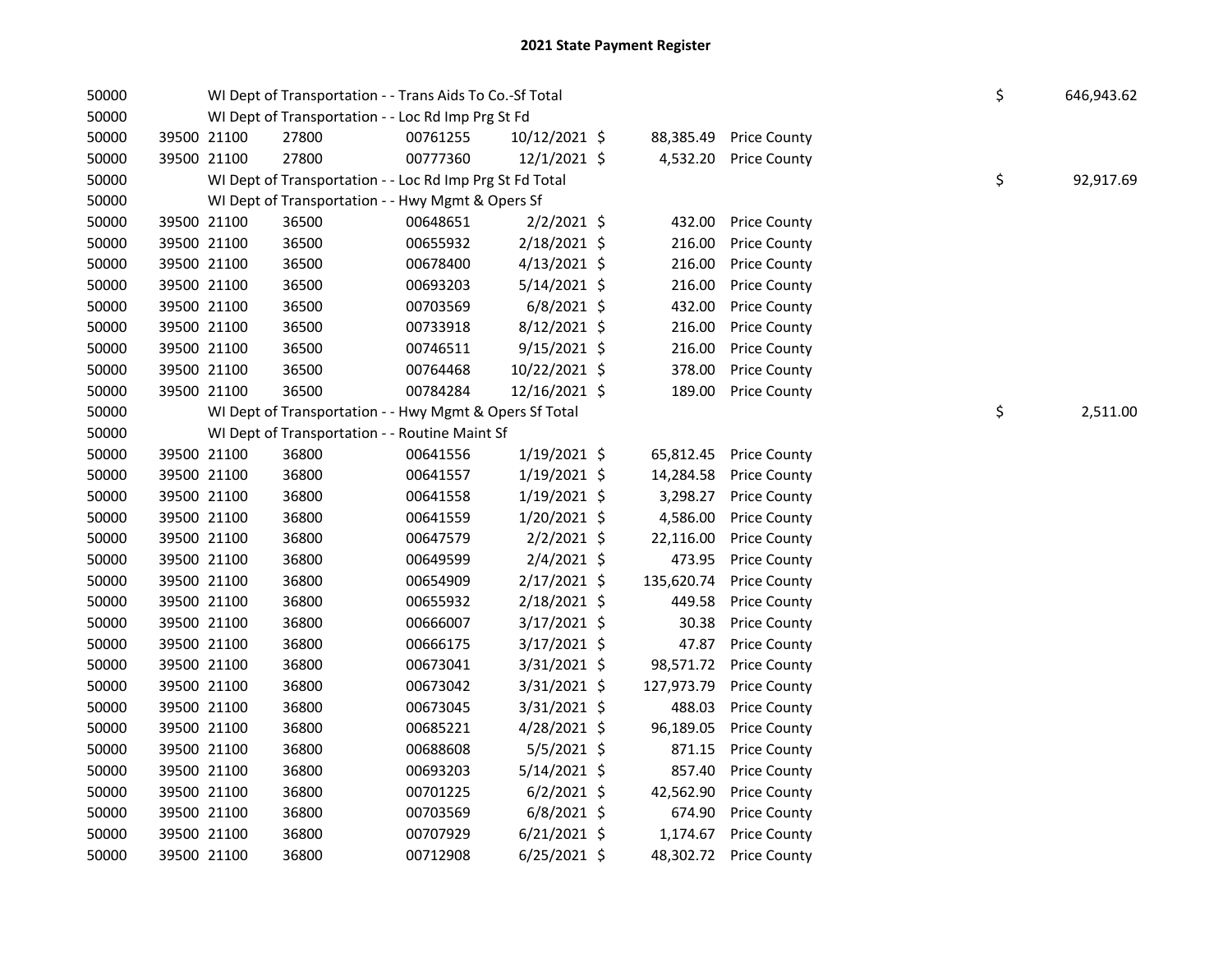| 50000 |             | 39500 21100 | 36800 | 00725130                                                           | 7/26/2021 \$   | 26,862.33 | <b>Price County</b>   |    |            |
|-------|-------------|-------------|-------|--------------------------------------------------------------------|----------------|-----------|-----------------------|----|------------|
| 50000 |             | 39500 21100 | 36800 | 00726321                                                           | 7/28/2021 \$   | 426.69    | <b>Price County</b>   |    |            |
| 50000 |             | 39500 21100 | 36800 | 00735298                                                           | 8/18/2021 \$   | 15,587.53 | <b>Price County</b>   |    |            |
| 50000 |             | 39500 21100 | 36800 | 00739542                                                           | 8/27/2021 \$   | 22,609.37 | <b>Price County</b>   |    |            |
| 50000 |             | 39500 21100 | 36800 | 00741142                                                           | $9/1/2021$ \$  | 406.79    | <b>Price County</b>   |    |            |
| 50000 |             | 39500 21100 | 36800 | 00746511                                                           | $9/15/2021$ \$ | 1,077.63  | <b>Price County</b>   |    |            |
| 50000 |             | 39500 21100 | 36800 | 00748283                                                           | 9/20/2021 \$   | 624.79    | <b>Price County</b>   |    |            |
| 50000 |             | 39500 21100 | 36800 | 00755384                                                           | 9/29/2021 \$   | 74,394.97 | <b>Price County</b>   |    |            |
| 50000 |             | 39500 21100 | 36800 | 00755391                                                           | 9/29/2021 \$   | 74,373.87 | <b>Price County</b>   |    |            |
| 50000 |             | 39500 21100 | 36800 | 00764468                                                           | 10/22/2021 \$  | 79.79     | <b>Price County</b>   |    |            |
| 50000 |             | 39500 21100 | 36800 | 00765553                                                           | 10/22/2021 \$  | 103.04    | <b>Price County</b>   |    |            |
| 50000 |             | 39500 21100 | 36800 | 00769468                                                           | 11/3/2021 \$   | 46,128.65 | <b>Price County</b>   |    |            |
| 50000 |             | 39500 21100 | 36800 | 00775767                                                           | 11/19/2021 \$  | 412.88    | <b>Price County</b>   |    |            |
| 50000 |             | 39500 21100 | 36800 | 00784177                                                           | 12/15/2021 \$  | 532.55    | <b>Price County</b>   |    |            |
| 50000 |             | 39500 21100 | 36800 | 00784284                                                           | 12/16/2021 \$  | 2,389.73  | <b>Price County</b>   |    |            |
| 50000 |             | 39500 21100 | 36800 | 00786760                                                           | 12/22/2021 \$  | 67,005.46 | <b>Price County</b>   |    |            |
| 50000 |             |             |       | WI Dept of Transportation - - Routine Maint Sf Total               |                |           |                       | \$ | 997,402.22 |
| 50000 |             |             |       | Department of Corrections - - Services For Community Correct       |                |           |                       |    |            |
| 50000 | 41000 10000 |             | 10200 | 00406614                                                           | 1/27/2021 \$   | 3,385.14  | <b>Price County</b>   |    |            |
| 50000 | 41000 10000 |             | 10200 | 00411748                                                           | 2/24/2021 \$   | 3,423.31  | <b>Price County</b>   |    |            |
| 50000 | 41000 10000 |             | 10200 | 00417046                                                           | 3/25/2021 \$   | 3,423.31  | <b>Price County</b>   |    |            |
| 50000 | 41000 10000 |             | 10200 | 00422409                                                           | $4/26/2021$ \$ | 3,423.31  | <b>Price County</b>   |    |            |
| 50000 | 41000 10000 |             | 10200 | 00428033                                                           | 5/25/2021 \$   | 3,423.31  | <b>Price County</b>   |    |            |
| 50000 | 41000 10000 |             | 10200 | 00438734                                                           | 7/14/2021 \$   | 3,423.31  | <b>Price County</b>   |    |            |
| 50000 | 41000 10000 |             | 10200 | 00440452                                                           | 7/26/2021 \$   | 3,423.31  | <b>Price County</b>   |    |            |
| 50000 | 41000 10000 |             | 10200 | 00445722                                                           | 8/25/2021 \$   | 3,423.31  | <b>Price County</b>   |    |            |
| 50000 | 41000 10000 |             | 10200 | 00451850                                                           | 9/27/2021 \$   | 3,423.31  | <b>Price County</b>   |    |            |
| 50000 | 41000 10000 |             | 10200 | 00457467                                                           | 10/25/2021 \$  | 3,423.31  | <b>Price County</b>   |    |            |
| 50000 | 41000 10000 |             | 10200 | 00463366                                                           | 11/26/2021 \$  | 3,423.31  | <b>Price County</b>   |    |            |
| 50000 |             | 41000 10000 | 10200 | 00469383                                                           | 12/27/2021 \$  |           | 3,423.31 Price County |    |            |
| 50000 |             |             |       | Department of Corrections - - Services For Community Correct Total |                |           |                       | \$ | 41,041.55  |
| 50000 |             |             |       | Department of Corrections - - Corrections Contracts And Agre       |                |           |                       |    |            |
| 50000 | 41000 10000 |             | 11400 | 00402142                                                           | $1/4/2021$ \$  | 977.74    | <b>Price County</b>   |    |            |
| 50000 | 41000 10000 |             | 11400 | 00402143                                                           | $1/4/2021$ \$  | 1,543.80  | <b>Price County</b>   |    |            |
| 50000 |             | 41000 10000 | 11400 | 00402144                                                           | $1/4/2021$ \$  | 154.38    | <b>Price County</b>   |    |            |
| 50000 |             | 41000 10000 | 11400 | 00431146                                                           | $6/8/2021$ \$  | 2,212.78  | <b>Price County</b>   |    |            |
| 50000 | 41000 10000 |             | 11400 | 00432522                                                           | $6/15/2021$ \$ | 1,543.80  | <b>Price County</b>   |    |            |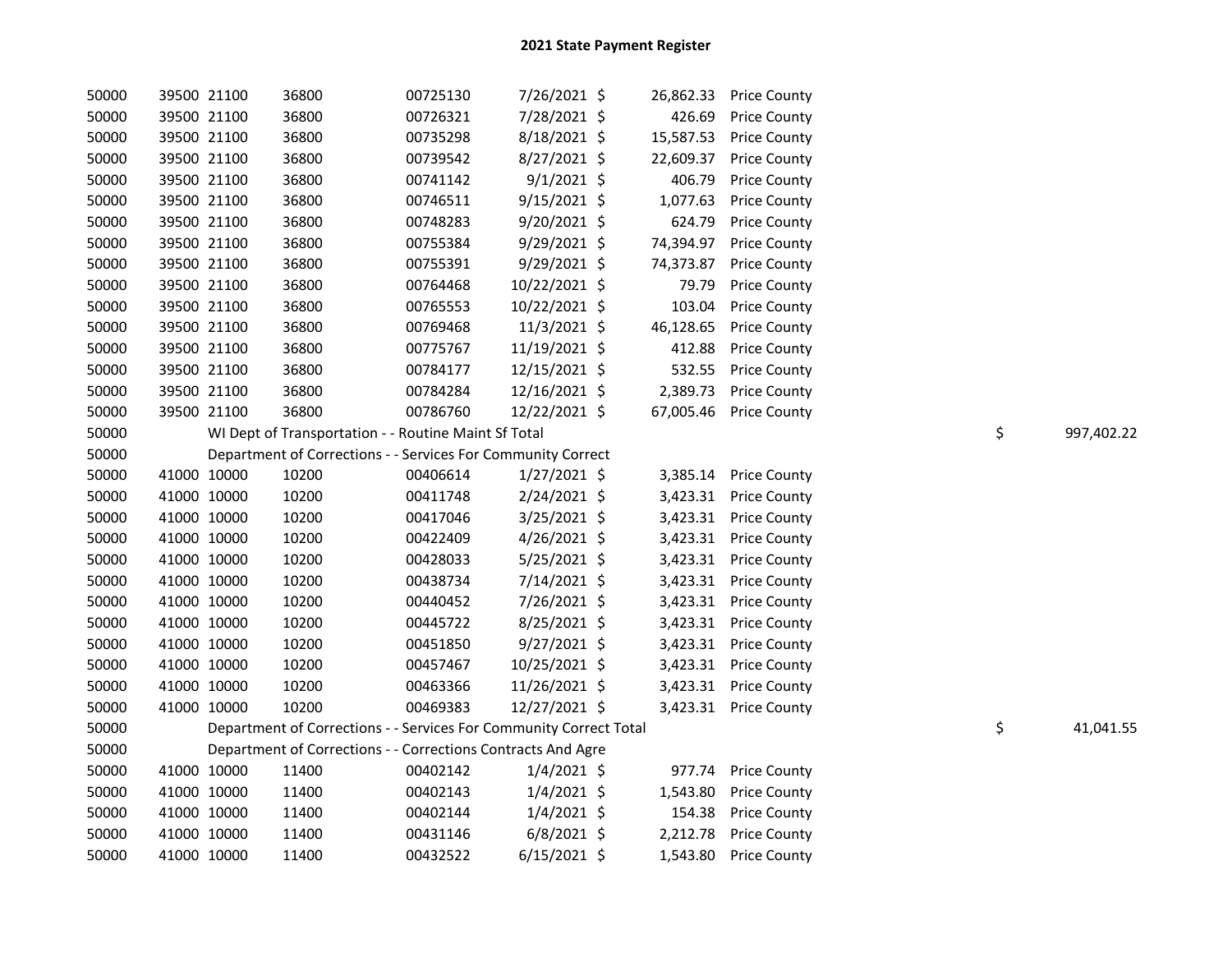| 50000 | 41000 10000 | 11400                                                                  | 00435077 | $6/28/2021$ \$ |              | 617.52 Price County                                                                                           |                    |
|-------|-------------|------------------------------------------------------------------------|----------|----------------|--------------|---------------------------------------------------------------------------------------------------------------|--------------------|
| 50000 |             | Department of Corrections - - Corrections Contracts And Agre Total     |          |                |              |                                                                                                               | \$<br>7,050.02     |
| 50000 |             |                                                                        |          |                |              | Department of Corrections - - Reimbursing Counties For Probation, Extended Supervision And Parole Holds       |                    |
| 50000 | 41000 10000 | 11600                                                                  | 00459656 | 10/29/2021 \$  |              | 800.00 Price County                                                                                           |                    |
| 50000 |             |                                                                        |          |                |              | Department of Corrections - - Reimbursing Counties For Probation, Extended Supervision And Parole Holds Total | \$<br>800.00       |
| 50000 |             | Department of Corrections - - Probation, Parole And Extended           |          |                |              |                                                                                                               |                    |
| 50000 | 41000 10000 | 18700                                                                  | 00402654 | $1/6/2021$ \$  |              | 5.04 Price County                                                                                             |                    |
| 50000 | 41000 10000 | 18700                                                                  | 00404323 | $2/5/2021$ \$  |              | 4.91 Price County                                                                                             |                    |
| 50000 | 41000 10000 | 18700                                                                  | 00412845 | 3/12/2021 \$   | 3.77         | <b>Price County</b>                                                                                           |                    |
| 50000 | 41000 10000 | 18700                                                                  | 00419028 | $4/14/2021$ \$ | 5.40         | <b>Price County</b>                                                                                           |                    |
| 50000 | 41000 10000 | 18700                                                                  | 00423615 | $5/21/2021$ \$ | 9.27         | <b>Price County</b>                                                                                           |                    |
| 50000 | 41000 10000 | 18700                                                                  | 00431872 | $6/25/2021$ \$ | 4.41         | <b>Price County</b>                                                                                           |                    |
| 50000 | 41000 10000 | 18700                                                                  | 00436906 | $7/7/2021$ \$  |              | 3.92 Price County                                                                                             |                    |
| 50000 | 41000 10000 | 18700                                                                  | 00450093 | $9/24/2021$ \$ | 3.71         | <b>Price County</b>                                                                                           |                    |
| 50000 | 41000 10000 | 18700                                                                  | 00450097 | 9/24/2021 \$   | 3.56         | <b>Price County</b>                                                                                           |                    |
| 50000 |             | Department of Corrections - - Probation, Parole And Extended Total     |          |                |              |                                                                                                               | \$<br>43.99        |
| 50000 |             | Department of Health Services - - State/Federal Aids                   |          |                |              |                                                                                                               |                    |
| 50000 | 43500 10000 | 00000                                                                  | 92106    | $1/4/2021$ \$  | 322,143.00   | <b>Price County</b>                                                                                           |                    |
| 50000 | 43500 10000 | 00000                                                                  | 92107    | $2/1/2021$ \$  | 191,039.00   | <b>Price County</b>                                                                                           |                    |
| 50000 | 43500 10000 | 00000                                                                  | 92108    | $3/1/2021$ \$  | 250,920.00   | <b>Price County</b>                                                                                           |                    |
| 50000 | 43500 10000 | 00000                                                                  | 92109    | $4/1/2021$ \$  | 245,437.00   | <b>Price County</b>                                                                                           |                    |
| 50000 | 43500 10000 | 00000                                                                  | 92110    | $5/3/2021$ \$  | 122,212.00   | <b>Price County</b>                                                                                           |                    |
| 50000 | 43500 10000 | 00000                                                                  | 92111    | $6/1/2021$ \$  | 461,386.00   | <b>Price County</b>                                                                                           |                    |
| 50000 | 43500 10000 | 00000                                                                  | 92112    | $6/16/2021$ \$ | 4,788.00     | <b>Price County</b>                                                                                           |                    |
| 50000 | 43500 10000 | 00000                                                                  | 92200    | $7/1/2021$ \$  | 331,990.00   | <b>Price County</b>                                                                                           |                    |
| 50000 | 43500 10000 | 00000                                                                  | 92201    | $8/2/2021$ \$  | 396,473.00   | <b>Price County</b>                                                                                           |                    |
| 50000 | 43500 10000 | 00000                                                                  | 92202    | $9/1/2021$ \$  | 276,170.00   | <b>Price County</b>                                                                                           |                    |
| 50000 | 43500 10000 | 00000                                                                  | 92204    | 10/1/2021 \$   | 1,362,881.00 | <b>Price County</b>                                                                                           |                    |
| 50000 | 43500 10000 | 00000                                                                  | 92206    | $11/1/2021$ \$ | 80,565.00    | <b>Price County</b>                                                                                           |                    |
| 50000 |             | Department of Health Services - - State/Federal Aids Total             |          |                |              |                                                                                                               | \$<br>4,046,004.00 |
| 50000 |             | Department of Health Services - - General Program Operations           |          |                |              |                                                                                                               |                    |
| 50000 | 43500 10000 | 40100                                                                  | 00469327 | 12/21/2021 \$  |              | 1.50 Price County                                                                                             |                    |
| 50000 |             | Department of Health Services - - General Program Operations Total     |          |                |              |                                                                                                               | \$<br>1.50         |
| 50000 |             | Department of Health Services - - Medical Assistance State Admin       |          |                |              |                                                                                                               |                    |
| 50000 | 43500 10000 | 44000                                                                  | 00469327 | 12/21/2021 \$  | 1.50         | <b>Price County</b>                                                                                           |                    |
| 50000 |             | Department of Health Services - - Medical Assistance State Admin Total |          |                |              |                                                                                                               | \$<br>1.50         |
| 50000 |             | Dept of Children and Families - - Fees For Administrative Servic       |          |                |              |                                                                                                               |                    |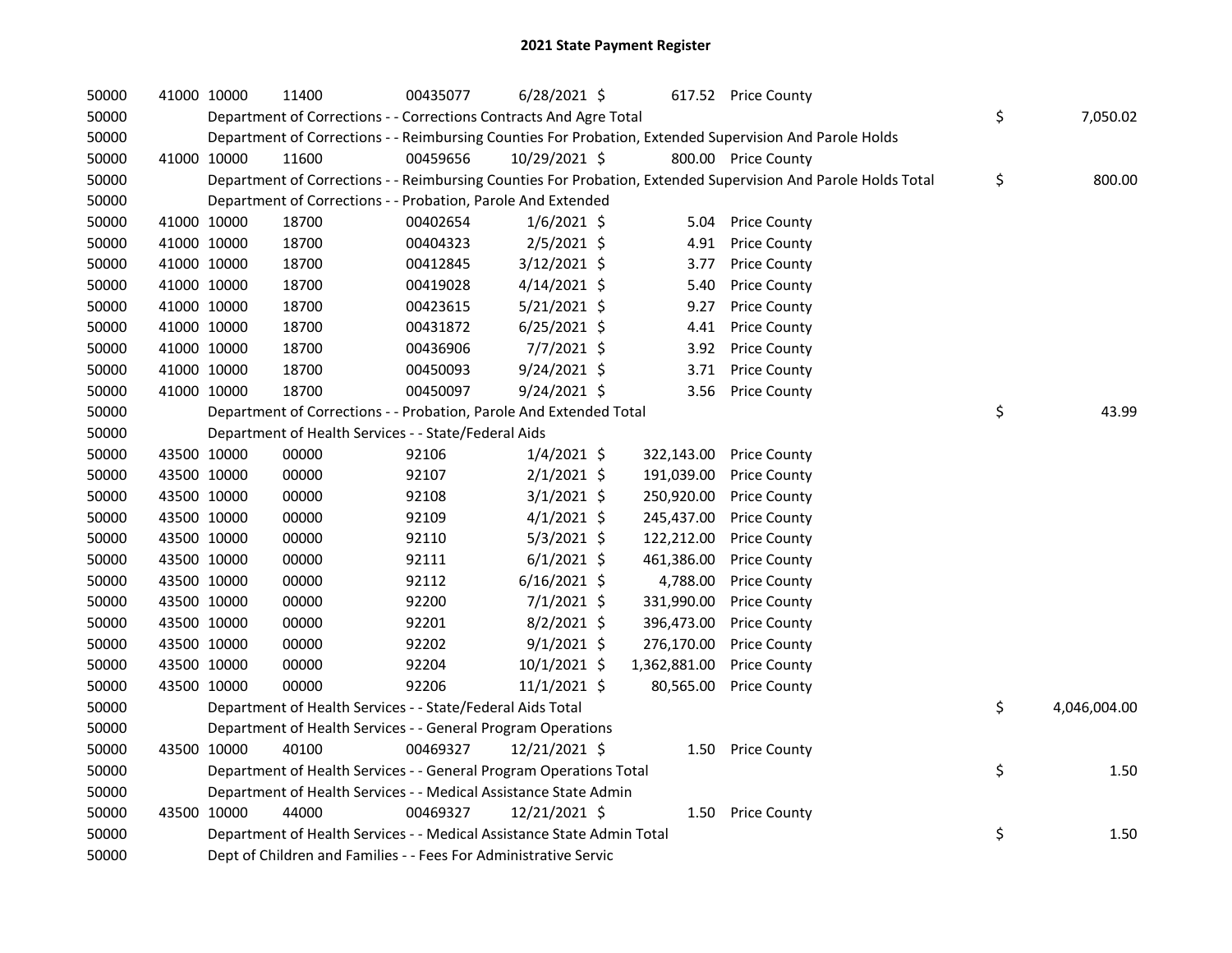| 50000 | 43700 10000 | 23100 | 00080588                                                               | $2/16/2021$ \$ | 35.00     | <b>Price County</b>     |    |        |
|-------|-------------|-------|------------------------------------------------------------------------|----------------|-----------|-------------------------|----|--------|
| 50000 | 43700 10000 | 23100 | 00083445                                                               | 4/20/2021 \$   | 40.00     | <b>Price County</b>     |    |        |
| 50000 | 43700 10000 | 23100 | 00087328                                                               | 7/23/2021 \$   | 5.00      | <b>Price County</b>     |    |        |
| 50000 | 43700 10000 | 23100 | 00090943                                                               | 11/2/2021 \$   | 30.00     | <b>Price County</b>     |    |        |
| 50000 |             |       | Dept of Children and Families - - Fees For Administrative Servic Total |                |           |                         | \$ | 110.00 |
| 50000 |             |       | Dept of Children and Families - - General Aids                         |                |           |                         |    |        |
| 50000 | 43700 10000 | 99000 | 00079023                                                               | $1/5/2021$ \$  |           | 5,619.04 Price County   |    |        |
| 50000 | 43700 10000 | 99000 | 00079785                                                               | 1/28/2021 \$   |           | 15,039.81 Price County  |    |        |
| 50000 | 43700 10000 | 99000 | 00079786                                                               | $1/29/2021$ \$ |           | 27,909.81 Price County  |    |        |
| 50000 | 43700 10000 | 99000 | 00079960                                                               | $2/1/2021$ \$  | 22.27     | <b>Price County</b>     |    |        |
| 50000 | 43700 10000 | 99000 | 00080179                                                               | $2/5/2021$ \$  | 6,039.09  | <b>Price County</b>     |    |        |
| 50000 | 43700 10000 | 99000 | 00080293                                                               | $2/5/2021$ \$  | 96.87     | <b>Price County</b>     |    |        |
| 50000 | 43700 10000 | 99000 | 00080949                                                               | $2/26/2021$ \$ | 17,433.57 | <b>Price County</b>     |    |        |
| 50000 | 43700 10000 | 99000 | 00081252                                                               | 3/5/2021 \$    | 72,681.00 | <b>Price County</b>     |    |        |
| 50000 | 43700 10000 | 99000 | 00081333                                                               | $3/5/2021$ \$  | 158.09    | <b>Price County</b>     |    |        |
| 50000 | 43700 10000 | 99000 | 00081415                                                               | 3/8/2021 \$    | 10,985.00 | <b>Price County</b>     |    |        |
| 50000 | 43700 10000 | 99000 | 00082232                                                               | 3/29/2021 \$   | 6,915.00  | <b>Price County</b>     |    |        |
| 50000 | 43700 10000 | 99000 | 00082545                                                               | $4/1/2021$ \$  | 13,869.00 | <b>Price County</b>     |    |        |
| 50000 | 43700 10000 | 99000 | 00082666                                                               | $4/5/2021$ \$  | 80,822.80 | <b>Price County</b>     |    |        |
| 50000 | 43700 10000 | 99000 | 00083910                                                               | 4/30/2021 \$   | 50,077.57 | <b>Price County</b>     |    |        |
| 50000 | 43700 10000 | 99000 | 00084127                                                               | $5/5/2021$ \$  | 41,198.38 | <b>Price County</b>     |    |        |
| 50000 | 43700 10000 | 99000 | 00084936                                                               | 5/18/2021 \$   | 1,681.00  | <b>Price County</b>     |    |        |
| 50000 | 43700 10000 | 99000 | 00085558                                                               | $6/4/2021$ \$  | 96.00     | <b>Price County</b>     |    |        |
| 50000 | 43700 10000 | 99000 | 00085640                                                               | $6/7/2021$ \$  | 19,417.01 | <b>Price County</b>     |    |        |
| 50000 | 43700 10000 | 99000 | 00086112                                                               | $6/24/2021$ \$ |           | 5,956.37 Price County   |    |        |
| 50000 | 43700 10000 | 99000 | 00086571                                                               | 6/30/2021 \$   | 1,226.00  | <b>Price County</b>     |    |        |
| 50000 | 43700 10000 | 99000 | 00086627                                                               | 7/2/2021 \$    | 1,084.00  | <b>Price County</b>     |    |        |
| 50000 | 43700 10000 | 99000 | 00086699                                                               | 7/7/2021 \$    | 6,693.33  | <b>Price County</b>     |    |        |
| 50000 | 43700 10000 | 99000 | 00087070                                                               | 7/16/2021 \$   | 8.00      | <b>Price County</b>     |    |        |
| 50000 | 43700 10000 | 99000 | 00087574                                                               | 7/30/2021 \$   | 28,760.46 | <b>Price County</b>     |    |        |
| 50000 | 43700 10000 | 99000 | 00087710                                                               | 7/30/2021 \$   | 7,993.00  | <b>Price County</b>     |    |        |
| 50000 | 43700 10000 | 99000 | 00087762                                                               | $8/4/2021$ \$  | 2,296.00  | <b>Price County</b>     |    |        |
| 50000 | 43700 10000 | 99000 | 00087944                                                               | $8/5/2021$ \$  | 5,254.15  | <b>Price County</b>     |    |        |
| 50000 | 43700 10000 | 99000 | 00088386                                                               | 8/20/2021 \$   |           | 7,301.72 Price County   |    |        |
| 50000 | 43700 10000 | 99000 | 00088818                                                               | $9/1/2021$ \$  | 1,196.00  | <b>Price County</b>     |    |        |
| 50000 | 43700 10000 | 99000 | 00088875                                                               | $9/2/2021$ \$  | 32.00     | <b>Price County</b>     |    |        |
| 50000 | 43700 10000 | 99000 | 00088948                                                               | $9/7/2021$ \$  |           | 397,993.67 Price County |    |        |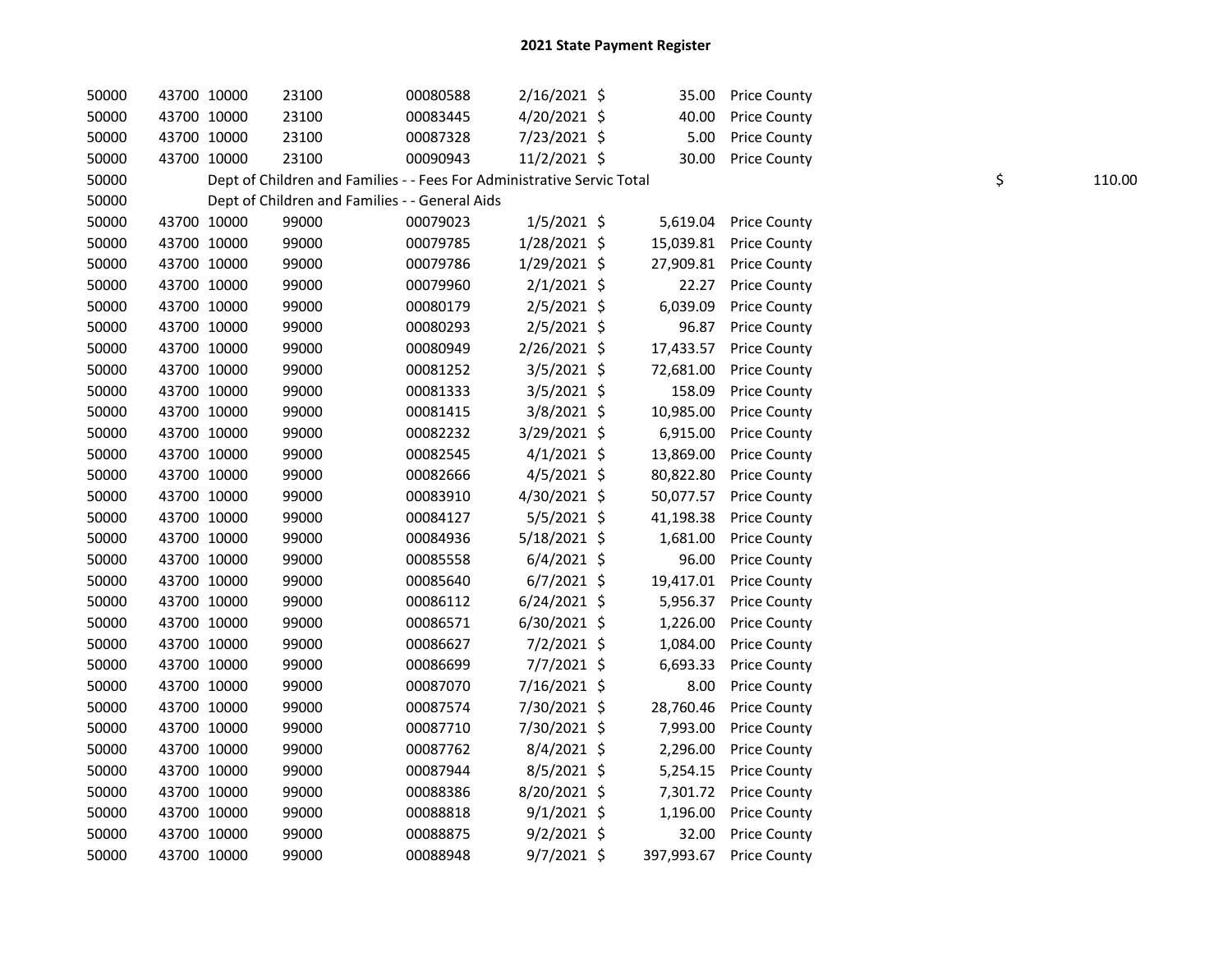| 50000 | 43700 10000 | 99000                                                                 | 00089128 | 9/10/2021 \$   |           | 8,421.12 Price County |    |            |
|-------|-------------|-----------------------------------------------------------------------|----------|----------------|-----------|-----------------------|----|------------|
| 50000 | 43700 10000 | 99000                                                                 | 00089920 | 10/5/2021 \$   |           | 7,476.31 Price County |    |            |
| 50000 | 43700 10000 | 99000                                                                 | 00090768 | 10/29/2021 \$  | 44,012.13 | <b>Price County</b>   |    |            |
| 50000 | 43700 10000 | 99000                                                                 | 00091037 | 11/5/2021 \$   | 7,593.65  | <b>Price County</b>   |    |            |
| 50000 | 43700 10000 | 99000                                                                 | 00092126 | 12/3/2021 \$   | 4,988.00  | <b>Price County</b>   |    |            |
| 50000 | 43700 10000 | 99000                                                                 | 00092230 | 12/6/2021 \$   | 11,628.92 | <b>Price County</b>   |    |            |
| 50000 |             | Dept of Children and Families - - General Aids Total                  |          |                |           |                       | \$ | 919,976.14 |
| 50000 |             | Dept of Workforce Development - - Auxiliary Services                  |          |                |           |                       |    |            |
| 50000 | 44500 10000 | 13000                                                                 | 00313457 | $2/2/2021$ \$  | 10.00     | <b>Price County</b>   |    |            |
| 50000 | 44500 10000 | 13000                                                                 | 00317087 | $3/2/2021$ \$  | 10.00     | Price County          |    |            |
| 50000 | 44500 10000 | 13000                                                                 | 00320895 | $4/2/2021$ \$  | 5.00      | <b>Price County</b>   |    |            |
| 50000 | 44500 10000 | 13000                                                                 | 00324440 | 5/4/2021 \$    | 10.00     | Price County          |    |            |
| 50000 | 44500 10000 | 13000                                                                 | 00327633 | $6/2/2021$ \$  | 15.00     | Price County          |    |            |
| 50000 | 44500 10000 | 13000                                                                 | 00331417 | 7/2/2021 \$    | 5.00      | <b>Price County</b>   |    |            |
| 50000 | 44500 10000 | 13000                                                                 | 00335316 | 8/3/2021 \$    | 5.00      | <b>Price County</b>   |    |            |
| 50000 | 44500 10000 | 13000                                                                 | 00339109 | $9/2/2021$ \$  | 5.00      | <b>Price County</b>   |    |            |
| 50000 | 44500 10000 | 13000                                                                 | 00347136 | 11/2/2021 \$   | 5.00      | <b>Price County</b>   |    |            |
| 50000 | 44500 10000 | 13000                                                                 | 00350782 | 12/2/2021 \$   | 20.00     | <b>Price County</b>   |    |            |
| 50000 |             | Dept of Workforce Development - - Auxiliary Services Total            |          |                |           |                       | \$ | 90.00      |
| 50000 |             | Dept of Workforce Development - - Wc Ops Uninsured Emplyr Admin       |          |                |           |                       |    |            |
| 50000 | 44500 22700 | 17700                                                                 | 00315939 | 2/23/2021 \$   | 10.00     | <b>Price County</b>   |    |            |
| 50000 | 44500 22700 | 17700                                                                 | 00315940 | $2/23/2021$ \$ | 15.00     | <b>Price County</b>   |    |            |
| 50000 | 44500 22700 | 17700                                                                 | 00336266 | $8/13/2021$ \$ | 5.00      | <b>Price County</b>   |    |            |
| 50000 |             | Dept of Workforce Development - - Wc Ops Uninsured Emplyr Admin Total |          |                |           |                       | \$ | 30.00      |
| 50000 |             | Department of Justice - - Officer training reimbursement              |          |                |           |                       |    |            |
| 50000 | 45500 10000 | 21400                                                                 | 00105854 | 11/29/2021 \$  |           | 4,320.00 Price County |    |            |
| 50000 |             | Department of Justice - - Officer training reimbursement Total        |          |                |           |                       | \$ | 4,320.00   |
| 50000 |             | Department of Justice - - Crime Laboratories, Dna                     |          |                |           |                       |    |            |
| 50000 | 45500 10000 | 22100                                                                 | 00100369 | 7/14/2021 \$   |           | 540.00 Price County   |    |            |
| 50000 |             | Department of Justice - - Crime Laboratories, Dna Total               |          |                |           |                       | \$ | 540.00     |
| 50000 |             | Department of Justice - - Law Enforcement Train, Local                |          |                |           |                       |    |            |
| 50000 | 45500 10000 | 23100                                                                 | 00093702 | $1/25/2021$ \$ |           | 3,184.28 Price County |    |            |
| 50000 |             | Department of Justice - - Law Enforcement Train, Local Total          |          |                |           |                       | \$ | 3,184.28   |
| 50000 |             | Department of Justice - - Federal Aid, Local Assistance               |          |                |           |                       |    |            |
| 50000 | 45500 10000 | 25100                                                                 | 00097544 | $5/6/2021$ \$  |           | 243.31 Price County   |    |            |
| 50000 |             | Department of Justice - - Federal Aid, Local Assistance Total         |          |                |           |                       | \$ | 243.31     |
| 50000 |             | Department of Justice - - Crime Victim Witness Assist                 |          |                |           |                       |    |            |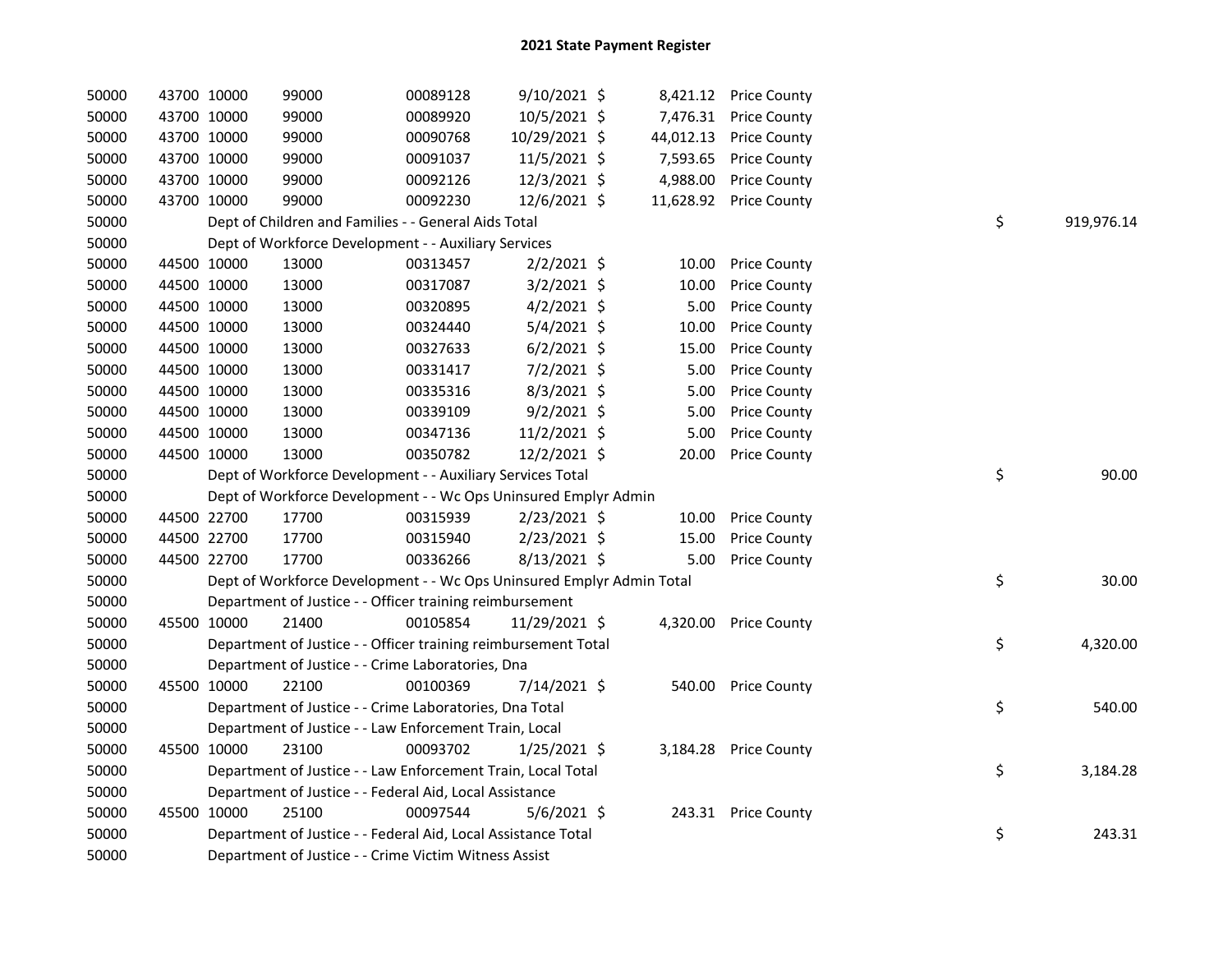| 50000 | 45500 10000 | 53200                                                                  | 00095464 | 3/5/2021 \$    |          | 5,977.84 Price County  |    |            |
|-------|-------------|------------------------------------------------------------------------|----------|----------------|----------|------------------------|----|------------|
| 50000 | 45500 10000 | 53200                                                                  | 00100558 | 7/15/2021 \$   |          | 8,581.34 Price County  |    |            |
| 50000 |             | Department of Justice - - Crime Victim Witness Assist Total            |          |                |          |                        | \$ | 14,559.18  |
| 50000 |             | Department of Military Affairs - - Emergency Response Equipment        |          |                |          |                        |    |            |
| 50000 | 46500 10000 | 30800                                                                  | 00089617 | $2/11/2021$ \$ |          | 7,335.79 Price County  |    |            |
| 50000 |             | Department of Military Affairs - - Emergency Response Equipment Total  |          |                |          |                        | \$ | 7,335.79   |
| 50000 |             | Department of Military Affairs - - Federal Aid, Local Assistance       |          |                |          |                        |    |            |
| 50000 | 46500 10000 | 34200                                                                  | 00093632 | $5/10/2021$ \$ |          | 2,932.44 Price County  |    |            |
| 50000 |             | Department of Military Affairs - - Federal Aid, Local Assistance Total |          |                |          |                        | \$ | 2,932.44   |
| 50000 |             | Department of Veterans Affairs - - County Grants                       |          |                |          |                        |    |            |
| 50000 | 48500 58200 | 26700                                                                  | 00091454 | $3/12/2021$ \$ |          | 8,500.00 Price County  |    |            |
| 50000 |             | Department of Veterans Affairs - - County Grants Total                 |          |                |          |                        | \$ | 8,500.00   |
| 50000 |             | Department of Veterans Affairs - - Veterans Transportation Grant       |          |                |          |                        |    |            |
| 50000 | 48500 58200 | 28000                                                                  | 00102988 | 12/3/2021 \$   |          | 1,003.03 Price County  |    |            |
| 50000 |             | Department of Veterans Affairs - - Veterans Transportation Grant Total |          |                |          |                        | \$ | 1,003.03   |
| 50000 |             | Department of Administration - - Low-Income Assistance Grants          |          |                |          |                        |    |            |
| 50000 | 50500 23500 | 37100                                                                  | 00138415 | $1/15/2021$ \$ |          | 4,794.00 Price County  |    |            |
| 50000 | 50500 23500 | 37100                                                                  | 00140954 | $2/17/2021$ \$ | 5,120.00 | <b>Price County</b>    |    |            |
| 50000 | 50500 23500 | 37100                                                                  | 00142321 | $3/16/2021$ \$ | 2,888.00 | <b>Price County</b>    |    |            |
| 50000 | 50500 23500 | 37100                                                                  | 00145223 | 5/7/2021 \$    | 3,220.00 | <b>Price County</b>    |    |            |
| 50000 | 50500 23500 | 37100                                                                  | 00146438 | $6/1/2021$ \$  | 2,733.44 | <b>Price County</b>    |    |            |
| 50000 | 50500 23500 | 37100                                                                  | 00147827 | $6/29/2021$ \$ | 2,964.00 | <b>Price County</b>    |    |            |
| 50000 | 50500 23500 | 37100                                                                  | 00149890 | 8/4/2021 \$    | 2,106.00 | <b>Price County</b>    |    |            |
| 50000 | 50500 23500 | 37100                                                                  | 00150596 | 8/16/2021 \$   | 2,080.00 | <b>Price County</b>    |    |            |
| 50000 | 50500 23500 | 37100                                                                  | 00151864 | $9/14/2021$ \$ | 1,953.00 | <b>Price County</b>    |    |            |
| 50000 | 50500 23500 | 37100                                                                  | 00153276 | 10/14/2021 \$  | 3,391.00 | <b>Price County</b>    |    |            |
| 50000 | 50500 23500 | 37100                                                                  | 00156515 | 12/14/2021 \$  |          | 7,149.56 Price County  |    |            |
| 50000 | 50500 23500 | 37100                                                                  | 00156516 | 12/14/2021 \$  |          | 5,059.00 Price County  |    |            |
| 50000 |             | Department of Administration - - Low-Income Assistance Grants Total    |          |                |          |                        | \$ | 43,458.00  |
| 50000 |             | Department of Administration - - Land Information Program; Loca        |          |                |          |                        |    |            |
| 50000 | 50500 26900 | 17300                                                                  | 00138501 | 1/29/2021 \$   |          | 1,000.00 Price County  |    |            |
| 50000 | 50500 26900 | 17300                                                                  | 00139617 | $4/6/2021$ \$  |          | 69,296.00 Price County |    |            |
| 50000 | 50500 26900 | 17300                                                                  | 00142842 | $4/13/2021$ \$ |          | 25,000.00 Price County |    |            |
| 50000 | 50500 26900 | 17300                                                                  | 00144735 | $4/28/2021$ \$ |          | 25,000.00 Price County |    |            |
| 50000 |             | Department of Administration - - Land Information Program; Loca Total  |          |                |          |                        | \$ | 120,296.00 |
| 50000 |             | Commissioners of Public Lands - - General Program Operations           |          |                |          |                        |    |            |
| 50000 | 50700 10000 | 10100                                                                  | 00003958 | 12/17/2021 \$  |          | 30.00 Price County     |    |            |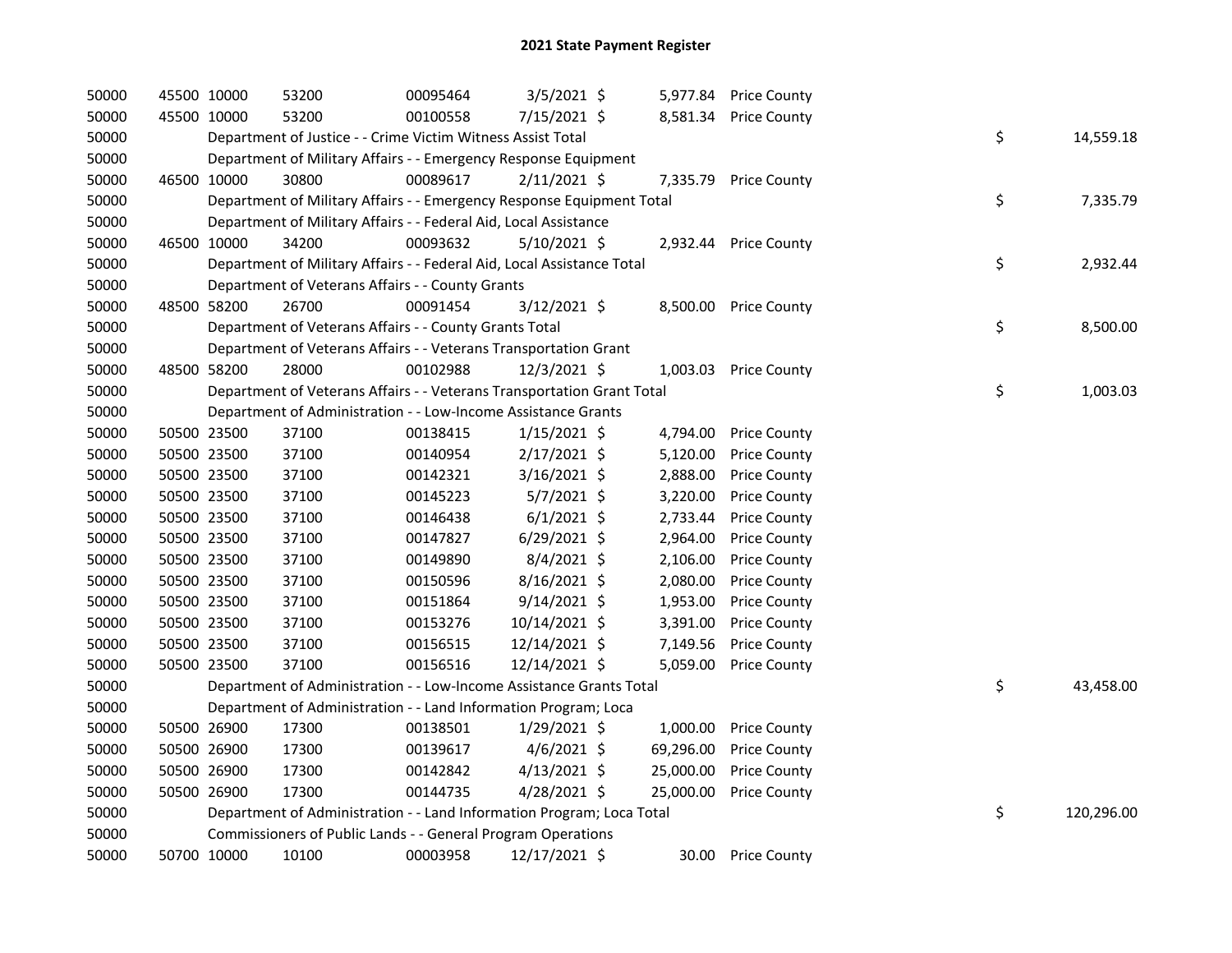| 50000 |             | Commissioners of Public Lands - - General Program Operations Total                                |          |                | \$<br>30.00 |                                                                                                         |                |
|-------|-------------|---------------------------------------------------------------------------------------------------|----------|----------------|-------------|---------------------------------------------------------------------------------------------------------|----------------|
| 50000 |             | Public Defender Board - - Transcript, Discovery and Records Provided to the Public Defender Board |          |                |             |                                                                                                         |                |
| 50000 | 55000 10000 | 10600                                                                                             | 00282106 | 3/22/2021 \$   |             | 526.60 Price County                                                                                     |                |
| 50000 | 55000 10000 | 10600                                                                                             | 00298194 | $6/30/2021$ \$ | 466.20      | <b>Price County</b>                                                                                     |                |
| 50000 | 55000 10000 | 10600                                                                                             | 00301148 | 7/30/2021 \$   | 370.20      | <b>Price County</b>                                                                                     |                |
| 50000 | 55000 10000 | 10600                                                                                             | 00310630 | 11/10/2021 \$  |             | 478.40 Price County                                                                                     |                |
| 50000 |             |                                                                                                   |          |                |             | Public Defender Board - - Transcript, Discovery and Records Provided to the Public Defender Board Total | \$<br>1,841.40 |
| 50000 |             | Department of Revenue - - Warrants and Satisfactions                                              |          |                |             |                                                                                                         |                |
| 50000 | 56600 10000 | 10100                                                                                             | 00189900 | $2/3/2021$ \$  | 65.00       | <b>Price County</b>                                                                                     |                |
| 50000 | 56600 10000 | 10100                                                                                             | 00199555 | 5/5/2021 \$    | 75.00       | <b>Price County</b>                                                                                     |                |
| 50000 | 56600 10000 | 10100                                                                                             | 00209747 | 7/30/2021 \$   | 95.00       | <b>Price County</b>                                                                                     |                |
| 50000 | 56600 10000 | 10100                                                                                             | 00217237 | 10/29/2021 \$  | 100.00      | <b>Price County</b>                                                                                     |                |
| 50000 |             | Department of Revenue - - Warrants and Satisfactions Total                                        |          |                |             |                                                                                                         | \$<br>335.00   |
| 50000 |             | Department of Revenue - - Misc Revenue Holding Clearing                                           |          |                |             |                                                                                                         |                |
| 50000 | 56600 10000 | 99500                                                                                             | 00188961 | $1/8/2021$ \$  | 210.00      | <b>Price County</b>                                                                                     |                |
| 50000 | 56600 10000 | 99500                                                                                             | 00188962 | $1/8/2021$ \$  | 3,460.00    | <b>Price County</b>                                                                                     |                |
| 50000 | 56600 10000 | 99500                                                                                             | 00189679 | $1/19/2021$ \$ | 187.48      | <b>Price County</b>                                                                                     |                |
| 50000 | 56600 10000 | 99500                                                                                             | 00191027 | 2/5/2021 \$    | 1,374.38    | <b>Price County</b>                                                                                     |                |
| 50000 | 56600 10000 | 99500                                                                                             | 00191028 | $2/5/2021$ \$  | 1,808.89    | <b>Price County</b>                                                                                     |                |
| 50000 | 56600 10000 | 99500                                                                                             | 00191647 | $2/16/2021$ \$ | 42.58       | <b>Price County</b>                                                                                     |                |
| 50000 | 56600 10000 | 99500                                                                                             | 00191648 | $2/16/2021$ \$ | 308.00      | Price County                                                                                            |                |
| 50000 | 56600 10000 | 99500                                                                                             | 00192033 | 2/22/2021 \$   | 25.00       | <b>Price County</b>                                                                                     |                |
| 50000 | 56600 10000 | 99500                                                                                             | 00192845 | $3/1/2021$ \$  | 1,997.70    | <b>Price County</b>                                                                                     |                |
| 50000 | 56600 10000 | 99500                                                                                             | 00192846 | $3/1/2021$ \$  | 308.10      | <b>Price County</b>                                                                                     |                |
| 50000 | 56600 10000 | 99500                                                                                             | 00192847 | $3/1/2021$ \$  | 3,356.93    | <b>Price County</b>                                                                                     |                |
| 50000 | 56600 10000 | 99500                                                                                             | 00192848 | $3/1/2021$ \$  | 160.00      | <b>Price County</b>                                                                                     |                |
| 50000 | 56600 10000 | 99500                                                                                             | 00192849 | $3/1/2021$ \$  | 3,401.32    | <b>Price County</b>                                                                                     |                |
| 50000 | 56600 10000 | 99500                                                                                             | 00193645 | 3/5/2021 \$    | 2,329.43    | <b>Price County</b>                                                                                     |                |
| 50000 | 56600 10000 | 99500                                                                                             | 00193646 | $3/5/2021$ \$  | 16,744.26   | <b>Price County</b>                                                                                     |                |
| 50000 | 56600 10000 | 99500                                                                                             | 00194246 | 3/8/2021 \$    | 1,955.00    | <b>Price County</b>                                                                                     |                |
| 50000 | 56600 10000 | 99500                                                                                             | 00194247 | 3/8/2021 \$    | 485.66      | <b>Price County</b>                                                                                     |                |
| 50000 | 56600 10000 | 99500                                                                                             | 00195104 | $3/15/2021$ \$ | 926.25      | <b>Price County</b>                                                                                     |                |
| 50000 | 56600 10000 | 99500                                                                                             | 00195105 | $3/15/2021$ \$ | 1,340.83    | <b>Price County</b>                                                                                     |                |
| 50000 | 56600 10000 | 99500                                                                                             | 00195920 | 3/22/2021 \$   | 518.97      | <b>Price County</b>                                                                                     |                |
| 50000 | 56600 10000 | 99500                                                                                             | 00196594 | 3/29/2021 \$   | 54.15       | <b>Price County</b>                                                                                     |                |
| 50000 | 56600 10000 | 99500                                                                                             | 00196595 | 3/29/2021 \$   | 2,160.00    | <b>Price County</b>                                                                                     |                |
| 50000 | 56600 10000 | 99500                                                                                             | 00197340 | $4/5/2021$ \$  | 75.00       | <b>Price County</b>                                                                                     |                |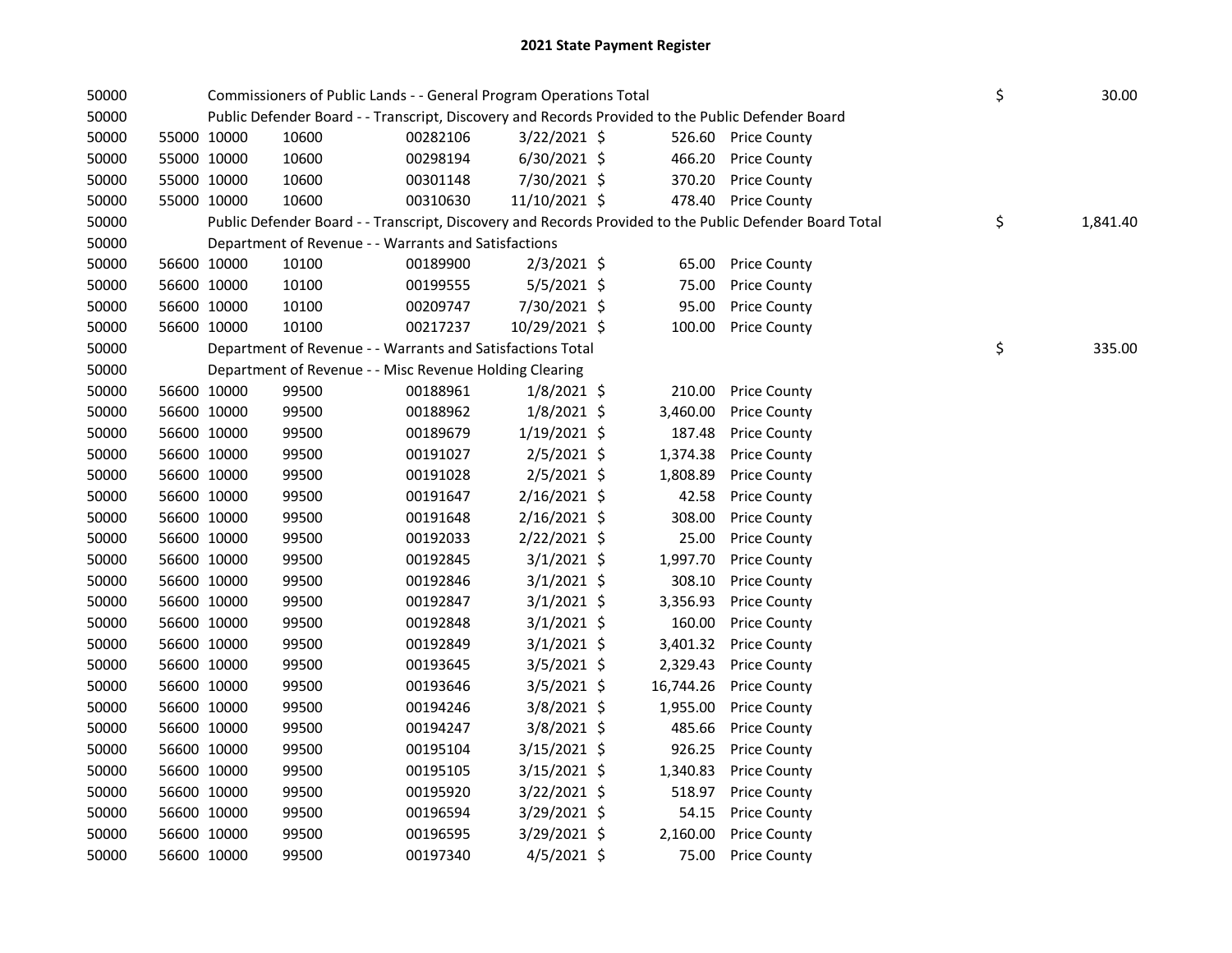| 50000 | 56600 10000 | 99500 | 00197341 | 4/5/2021 \$   | 182.00    | <b>Price County</b> |
|-------|-------------|-------|----------|---------------|-----------|---------------------|
| 50000 | 56600 10000 | 99500 | 00197929 | 4/7/2021 \$   | 1,051.44  | <b>Price County</b> |
| 50000 | 56600 10000 | 99500 | 00197930 | 4/7/2021 \$   | 13,141.58 | <b>Price County</b> |
| 50000 | 56600 10000 | 99500 | 00198539 | 4/12/2021 \$  | 704.73    | <b>Price County</b> |
| 50000 | 56600 10000 | 99500 | 00198540 | 4/12/2021 \$  | 518.00    | <b>Price County</b> |
| 50000 | 56600 10000 | 99500 | 00199272 | 4/20/2021 \$  | 307.25    | <b>Price County</b> |
| 50000 | 56600 10000 | 99500 | 00199914 | 4/26/2021 \$  | 362.39    | <b>Price County</b> |
| 50000 | 56600 10000 | 99500 | 00199915 | 4/26/2021 \$  | 405.05    | <b>Price County</b> |
| 50000 | 56600 10000 | 99500 | 00200505 | 5/3/2021 \$   | 233.00    | Price County        |
| 50000 | 56600 10000 | 99500 | 00200506 | $5/3/2021$ \$ | 135.62    | Price County        |
| 50000 | 56600 10000 | 99500 | 00201287 | 5/7/2021 \$   | 304.22    | <b>Price County</b> |
| 50000 | 56600 10000 | 99500 | 00201288 | 5/7/2021 \$   | 8,772.74  | <b>Price County</b> |
| 50000 | 56600 10000 | 99500 | 00202345 | 5/17/2021 \$  | 1,745.10  | <b>Price County</b> |
| 50000 | 56600 10000 | 99500 | 00203075 | 5/24/2021 \$  | 558.00    | <b>Price County</b> |
| 50000 | 56600 10000 | 99500 | 00203076 | 5/24/2021 \$  | 2,278.00  | <b>Price County</b> |
| 50000 | 56600 10000 | 99500 | 00203768 | $6/1/2021$ \$ | 38.00     | <b>Price County</b> |
| 50000 | 56600 10000 | 99500 | 00203769 | $6/1/2021$ \$ | 75.00     | <b>Price County</b> |
| 50000 | 56600 10000 | 99500 | 00203770 | $6/1/2021$ \$ | 22.15     | Price County        |
| 50000 | 56600 10000 | 99500 | 00204515 | $6/7/2021$ \$ | 154.55    | <b>Price County</b> |
| 50000 | 56600 10000 | 99500 | 00204516 | $6/7/2021$ \$ | 9,241.04  | <b>Price County</b> |
| 50000 | 56600 10000 | 99500 | 00204818 | $6/7/2021$ \$ | 25.00     | <b>Price County</b> |
| 50000 | 56600 10000 | 99500 | 00209081 | 7/8/2021 \$   | 300.00    | Price County        |
| 50000 | 56600 10000 | 99500 | 00209082 | 7/8/2021 \$   | 10,591.51 | Price County        |
| 50000 | 56600 10000 | 99500 | 00210230 | 7/19/2021 \$  | 49.45     | <b>Price County</b> |
| 50000 | 56600 10000 | 99500 | 00211829 | 8/6/2021 \$   | 836.10    | <b>Price County</b> |
| 50000 | 56600 10000 | 99500 | 00211830 | 8/6/2021 \$   | 3,662.54  | <b>Price County</b> |
| 50000 | 56600 10000 | 99500 | 00212188 | 8/9/2021 \$   | 112.98    | <b>Price County</b> |
| 50000 | 56600 10000 | 99500 | 00212690 | 8/16/2021 \$  | 400.80    | <b>Price County</b> |
| 50000 | 56600 10000 | 99500 | 00214021 | $9/7/2021$ \$ | 203.85    | <b>Price County</b> |
| 50000 | 56600 10000 | 99500 | 00214022 | $9/7/2021$ \$ | 25.00     | <b>Price County</b> |
| 50000 | 56600 10000 | 99500 | 00214443 | 9/8/2021 \$   | 654.03    | Price County        |
| 50000 | 56600 10000 | 99500 | 00214444 | 9/8/2021 \$   | 4,696.71  | <b>Price County</b> |
| 50000 | 56600 10000 | 99500 | 00216691 | 10/7/2021 \$  | 851.88    | <b>Price County</b> |
| 50000 | 56600 10000 | 99500 | 00216692 | 10/7/2021 \$  | 3,156.00  | <b>Price County</b> |
| 50000 | 56600 10000 | 99500 | 00218138 | 10/25/2021 \$ | 26.90     | <b>Price County</b> |
| 50000 | 56600 10000 | 99500 | 00219283 | 11/5/2021 \$  | 2,395.09  | <b>Price County</b> |
| 50000 | 56600 10000 | 99500 | 00219284 | 11/5/2021 \$  | 6,084.67  | <b>Price County</b> |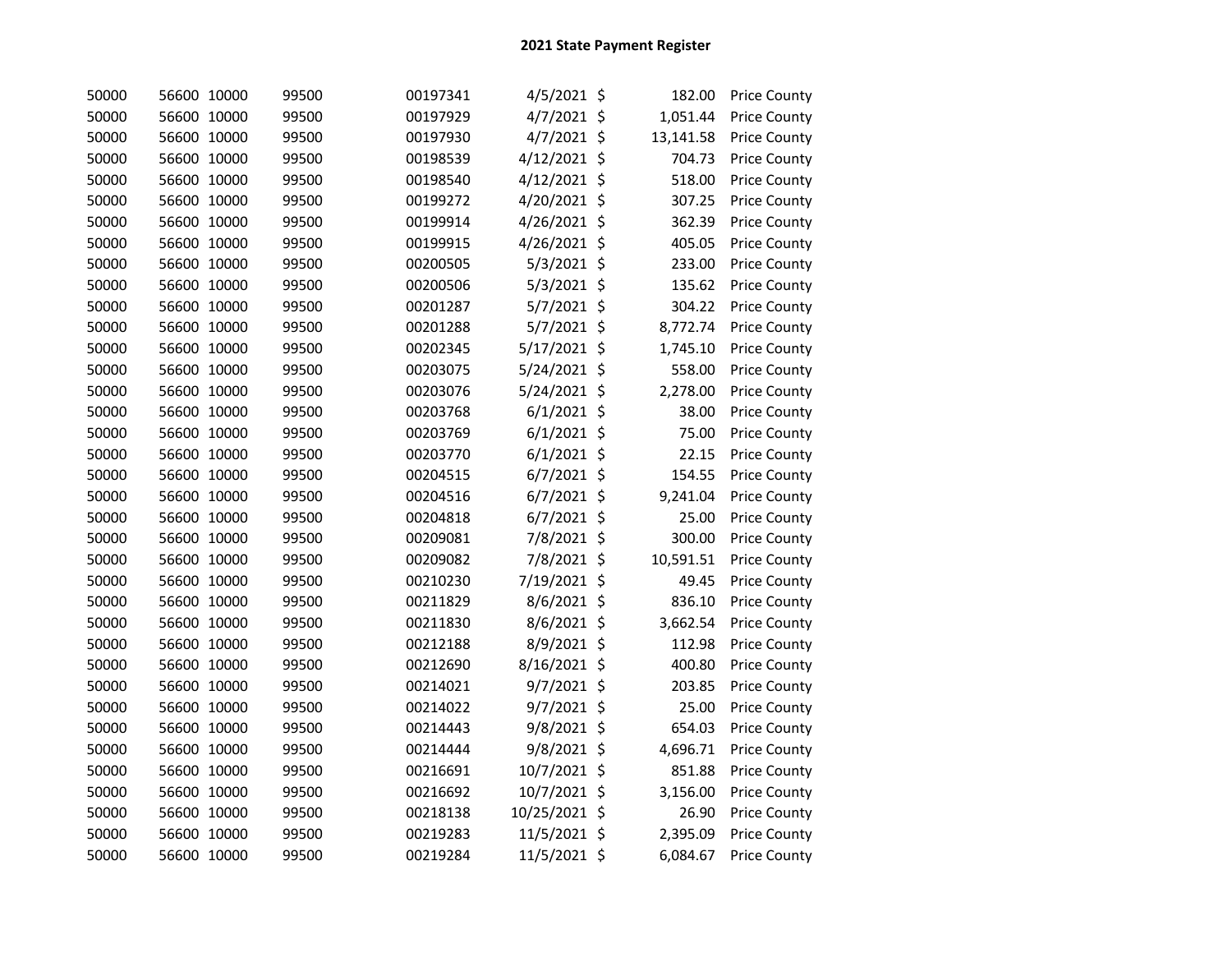| 50000 | 56600 10000 |             | 99500                                                                 | 00221433 | 12/7/2021 \$   |                           | 2,460.26 Price County   |    |              |
|-------|-------------|-------------|-----------------------------------------------------------------------|----------|----------------|---------------------------|-------------------------|----|--------------|
| 50000 | 56600 10000 |             | 99500                                                                 | 00221434 | 12/7/2021 \$   | 2,813.44                  | <b>Price County</b>     |    |              |
| 50000 | 56600 10000 |             | 99500                                                                 | 00221849 | 12/13/2021 \$  |                           | 30.91 Price County      |    |              |
| 50000 |             |             | Department of Revenue - - Misc Revenue Holding Clearing Total         |          |                |                           |                         | \$ | 122,836.91   |
| 50000 |             |             | Circuit Courts - - Circuit Court Costs                                |          |                |                           |                         |    |              |
| 50000 | 62500 10000 |             | 10500                                                                 | 00002260 | 7/26/2021 \$   |                           | 50,874.00 Price County  |    |              |
| 50000 |             |             | Circuit Courts - - Circuit Court Costs Total                          |          |                |                           |                         | \$ | 50,874.00    |
| 50000 |             |             | Circuit Courts - - Court Interpreters                                 |          |                |                           |                         |    |              |
| 50000 | 62500 10000 |             | 12100                                                                 | 00002127 | $2/1/2021$ \$  |                           | 28,387.00 Price County  |    |              |
| 50000 |             |             | Circuit Courts - - Court Interpreters Total                           |          |                |                           |                         | \$ | 28,387.00    |
| 50000 |             |             | Shared Revenue and Tax Relief - - County And Municipal Aid            |          |                |                           |                         |    |              |
| 50000 | 83500 10000 |             | 10500                                                                 | 00082026 | 7/26/2021 \$   |                           | 70,299.90 Price County  |    |              |
| 50000 |             | 83500 10000 | 10500                                                                 | 00089129 | 11/15/2021 \$  | 398,366.13                | <b>Price County</b>     |    |              |
| 50000 |             |             | Shared Revenue and Tax Relief - - County And Municipal Aid Total      |          |                |                           |                         | \$ | 468,666.03   |
| 50000 |             |             | Shared Revenue and Tax Relief - - Exempt Computer Aid                 |          |                |                           |                         |    |              |
| 50000 | 83500 10000 |             | 10900                                                                 | 00083364 | 7/26/2021 \$   |                           | 9,970.62 Price County   |    |              |
| 50000 |             |             | Shared Revenue and Tax Relief - - Exempt Computer Aid Total           |          |                |                           |                         | \$ | 9,970.62     |
| 50000 |             |             | Shared Revenue and Tax Relief - - Utility Aid                         |          |                |                           |                         |    |              |
| 50000 |             | 83500 10000 | 11000                                                                 | 00082026 | 7/26/2021 \$   | 19,002.80                 | <b>Price County</b>     |    |              |
| 50000 |             | 83500 10000 | 11000                                                                 | 00089129 | 11/15/2021 \$  | 108,839.10                | <b>Price County</b>     |    |              |
| 50000 |             |             | Shared Revenue and Tax Relief - - Utility Aid Total                   |          |                |                           |                         | \$ | 127,841.90   |
| 50000 |             |             | Shared Revenue and Tax Relief - - Personal Property Aid               |          |                |                           |                         |    |              |
| 50000 | 83500 10000 |             | 11100                                                                 | 00076550 | $5/3/2021$ \$  |                           | 20,658.26 Price County  |    |              |
| 50000 |             |             | Shared Revenue and Tax Relief - - Personal Property Aid Total         |          |                |                           |                         | \$ | 20,658.26    |
| 50000 |             |             | Shared Revenue and Tax Relief - - School Lvy Tx/First Dollar Cr       |          |                |                           |                         |    |              |
| 50000 | 83500 10000 |             | 30200                                                                 | 00082733 | 7/26/2021 \$   | 1,520,080.79 Price County |                         |    |              |
| 50000 |             | 83500 10000 | 30200                                                                 | 00086128 | 7/26/2021 \$   |                           | 452,028.61 Price County |    |              |
| 50000 |             |             | Shared Revenue and Tax Relief - - School Lvy Tx/First Dollar Cr Total |          |                |                           |                         | \$ | 1,972,109.40 |
| 50000 |             |             | Shared Revenue and Tax Relief - - County Sales Tax Reptd/Distd        |          |                |                           |                         |    |              |
| 50000 |             | 83500 10000 | 43100                                                                 | 00073907 | $1/29/2021$ \$ |                           | 92,727.14 Price County  |    |              |
| 50000 |             | 83500 10000 | 43100                                                                 | 00073995 | 2/26/2021 \$   | 93,900.56                 | <b>Price County</b>     |    |              |
| 50000 | 83500 10000 |             | 43100                                                                 | 00074708 | $3/31/2021$ \$ | 76,133.14                 | <b>Price County</b>     |    |              |
| 50000 | 83500 10000 |             | 43100                                                                 | 00079151 | 4/30/2021 \$   | 79,707.35                 | <b>Price County</b>     |    |              |
| 50000 | 83500 10000 |             | 43100                                                                 | 00079955 | $5/28/2021$ \$ | 97,036.78                 | <b>Price County</b>     |    |              |
| 50000 | 83500 10000 |             | 43100                                                                 | 00080686 | $6/30/2021$ \$ | 115,171.24                | <b>Price County</b>     |    |              |
| 50000 | 83500 10000 |             | 43100                                                                 | 00086228 | 7/30/2021 \$   | 106,932.26                | <b>Price County</b>     |    |              |
| 50000 | 83500 10000 |             | 43100                                                                 | 00086791 | 8/31/2021 \$   |                           | 121,710.14 Price County |    |              |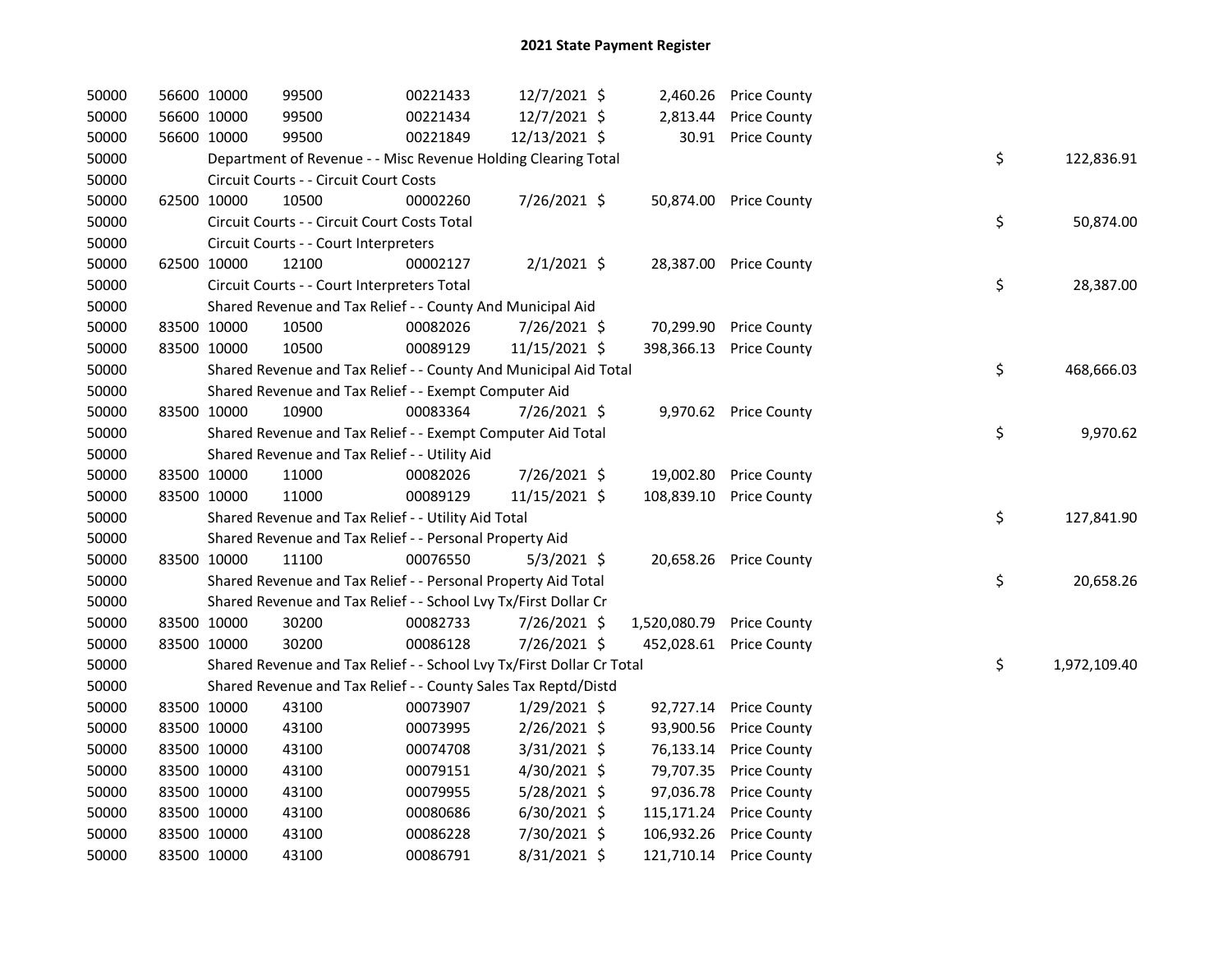| 50000       | 83500 10000 | 43100 | 00087093                                                             | 9/30/2021 \$  |            | 115,105.59 Price County |  |               |
|-------------|-------------|-------|----------------------------------------------------------------------|---------------|------------|-------------------------|--|---------------|
| 50000       | 83500 10000 | 43100 | 00087782                                                             | 10/29/2021 \$ | 127.341.78 | <b>Price County</b>     |  |               |
| 50000       | 83500 10000 | 43100 | 00089792                                                             | 11/30/2021 \$ | 112,851.74 | <b>Price County</b>     |  |               |
| 50000       | 83500 10000 | 43100 | 00089876                                                             | 12/30/2021 \$ | 104.796.22 | <b>Price County</b>     |  |               |
| 50000       |             |       | Shared Revenue and Tax Relief - - County Sales Tax Reptd/Distd Total |               |            |                         |  | 1.243.413.94  |
| 50000       |             |       | Shared Revenue and Tax Relief - - Lottery & Gaming Credit            |               |            |                         |  |               |
| 50000       | 83500 52100 | 36300 | 00074611                                                             | 3/22/2021 \$  | 494.635.11 | <b>Price County</b>     |  |               |
| 50000       |             |       | Shared Revenue and Tax Relief - - Lottery & Gaming Credit Total      |               |            |                         |  | 494.635.11    |
| 50000 Total |             |       |                                                                      |               |            |                         |  | 12,287,992.79 |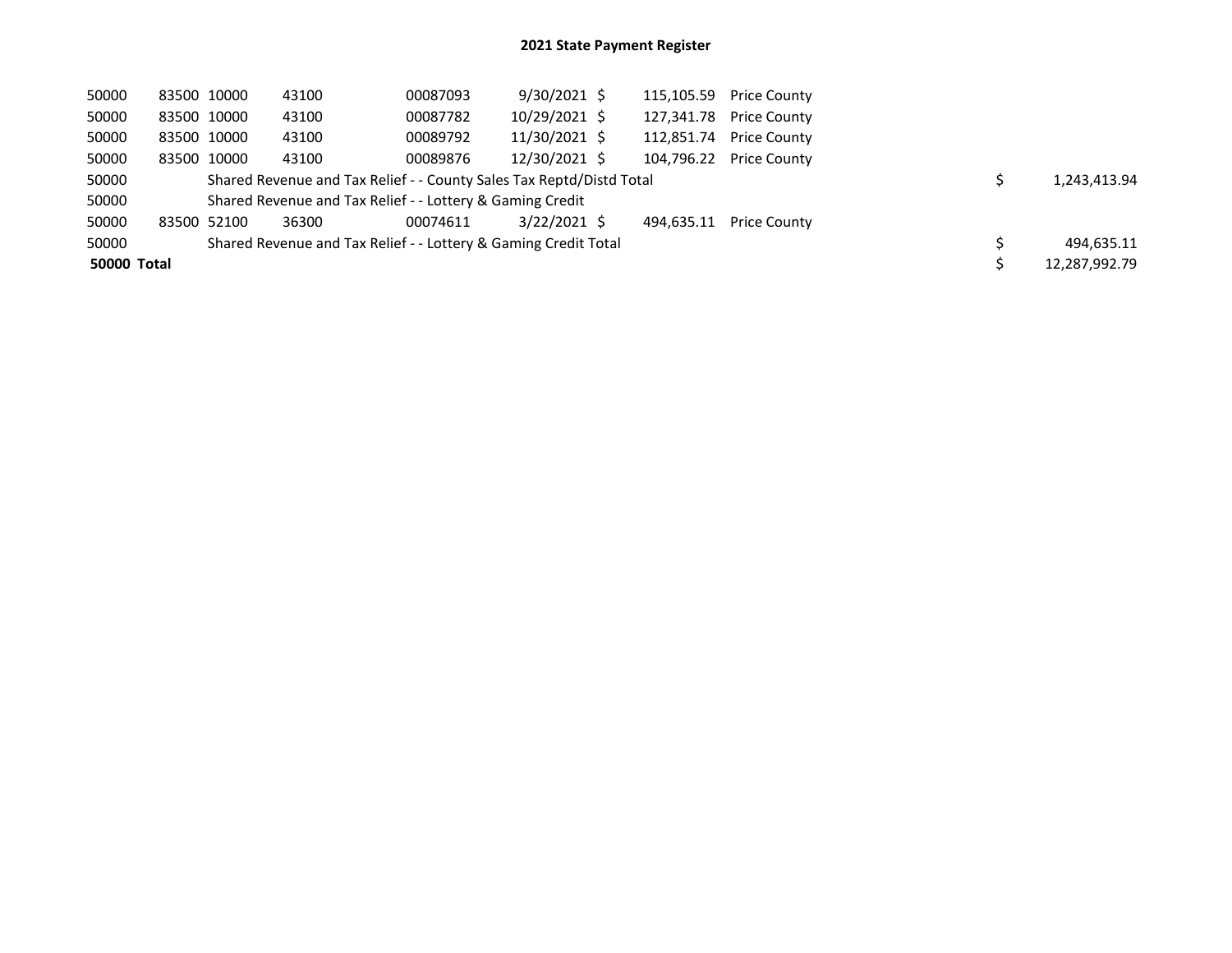| 50002              |             | Dept of Safety & Prof Services - - Fire Dues Distribution             |          |                |           |                           |    |            |
|--------------------|-------------|-----------------------------------------------------------------------|----------|----------------|-----------|---------------------------|----|------------|
| 50002              | 16500 10000 | 22500                                                                 | 00041546 | $7/16/2021$ \$ | 695.43    | Town Of Catawba           |    |            |
| 50002              |             | Dept of Safety & Prof Services - - Fire Dues Distribution Total       |          |                |           |                           | \$ | 695.43     |
| 50002              |             | Dept of Natural Resources - - Resaids - Cnty Forst, CI & Mfl          |          |                |           |                           |    |            |
| 50002              | 37000 21200 | 57100                                                                 | 00488235 | $6/14/2021$ \$ |           | 3,488.44 Town Of Catawba  |    |            |
| 50002              |             | Dept of Natural Resources - - Resaids - Cnty Forst, CI & Mfl Total    |          |                |           |                           | \$ | 3,488.44   |
| 50002              |             | WI Dept of Transportation - - Trns Aids To Mnc.-Sf                    |          |                |           |                           |    |            |
| 50002              | 39500 21100 | 19100                                                                 | 00632918 | $1/4/2021$ \$  |           | 17,502.48 Town Of Catawba |    |            |
| 50002              | 39500 21100 | 19100                                                                 | 00668525 | $4/5/2021$ \$  | 17,502.48 | Town Of Catawba           |    |            |
| 50002              | 39500 21100 | 19100                                                                 | 00712013 | $7/6/2021$ \$  |           | 17,502.48 Town Of Catawba |    |            |
| 50002              | 39500 21100 | 19100                                                                 | 00752572 | $10/4/2021$ \$ |           | 17,502.48 Town Of Catawba |    |            |
| 50002              |             | WI Dept of Transportation - - Trns Aids To Mnc.-Sf Total              |          |                |           |                           | \$ | 70,009.92  |
| 50002              |             | Department of Revenue - - Gifts And Grants                            |          |                |           |                           |    |            |
| 50002              | 56600 10000 | 12100                                                                 | 00211982 | $8/9/2021$ \$  |           | 13,188.24 Town Of Catawba |    |            |
| 50002              |             | Department of Revenue - - Gifts And Grants Total                      |          |                |           |                           | \$ | 13,188.24  |
| 50002              |             | Shared Revenue and Tax Relief - - County And Municipal Aid            |          |                |           |                           |    |            |
| 50002              | 83500 10000 | 10500                                                                 | 00082004 | 7/26/2021 \$   |           | 1,920.44 Town Of Catawba  |    |            |
| 50002              | 83500 10000 | 10500                                                                 | 00089107 | 11/15/2021 \$  |           | 10,882.49 Town Of Catawba |    |            |
| 50002              |             | Shared Revenue and Tax Relief - - County And Municipal Aid Total      |          |                |           |                           | \$ | 12,802.93  |
| 50002              |             | Shared Revenue and Tax Relief - - School Lvy Tx/First Dollar Cr       |          |                |           |                           |    |            |
| 50002              | 83500 10000 | 30200                                                                 | 00082725 | 7/26/2021 \$   |           | 35,954.81 Town Of Catawba |    |            |
| 50002              | 83500 10000 | 30200                                                                 | 00086120 | 7/26/2021 \$   |           | 12.807.74 Town Of Catawba |    |            |
| 50002              |             | Shared Revenue and Tax Relief - - School Lvy Tx/First Dollar Cr Total |          |                |           |                           | \$ | 48,762.55  |
| 50002              |             | Shared Revenue and Tax Relief - - Lottery & Gaming Credit             |          |                |           |                           |    |            |
| 50002              | 83500 52100 | 36300                                                                 | 00074603 | $3/22/2021$ \$ |           | 14,349.92 Town Of Catawba |    |            |
| 50002              |             | Shared Revenue and Tax Relief - - Lottery & Gaming Credit Total       |          |                |           |                           | \$ | 14,349.92  |
| <b>50002 Total</b> |             |                                                                       |          |                |           |                           | \$ | 163,297.43 |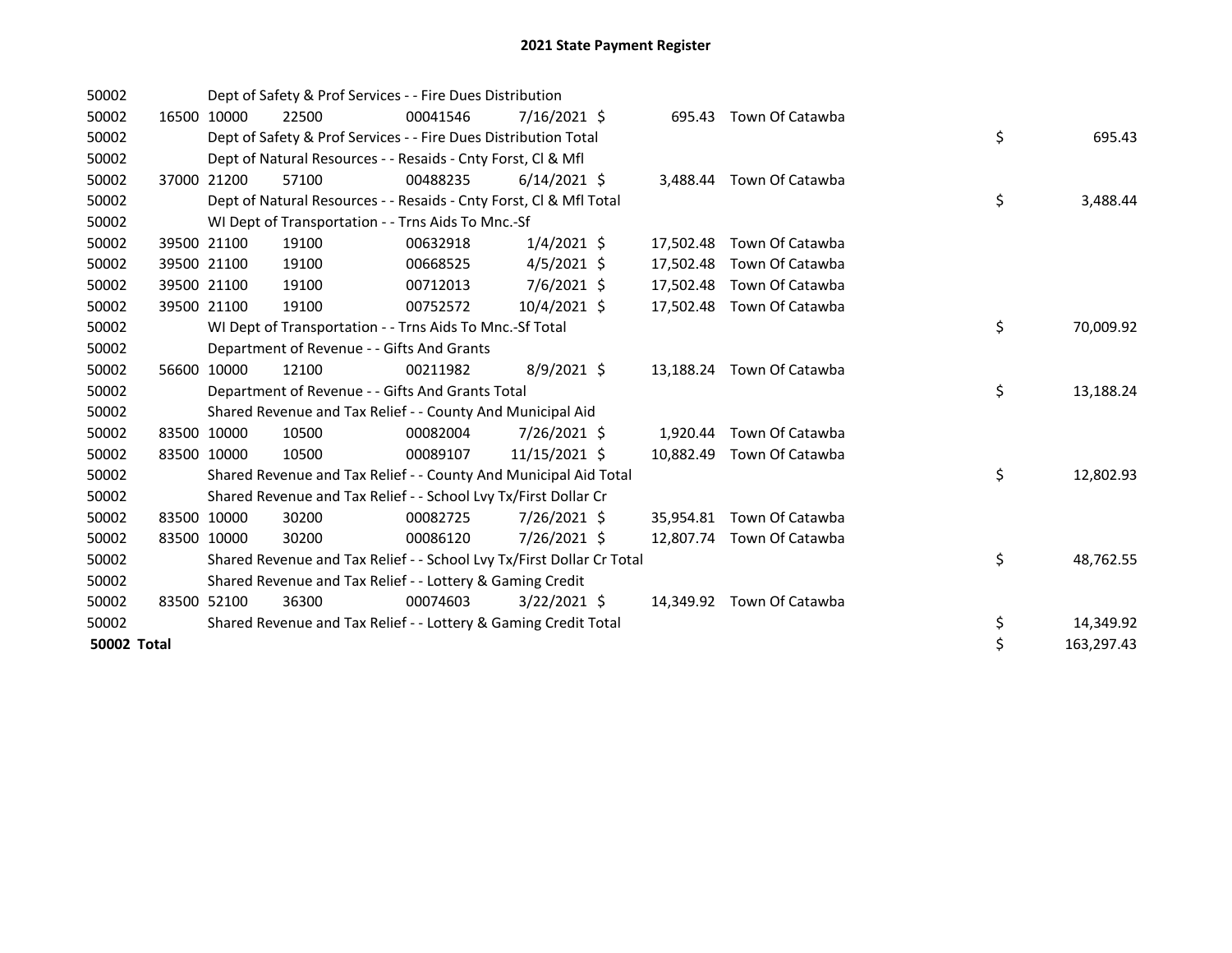| 50004 |             |             | Dept of Safety & Prof Services - - Fire Dues Distribution              |          |                |  |                              |    |            |
|-------|-------------|-------------|------------------------------------------------------------------------|----------|----------------|--|------------------------------|----|------------|
| 50004 |             | 16500 10000 | 22500                                                                  | 00041548 | 7/16/2021 \$   |  | 2,389.33 Town Of Eisenstein  |    |            |
| 50004 |             |             | Dept of Safety & Prof Services - - Fire Dues Distribution Total        |          |                |  |                              | \$ | 2,389.33   |
| 50004 |             |             | Educational Communications Bd - - Gifts, Grants, Contracts, Leas       |          |                |  |                              |    |            |
| 50004 | 22500 10000 |             | 13100                                                                  | 00012986 | $10/1/2021$ \$ |  | 176.00 Town Of Eisenstein    |    |            |
| 50004 |             |             | Educational Communications Bd - - Gifts, Grants, Contracts, Leas Total |          |                |  |                              | \$ | 176.00     |
| 50004 |             |             | Dept of Natural Resources - - Resaids - Cnty Forst, Cl & Mfl           |          |                |  |                              |    |            |
| 50004 |             | 37000 21200 | 57100                                                                  | 00488236 | $6/14/2021$ \$ |  | 693.41 Town Of Eisenstein    |    |            |
| 50004 |             |             | Dept of Natural Resources - - Resaids - Cnty Forst, Cl & Mfl Total     |          |                |  |                              | \$ | 693.41     |
| 50004 |             |             | Dept of Natural Resources - - Aids In Lieu Of Taxes - Sum S            |          |                |  |                              |    |            |
| 50004 |             | 37000 21200 | 57900                                                                  | 00475284 | 4/21/2021 \$   |  | 2.72 Town Of Eisenstein      |    |            |
| 50004 |             |             | Dept of Natural Resources - - Aids In Lieu Of Taxes - Sum S Total      |          |                |  |                              | \$ | 2.72       |
| 50004 |             |             | Dept of Natural Resources - - Resaids - Pymt In Lieu Tax Fed           |          |                |  |                              |    |            |
| 50004 |             | 37000 21200 | 58400                                                                  | 00510823 | $9/28/2021$ \$ |  | 69,522.86 Town Of Eisenstein |    |            |
| 50004 |             |             | Dept of Natural Resources - - Resaids - Pymt In Lieu Tax Fed Total     |          |                |  |                              | \$ | 69,522.86  |
| 50004 |             |             | Dept of Natural Resources - - Fin Asst For Responsible Units           |          |                |  |                              |    |            |
| 50004 |             | 37000 27400 | 67000                                                                  | 00483535 | $5/21/2021$ \$ |  | 3,480.99 Town Of Eisenstein  |    |            |
| 50004 |             |             | Dept of Natural Resources - - Fin Asst For Responsible Units Total     |          |                |  |                              | \$ | 3,480.99   |
| 50004 |             |             | WI Dept of Transportation - - Trns Aids To Mnc.-Sf                     |          |                |  |                              |    |            |
| 50004 |             | 39500 21100 | 19100                                                                  | 00632919 | $1/4/2021$ \$  |  | 50,271.83 Town Of Eisenstein |    |            |
| 50004 |             | 39500 21100 | 19100                                                                  | 00668526 | $4/5/2021$ \$  |  | 50,271.83 Town Of Eisenstein |    |            |
| 50004 | 39500 21100 |             | 19100                                                                  | 00712014 | 7/6/2021 \$    |  | 50,271.83 Town Of Eisenstein |    |            |
| 50004 |             | 39500 21100 | 19100                                                                  | 00752573 | 10/4/2021 \$   |  | 50,271.84 Town Of Eisenstein |    |            |
| 50004 |             |             | WI Dept of Transportation - - Trns Aids To Mnc.-Sf Total               |          |                |  |                              | \$ | 201,087.33 |
| 50004 |             |             | WI Dept of Transportation - - Supplemental Transportation Aids         |          |                |  |                              |    |            |
| 50004 | 39500 21100 |             | 19600                                                                  | 00633699 | $1/4/2021$ \$  |  | 35,486.00 Town Of Eisenstein |    |            |
| 50004 |             |             | WI Dept of Transportation - - Supplemental Transportation Aids Total   |          |                |  |                              | \$ | 35,486.00  |
| 50004 |             |             | Department of Revenue - - Gifts And Grants                             |          |                |  |                              |    |            |
| 50004 |             | 56600 10000 | 12100                                                                  | 00207329 | $6/25/2021$ \$ |  | 31,871.57 Town Of Eisenstein |    |            |
| 50004 |             |             | Department of Revenue - - Gifts And Grants Total                       |          |                |  |                              | \$ | 31,871.57  |
| 50004 |             |             | Shared Revenue and Tax Relief - - County And Municipal Aid             |          |                |  |                              |    |            |
| 50004 |             | 83500 10000 | 10500                                                                  | 00082005 | 7/26/2021 \$   |  | 2,776.88 Town Of Eisenstein  |    |            |
| 50004 | 83500 10000 |             | 10500                                                                  | 00089108 | 11/15/2021 \$  |  | 15,735.64 Town Of Eisenstein |    |            |
| 50004 |             |             | Shared Revenue and Tax Relief - - County And Municipal Aid Total       |          |                |  |                              | \$ | 18,512.52  |
| 50004 |             |             | Shared Revenue and Tax Relief - - Utility Aid                          |          |                |  |                              |    |            |
| 50004 | 83500 10000 |             | 11000                                                                  | 00082005 | 7/26/2021 \$   |  | 10.62 Town Of Eisenstein     |    |            |
| 50004 | 83500 10000 |             | 11000                                                                  | 00089108 | 11/15/2021 \$  |  | 63.56 Town Of Eisenstein     |    |            |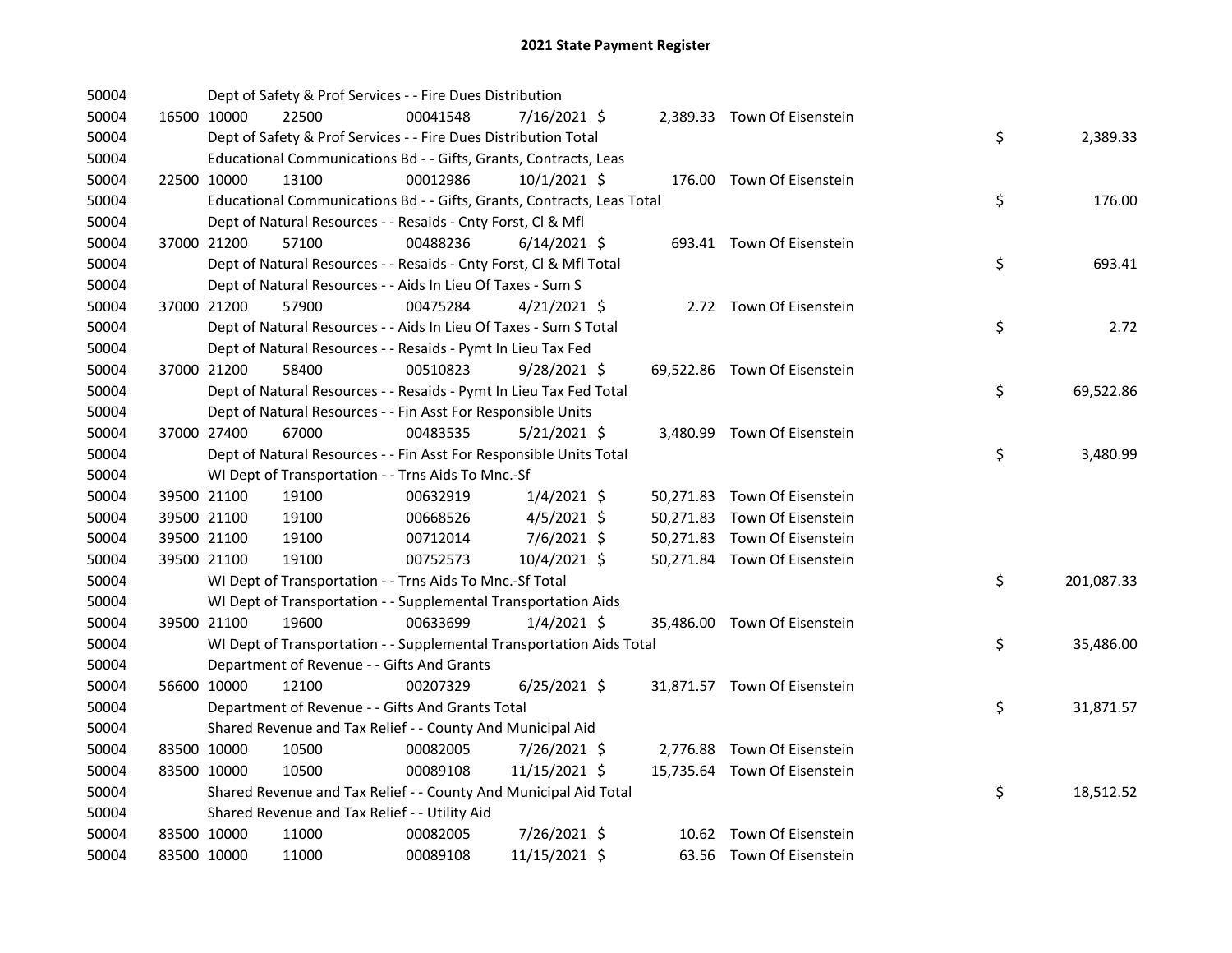| 50004       |       |             |       | Shared Revenue and Tax Relief - - Utility Aid Total                 |               |        |                    | 74.18      |
|-------------|-------|-------------|-------|---------------------------------------------------------------------|---------------|--------|--------------------|------------|
| 50004       |       |             |       | Shared Revenue and Tax Relief - - Personal Property Aid             |               |        |                    |            |
| 50004       | 83500 | 10000       | 11100 | 00077746                                                            | 5/3/2021 \$   | 5.73   | Town Of Eisenstein |            |
| 50004       |       |             |       | Shared Revenue and Tax Relief - - Personal Property Aid Total       |               |        |                    | 5.73       |
| 50004       |       |             |       | Shared Revenue and Tax Relief - - Payments For Municipal Svcs       |               |        |                    |            |
| 50004       |       | 83500 10000 | 50100 | 00073741                                                            | $2/1/2021$ \$ | 271.40 | Town Of Eisenstein |            |
| 50004       |       |             |       | Shared Revenue and Tax Relief - - Payments For Municipal Svcs Total |               |        |                    | 271.40     |
| 50004 Total |       |             |       |                                                                     |               |        |                    | 363.574.04 |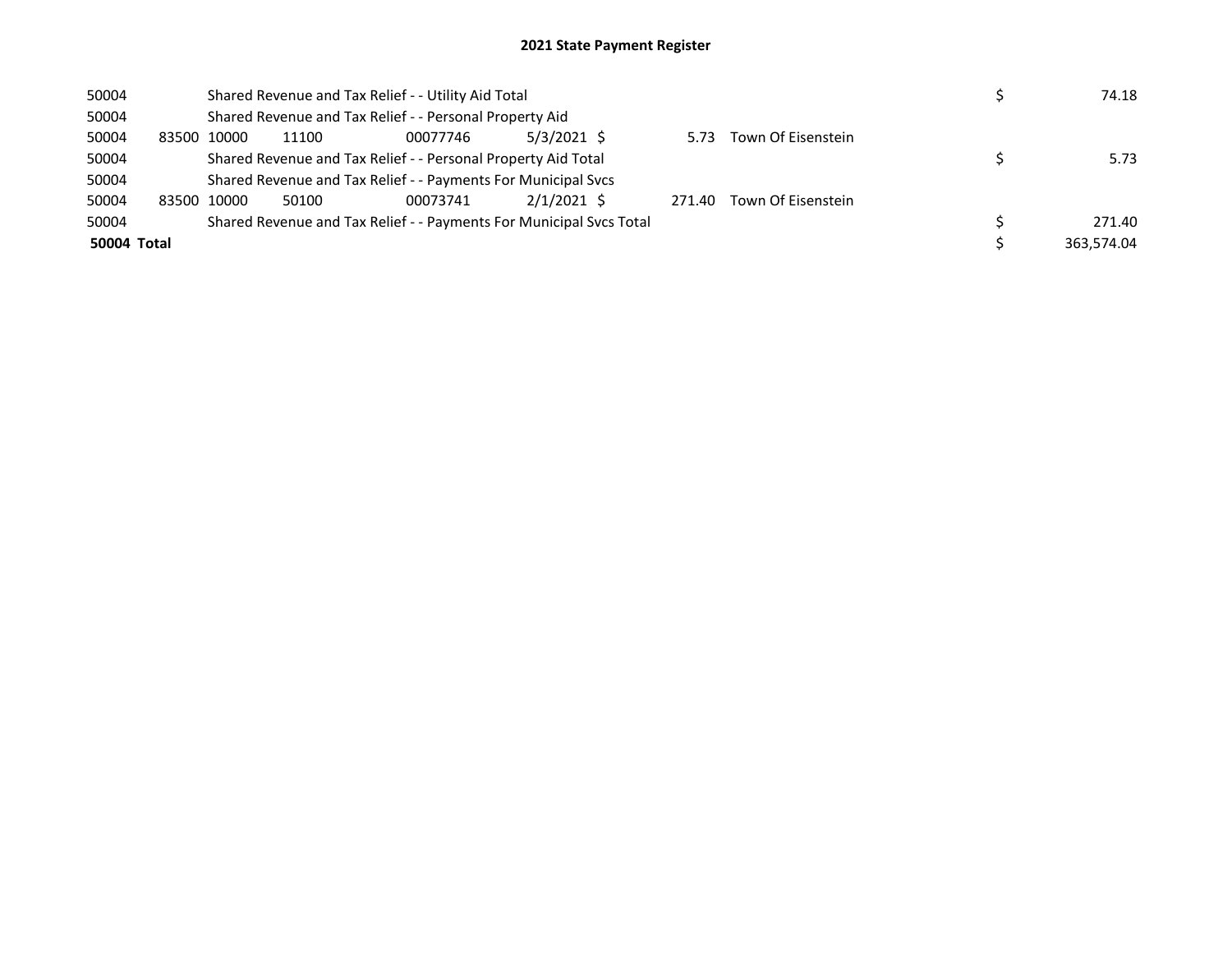| 50006       |             |             | Dept of Safety & Prof Services - - Fire Dues Distribution          |          |                |  |                       |    |            |
|-------------|-------------|-------------|--------------------------------------------------------------------|----------|----------------|--|-----------------------|----|------------|
| 50006       | 16500 10000 |             | 22500                                                              | 00041549 | 7/16/2021 \$   |  | 5,109.79 Town Of Elk  |    |            |
| 50006       |             |             | Dept of Safety & Prof Services - - Fire Dues Distribution Total    |          |                |  |                       | \$ | 5,109.79   |
| 50006       |             |             | Dept of Natural Resources - - Aids In Lieu Of Taxes - Gener        |          |                |  |                       |    |            |
| 50006       |             | 37000 10000 | 50300                                                              | 00475574 | $4/21/2021$ \$ |  | 73.89 Town Of Elk     |    |            |
| 50006       | 37000 10000 |             | 50300                                                              | 00475575 | $4/21/2021$ \$ |  | 18.15 Town Of Elk     |    |            |
| 50006       |             |             | Dept of Natural Resources - - Aids In Lieu Of Taxes - Gener Total  |          |                |  |                       | \$ | 92.04      |
| 50006       |             |             | Dept of Natural Resources - - Resaids - Cnty Forst, Cl & Mfl       |          |                |  |                       |    |            |
| 50006       |             | 37000 21200 | 57100                                                              | 00488237 | $6/14/2021$ \$ |  | 2,255.33 Town Of Elk  |    |            |
| 50006       |             |             | Dept of Natural Resources - - Resaids - Cnty Forst, Cl & Mfl Total |          |                |  |                       | \$ | 2,255.33   |
| 50006       |             |             | Dept of Natural Resources - - Aids In Lieu Of Taxes - Sum S        |          |                |  |                       |    |            |
| 50006       |             | 37000 21200 | 57900                                                              | 00475573 | $4/21/2021$ \$ |  | 300.27 Town Of Elk    |    |            |
| 50006       |             |             | Dept of Natural Resources - - Aids In Lieu Of Taxes - Sum S Total  |          |                |  |                       | \$ | 300.27     |
| 50006       |             |             | Dept of Natural Resources - - Fin Asst For Responsible Units       |          |                |  |                       |    |            |
| 50006       |             | 37000 27400 | 67000                                                              | 00483703 | $5/21/2021$ \$ |  | 4,249.56 Town Of Elk  |    |            |
| 50006       |             |             | Dept of Natural Resources - - Fin Asst For Responsible Units Total |          |                |  |                       | \$ | 4,249.56   |
| 50006       |             |             | WI Dept of Transportation - - Trns Aids To Mnc.-Sf                 |          |                |  |                       |    |            |
| 50006       |             | 39500 21100 | 19100                                                              | 00632920 | $1/4/2021$ \$  |  | 32,337.54 Town Of Elk |    |            |
| 50006       |             | 39500 21100 | 19100                                                              | 00668527 | $4/5/2021$ \$  |  | 32,337.54 Town Of Elk |    |            |
| 50006       |             | 39500 21100 | 19100                                                              | 00712015 | 7/6/2021 \$    |  | 32,337.54 Town Of Elk |    |            |
| 50006       |             | 39500 21100 | 19100                                                              | 00752574 | 10/4/2021 \$   |  | 32,337.54 Town Of Elk |    |            |
| 50006       |             |             | WI Dept of Transportation - - Trns Aids To Mnc.-Sf Total           |          |                |  |                       | \$ | 129,350.16 |
| 50006       |             |             | WI Dept of Transportation - - Local Rds, Grants Sf                 |          |                |  |                       |    |            |
| 50006       |             | 39500 21100 | 27000                                                              | 00694803 | $5/19/2021$ \$ |  | 41,426.96 Town Of Elk |    |            |
| 50006       |             |             | WI Dept of Transportation - - Local Rds, Grants Sf Total           |          |                |  |                       | \$ | 41,426.96  |
| 50006       |             |             | Department of Revenue - - Gifts And Grants                         |          |                |  |                       |    |            |
| 50006       |             | 56600 10000 | 12100                                                              | 00207330 | $6/25/2021$ \$ |  | 49,665.23 Town Of Elk |    |            |
| 50006       |             |             | Department of Revenue - - Gifts And Grants Total                   |          |                |  |                       | \$ | 49,665.23  |
| 50006       |             |             | Shared Revenue and Tax Relief - - County And Municipal Aid         |          |                |  |                       |    |            |
| 50006       | 83500 10000 |             | 10500                                                              | 00082006 | 7/26/2021 \$   |  | 2,087.31 Town Of Elk  |    |            |
| 50006       | 83500 10000 |             | 10500                                                              | 00089109 | 11/15/2021 \$  |  | 11,828.10 Town Of Elk |    |            |
| 50006       |             |             | Shared Revenue and Tax Relief - - County And Municipal Aid Total   |          |                |  |                       | \$ | 13,915.41  |
| 50006       |             |             | Shared Revenue and Tax Relief - - Personal Property Aid            |          |                |  |                       |    |            |
| 50006       | 83500 10000 |             | 11100                                                              | 00077747 | $5/3/2021$ \$  |  | 345.47 Town Of Elk    |    |            |
| 50006       |             |             | Shared Revenue and Tax Relief - - Personal Property Aid Total      |          |                |  |                       | \$ | 345.47     |
| 50006 Total |             |             |                                                                    |          |                |  |                       | \$ | 246,710.22 |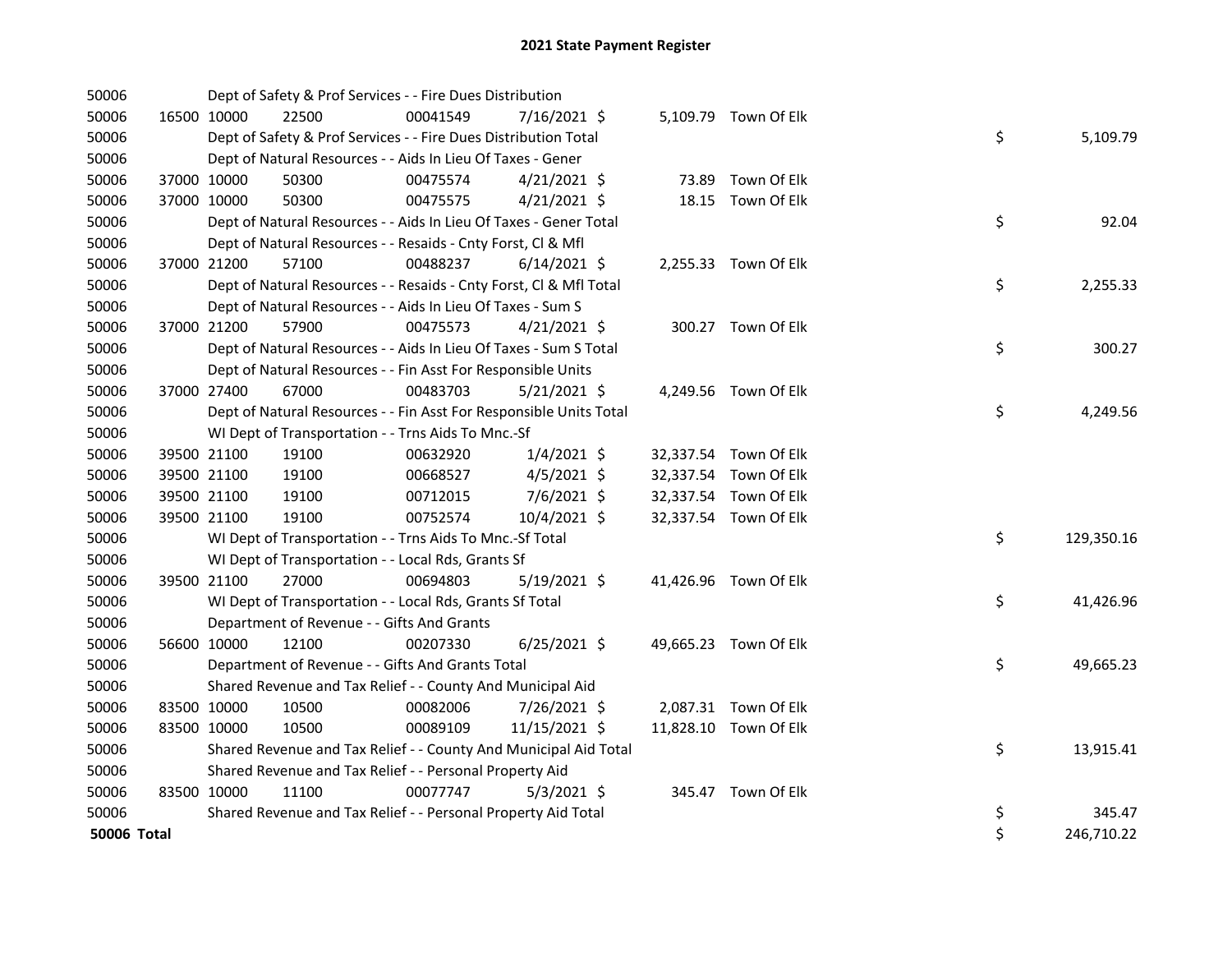| 50008 |             |             | Dept of Safety & Prof Services - - Fire Dues Distribution             |          |                |  |                         |    |            |
|-------|-------------|-------------|-----------------------------------------------------------------------|----------|----------------|--|-------------------------|----|------------|
| 50008 |             | 16500 10000 | 22500                                                                 | 00041550 | 7/16/2021 \$   |  | 880.80 Town Of Emery    |    |            |
| 50008 |             |             | Dept of Safety & Prof Services - - Fire Dues Distribution Total       |          |                |  |                         | \$ | 880.80     |
| 50008 |             |             | Dept of Natural Resources - - Resaids - Cnty Forst, Cl & Mfl          |          |                |  |                         |    |            |
| 50008 |             | 37000 21200 | 57100                                                                 | 00488238 | $6/14/2021$ \$ |  | 2,524.69 Town Of Emery  |    |            |
| 50008 |             |             | Dept of Natural Resources - - Resaids - Cnty Forst, Cl & Mfl Total    |          |                |  |                         | \$ | 2,524.69   |
| 50008 |             |             | Dept of Natural Resources - - Resaids - Pymt In Lieu Tax Fed          |          |                |  |                         |    |            |
| 50008 |             | 37000 21200 | 58400                                                                 | 00510824 | $9/28/2021$ \$ |  | 82,732.26 Town Of Emery |    |            |
| 50008 |             |             | Dept of Natural Resources - - Resaids - Pymt In Lieu Tax Fed Total    |          |                |  |                         | \$ | 82,732.26  |
| 50008 |             |             | Dept of Natural Resources - - Fin Asst For Responsible Units          |          |                |  |                         |    |            |
| 50008 |             | 37000 27400 | 67000                                                                 | 00483541 | $5/21/2021$ \$ |  | 1,382.68 Town Of Emery  |    |            |
| 50008 |             |             | Dept of Natural Resources - - Fin Asst For Responsible Units Total    |          |                |  |                         | \$ | 1,382.68   |
| 50008 |             |             | WI Dept of Transportation - - Trns Aids To Mnc.-Sf                    |          |                |  |                         |    |            |
| 50008 |             | 39500 21100 | 19100                                                                 | 00632921 | $1/4/2021$ \$  |  | 53,328.69 Town Of Emery |    |            |
| 50008 |             | 39500 21100 | 19100                                                                 | 00668528 | $4/5/2021$ \$  |  | 53,328.69 Town Of Emery |    |            |
| 50008 |             | 39500 21100 | 19100                                                                 | 00712016 | 7/6/2021 \$    |  | 53,328.69 Town Of Emery |    |            |
| 50008 |             | 39500 21100 | 19100                                                                 | 00752575 | 10/4/2021 \$   |  | 53,328.69 Town Of Emery |    |            |
| 50008 |             |             | WI Dept of Transportation - - Trns Aids To Mnc.-Sf Total              |          |                |  |                         | \$ | 213,314.76 |
| 50008 |             |             | Department of Revenue - - Gifts And Grants                            |          |                |  |                         |    |            |
| 50008 |             | 56600 10000 | 12100                                                                 | 00207331 | $6/25/2021$ \$ |  | 15,124.61 Town Of Emery |    |            |
| 50008 |             |             | Department of Revenue - - Gifts And Grants Total                      |          |                |  |                         | \$ | 15,124.61  |
| 50008 |             |             | Shared Revenue and Tax Relief - - County And Municipal Aid            |          |                |  |                         |    |            |
| 50008 |             | 83500 10000 | 10500                                                                 | 00082007 | 7/26/2021 \$   |  | 2,309.31 Town Of Emery  |    |            |
| 50008 |             | 83500 10000 | 10500                                                                 | 00089110 | 11/15/2021 \$  |  | 13,090.12 Town Of Emery |    |            |
| 50008 |             |             | Shared Revenue and Tax Relief - - County And Municipal Aid Total      |          |                |  |                         | \$ | 15,399.43  |
| 50008 |             |             | Shared Revenue and Tax Relief - - Exempt Computer Aid                 |          |                |  |                         |    |            |
| 50008 |             | 83500 10000 | 10900                                                                 | 00084573 | 7/26/2021 \$   |  | 1.03 Town Of Emery      |    |            |
| 50008 |             |             | Shared Revenue and Tax Relief - - Exempt Computer Aid Total           |          |                |  |                         | \$ | 1.03       |
| 50008 |             |             | Shared Revenue and Tax Relief - - Personal Property Aid               |          |                |  |                         |    |            |
| 50008 | 83500 10000 |             | 11100                                                                 | 00077748 | $5/3/2021$ \$  |  | 14.63 Town Of Emery     |    |            |
| 50008 |             |             | Shared Revenue and Tax Relief - - Personal Property Aid Total         |          |                |  |                         | \$ | 14.63      |
| 50008 |             |             | Shared Revenue and Tax Relief - - School Lvy Tx/First Dollar Cr       |          |                |  |                         |    |            |
| 50008 | 83500 10000 |             | 30200                                                                 | 00082726 | 7/26/2021 \$   |  | 50,870.02 Town Of Emery |    |            |
| 50008 | 83500 10000 |             | 30200                                                                 | 00086121 | 7/26/2021 \$   |  | 16,466.87 Town Of Emery |    |            |
| 50008 |             |             | Shared Revenue and Tax Relief - - School Lvy Tx/First Dollar Cr Total |          |                |  |                         | \$ | 67,336.89  |
| 50008 |             |             | Shared Revenue and Tax Relief - - Lottery & Gaming Credit             |          |                |  |                         |    |            |
| 50008 |             | 83500 52100 | 36300                                                                 | 00074604 | 3/22/2021 \$   |  | 16,626.66 Town Of Emery |    |            |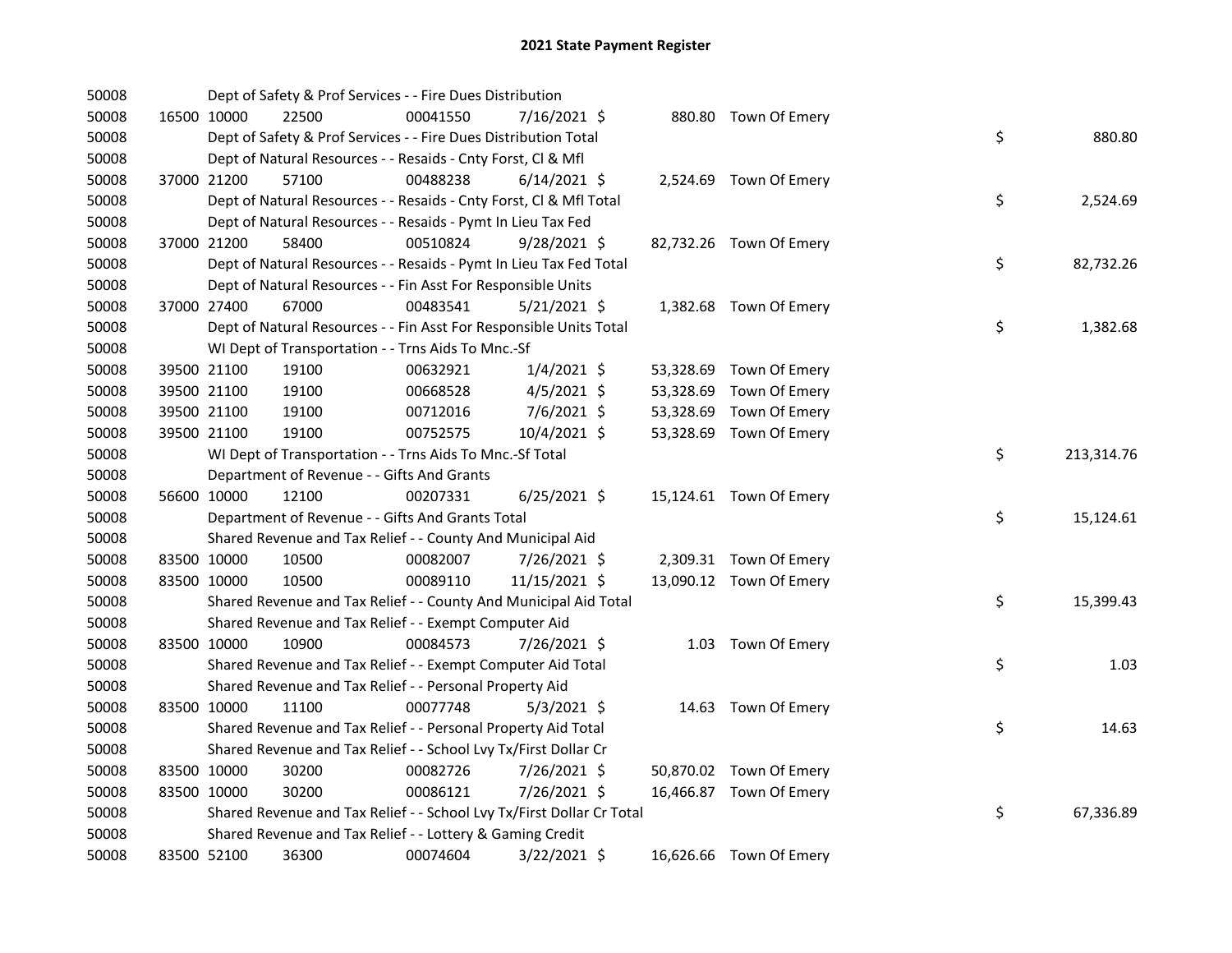| 50008       | Shared Revenue and Tax Relief - - Lottery & Gaming Credit Total | 16,626.66  |
|-------------|-----------------------------------------------------------------|------------|
| 50008 Total |                                                                 | 415,338.44 |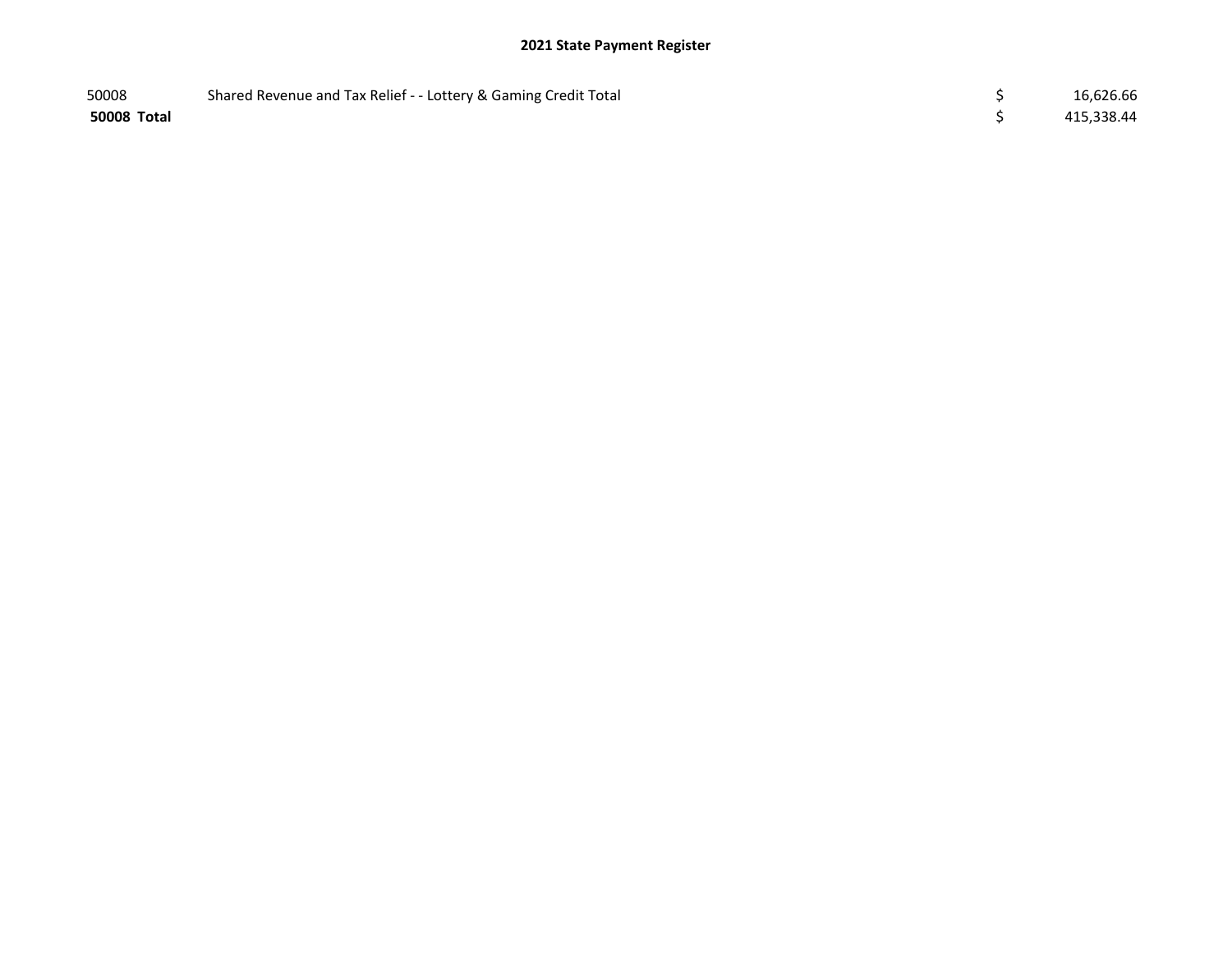| 50010 |             | Dept of Safety & Prof Services - - Fire Dues Distribution          |          |                |  |                            |    |            |
|-------|-------------|--------------------------------------------------------------------|----------|----------------|--|----------------------------|----|------------|
| 50010 | 16500 10000 | 22500                                                              | 00041551 | 7/16/2021 \$   |  | 5,271.29 Town Of Fifield   |    |            |
| 50010 |             | Dept of Safety & Prof Services - - Fire Dues Distribution Total    |          |                |  |                            | \$ | 5,271.29   |
| 50010 |             | Dept of Natural Resources - - Aids In Lieu Of Taxes - Gener        |          |                |  |                            |    |            |
| 50010 | 37000 10000 | 50300                                                              | 00476221 | $4/21/2021$ \$ |  | 66.17 Town Of Fifield      |    |            |
| 50010 |             | Dept of Natural Resources - - Aids In Lieu Of Taxes - Gener Total  |          |                |  |                            | \$ | 66.17      |
| 50010 |             | Dept of Natural Resources - - Resaids - Fire Suppress Grant        |          |                |  |                            |    |            |
| 50010 | 37000 21200 | 54500                                                              | 00478292 | 4/30/2021 \$   |  | 3,222.58 Town Of Fifield   |    |            |
| 50010 |             | Dept of Natural Resources - - Resaids - Fire Suppress Grant Total  |          |                |  |                            | \$ | 3,222.58   |
| 50010 |             | Dept of Natural Resources - - Resaids - Cnty Forst, Cl & Mfl       |          |                |  |                            |    |            |
| 50010 | 37000 21200 | 57100                                                              | 00488239 | $6/14/2021$ \$ |  | 1,820.65 Town Of Fifield   |    |            |
| 50010 |             | Dept of Natural Resources - - Resaids - Cnty Forst, Cl & Mfl Total |          |                |  |                            | \$ | 1,820.65   |
| 50010 |             | Dept of Natural Resources - - Aids In Lieu Of Taxes - Sum S        |          |                |  |                            |    |            |
| 50010 | 37000 21200 | 57900                                                              | 00476222 | $4/21/2021$ \$ |  | 0.94 Town Of Fifield       |    |            |
| 50010 | 37000 21200 | 57900                                                              | 00476223 | $4/21/2021$ \$ |  | 3.10 Town Of Fifield       |    |            |
| 50010 |             | Dept of Natural Resources - - Aids In Lieu Of Taxes - Sum S Total  |          |                |  |                            | \$ | 4.04       |
| 50010 |             | Dept of Natural Resources - - Resaids - Pymt In Lieu Tax Fed       |          |                |  |                            |    |            |
| 50010 | 37000 21200 | 58400                                                              | 00510825 | $9/28/2021$ \$ |  | 156,866.65 Town Of Fifield |    |            |
| 50010 |             | Dept of Natural Resources - - Resaids - Pymt In Lieu Tax Fed Total |          |                |  |                            | \$ | 156,866.65 |
| 50010 |             | Dept of Natural Resources - - Fin Asst For Responsible Units       |          |                |  |                            |    |            |
| 50010 | 37000 27400 | 67000                                                              | 00483341 | $5/21/2021$ \$ |  | 2,371.18 Town Of Fifield   |    |            |
| 50010 |             | Dept of Natural Resources - - Fin Asst For Responsible Units Total |          |                |  |                            | \$ | 2,371.18   |
| 50010 |             | WI Dept of Transportation - - Trns Aids To Mnc.-Sf                 |          |                |  |                            |    |            |
| 50010 | 39500 21100 | 19100                                                              | 00632922 | $1/4/2021$ \$  |  | 78,366.96 Town Of Fifield  |    |            |
| 50010 | 39500 21100 | 19100                                                              | 00668529 | $4/5/2021$ \$  |  | 78,366.96 Town Of Fifield  |    |            |
| 50010 | 39500 21100 | 19100                                                              | 00712017 | 7/6/2021 \$    |  | 78,366.96 Town Of Fifield  |    |            |
| 50010 | 39500 21100 | 19100                                                              | 00752576 | 10/4/2021 \$   |  | 78,366.96 Town Of Fifield  |    |            |
| 50010 |             | WI Dept of Transportation - - Trns Aids To Mnc.-Sf Total           |          |                |  |                            | \$ | 313,467.84 |
| 50010 |             | Elections Commission - - General Program Ops, GPR                  |          |                |  |                            |    |            |
| 50010 | 51000 10000 | 10100                                                              | 00005103 | $1/8/2021$ \$  |  | 189.30 Town Of Fifield     |    |            |
| 50010 |             | Elections Commission - - General Program Ops, GPR Total            |          |                |  |                            | \$ | 189.30     |
| 50010 |             | Department of Revenue - - Gifts And Grants                         |          |                |  |                            |    |            |
| 50010 | 56600 10000 | 12100                                                              | 00207332 | $6/25/2021$ \$ |  | 45,949.50 Town Of Fifield  |    |            |
| 50010 |             | Department of Revenue - - Gifts And Grants Total                   |          |                |  |                            | \$ | 45,949.50  |
| 50010 |             | Shared Revenue and Tax Relief - - County And Municipal Aid         |          |                |  |                            |    |            |
| 50010 | 83500 10000 | 10500                                                              | 00082008 | 7/26/2021 \$   |  | 3,426.94 Town Of Fifield   |    |            |
| 50010 | 83500 10000 | 10500                                                              | 00089111 | 11/15/2021 \$  |  | 19,419.32 Town Of Fifield  |    |            |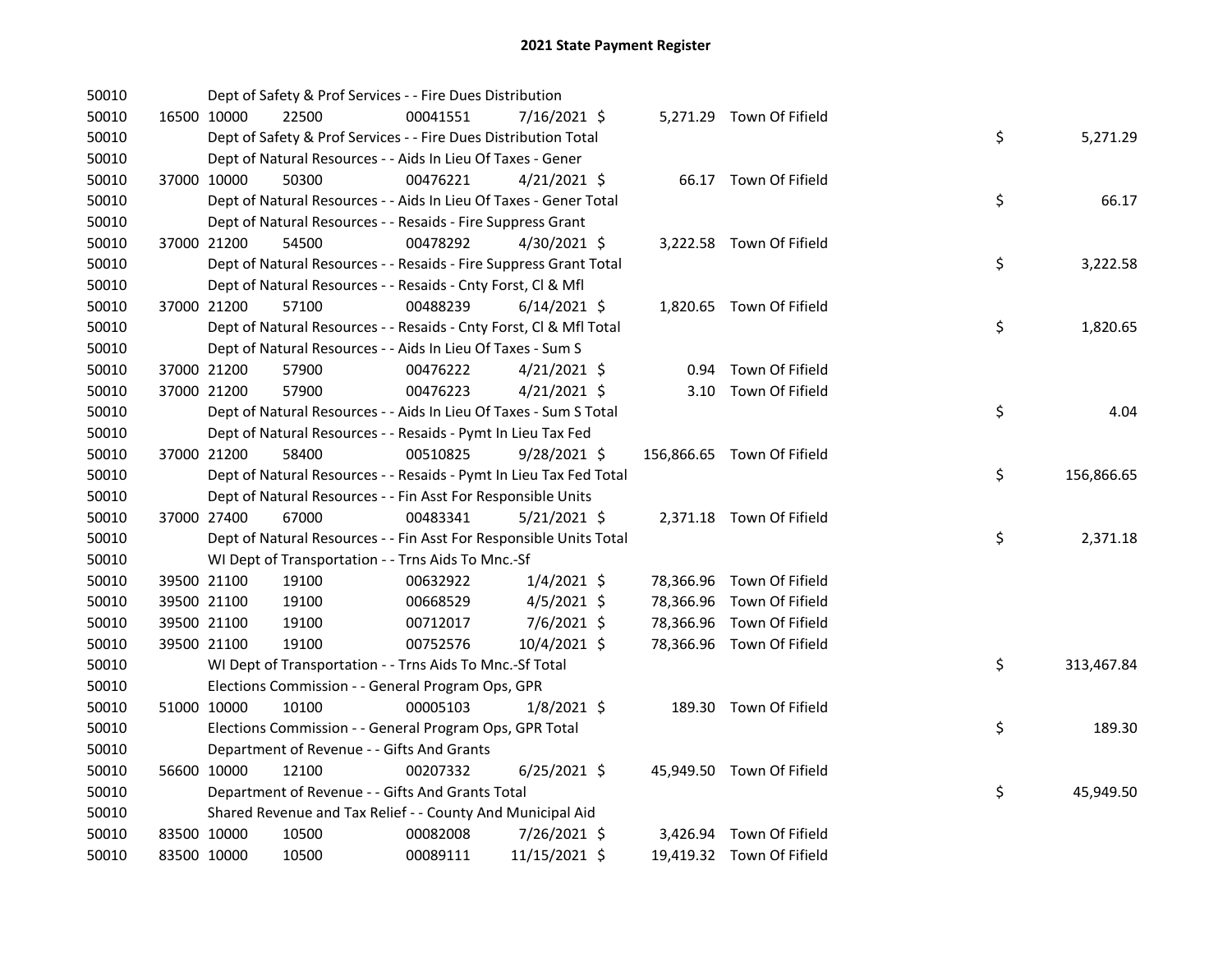| 50010       |             |             | Shared Revenue and Tax Relief - - County And Municipal Aid Total |          | 22,846.26     |        |                      |  |            |
|-------------|-------------|-------------|------------------------------------------------------------------|----------|---------------|--------|----------------------|--|------------|
| 50010       |             |             | Shared Revenue and Tax Relief - - Exempt Computer Aid            |          |               |        |                      |  |            |
| 50010       |             | 83500 10000 | 10900                                                            | 00084574 | 7/26/2021 \$  | 32.22  | Town Of Fifield      |  |            |
| 50010       |             |             | Shared Revenue and Tax Relief - - Exempt Computer Aid Total      |          |               |        |                      |  | 32.22      |
| 50010       |             |             | Shared Revenue and Tax Relief - - Utility Aid                    |          |               |        |                      |  |            |
| 50010       |             | 83500 10000 | 11000                                                            | 00082008 | 7/26/2021 \$  | 1.59   | Town Of Fifield      |  |            |
| 50010       |             | 83500 10000 | 11000                                                            | 00089111 | 11/15/2021 \$ |        | 8.63 Town Of Fifield |  |            |
| 50010       |             |             | Shared Revenue and Tax Relief - - Utility Aid Total              |          |               |        |                      |  | 10.22      |
| 50010       |             |             | Shared Revenue and Tax Relief - - Personal Property Aid          |          |               |        |                      |  |            |
| 50010       | 83500 10000 |             | 11100                                                            | 00077749 | $5/3/2021$ \$ | 281.08 | Town Of Fifield      |  |            |
| 50010       |             |             | Shared Revenue and Tax Relief - - Personal Property Aid Total    |          |               |        |                      |  | 281.08     |
| 50010 Total |             |             |                                                                  |          |               |        |                      |  | 552.398.98 |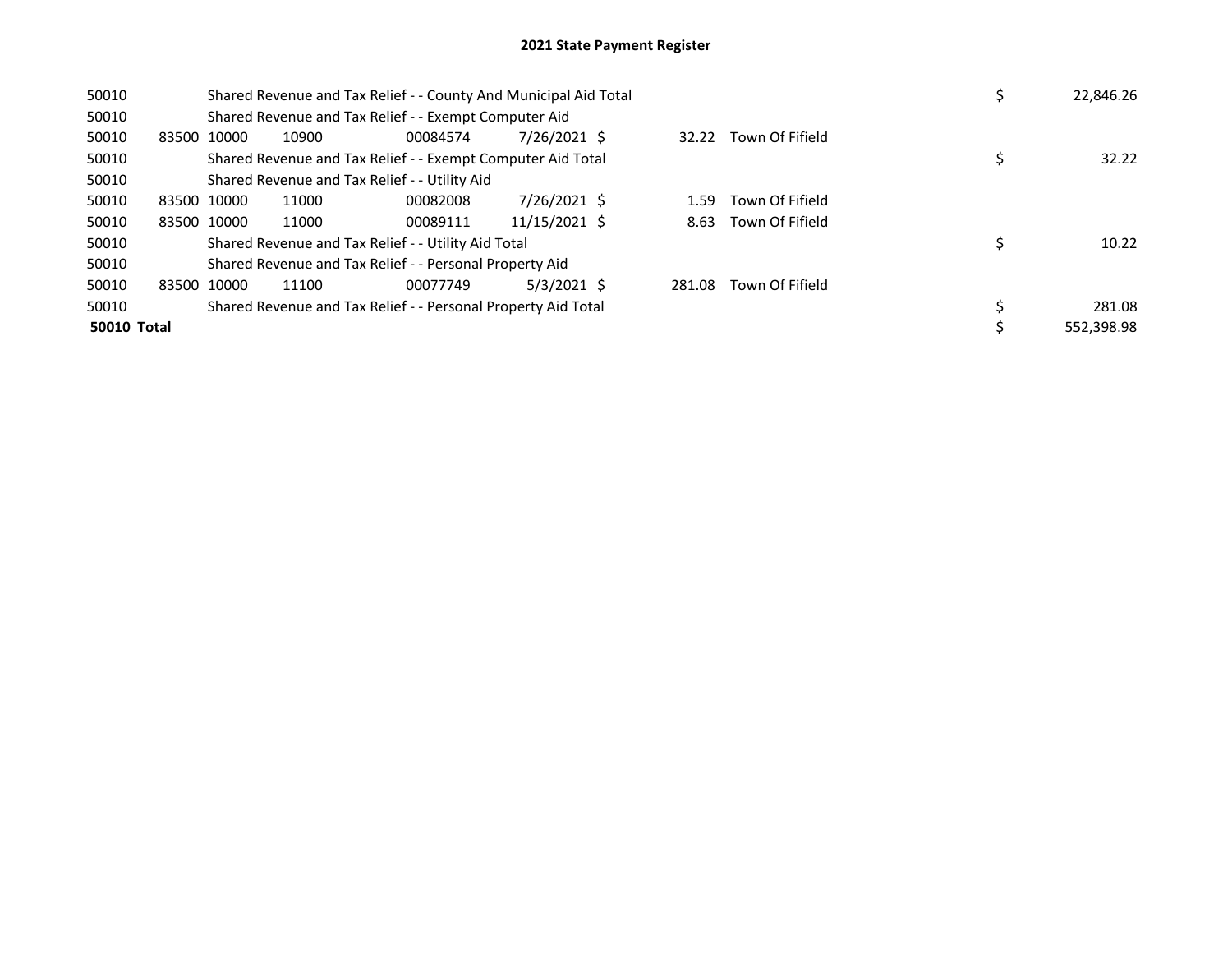| 50012 |             | Dept of Safety & Prof Services - - Fire Dues Distribution          |          |                |        |                            |    |            |
|-------|-------------|--------------------------------------------------------------------|----------|----------------|--------|----------------------------|----|------------|
| 50012 | 16500 10000 | 22500                                                              | 00041552 | 7/16/2021 \$   |        | 2,038.65 Town Of Flambeau  |    |            |
| 50012 |             | Dept of Safety & Prof Services - - Fire Dues Distribution Total    |          |                |        |                            | \$ | 2,038.65   |
| 50012 |             | Dept of Natural Resources - - Aids In Lieu Of Taxes - Gener        |          |                |        |                            |    |            |
| 50012 | 37000 10000 | 50300                                                              | 00459587 | 1/28/2021 \$   |        | 2,764.12 Town Of Flambeau  |    |            |
| 50012 | 37000 10000 | 50300                                                              | 00459588 | 1/28/2021 \$   |        | 911.19 Town Of Flambeau    |    |            |
| 50012 | 37000 10000 | 50300                                                              | 00475647 | $4/21/2021$ \$ | 164.80 | Town Of Flambeau           |    |            |
| 50012 | 37000 10000 | 50300                                                              | 00475648 | $4/21/2021$ \$ |        | 701.08 Town Of Flambeau    |    |            |
| 50012 |             | Dept of Natural Resources - - Aids In Lieu Of Taxes - Gener Total  |          |                |        |                            | \$ | 4,541.19   |
| 50012 |             | Dept of Natural Resources - - Resaids - Cnty Forst, Cl & Mfl       |          |                |        |                            |    |            |
| 50012 | 37000 21200 | 57100                                                              | 00488240 | $6/14/2021$ \$ |        | 4,592.67 Town Of Flambeau  |    |            |
| 50012 |             | Dept of Natural Resources - - Resaids - Cnty Forst, CI & Mfl Total |          |                |        |                            | \$ | 4,592.67   |
| 50012 |             | Dept of Natural Resources - - Aids In Lieu Of Taxes - Sum S        |          |                |        |                            |    |            |
| 50012 | 37000 21200 | 57900                                                              | 00475646 | $4/21/2021$ \$ |        | 6,163.24 Town Of Flambeau  |    |            |
| 50012 | 37000 21200 | 57900                                                              | 00475649 | $4/21/2021$ \$ |        | 1,861.80 Town Of Flambeau  |    |            |
| 50012 | 37000 21200 | 57900                                                              | 00475650 | $4/21/2021$ \$ |        | 16.48 Town Of Flambeau     |    |            |
| 50012 |             | Dept of Natural Resources - - Aids In Lieu Of Taxes - Sum S Total  |          |                |        |                            | \$ | 8,041.52   |
| 50012 |             | Dept of Natural Resources - - Fin Asst For Responsible Units       |          |                |        |                            |    |            |
| 50012 | 37000 27400 | 67000                                                              | 00483896 | $5/21/2021$ \$ |        | 2,421.72 Town Of Flambeau  |    |            |
| 50012 |             | Dept of Natural Resources - - Fin Asst For Responsible Units Total |          |                |        |                            | \$ | 2,421.72   |
| 50012 |             | WI Dept of Transportation - - Trns Aids To Mnc.-Sf                 |          |                |        |                            |    |            |
| 50012 | 39500 21100 | 19100                                                              | 00632923 | $1/4/2021$ \$  |        | 39,590.82 Town Of Flambeau |    |            |
| 50012 | 39500 21100 | 19100                                                              | 00668530 | 4/5/2021 \$    |        | 39,590.82 Town Of Flambeau |    |            |
| 50012 | 39500 21100 | 19100                                                              | 00712018 | 7/6/2021 \$    |        | 39,590.82 Town Of Flambeau |    |            |
| 50012 | 39500 21100 | 19100                                                              | 00752577 | 10/4/2021 \$   |        | 39,590.82 Town Of Flambeau |    |            |
| 50012 |             | WI Dept of Transportation - - Trns Aids To Mnc.-Sf Total           |          |                |        |                            | \$ | 158,363.28 |
| 50012 |             | Department of Revenue - - Gifts And Grants                         |          |                |        |                            |    |            |
| 50012 | 56600 10000 | 12100                                                              | 00207333 | $6/25/2021$ \$ |        | 24,911.12 Town Of Flambeau |    |            |
| 50012 |             | Department of Revenue - - Gifts And Grants Total                   |          |                |        |                            | \$ | 24,911.12  |
| 50012 |             | Shared Revenue and Tax Relief - - County And Municipal Aid         |          |                |        |                            |    |            |
| 50012 | 83500 10000 | 10500                                                              | 00082009 | 7/26/2021 \$   |        | 2,085.44 Town Of Flambeau  |    |            |
| 50012 | 83500 10000 | 10500                                                              | 00089112 | 11/15/2021 \$  |        | 11,817.47 Town Of Flambeau |    |            |
| 50012 |             | Shared Revenue and Tax Relief - - County And Municipal Aid Total   |          |                |        |                            | \$ | 13,902.91  |
| 50012 |             | Shared Revenue and Tax Relief - - Exempt Computer Aid              |          |                |        |                            |    |            |
| 50012 | 83500 10000 | 10900                                                              | 00084575 | 7/26/2021 \$   |        | 2.08 Town Of Flambeau      |    |            |
| 50012 |             | Shared Revenue and Tax Relief - - Exempt Computer Aid Total        |          |                |        |                            | \$ | 2.08       |
| 50012 |             | Shared Revenue and Tax Relief - - Utility Aid                      |          |                |        |                            |    |            |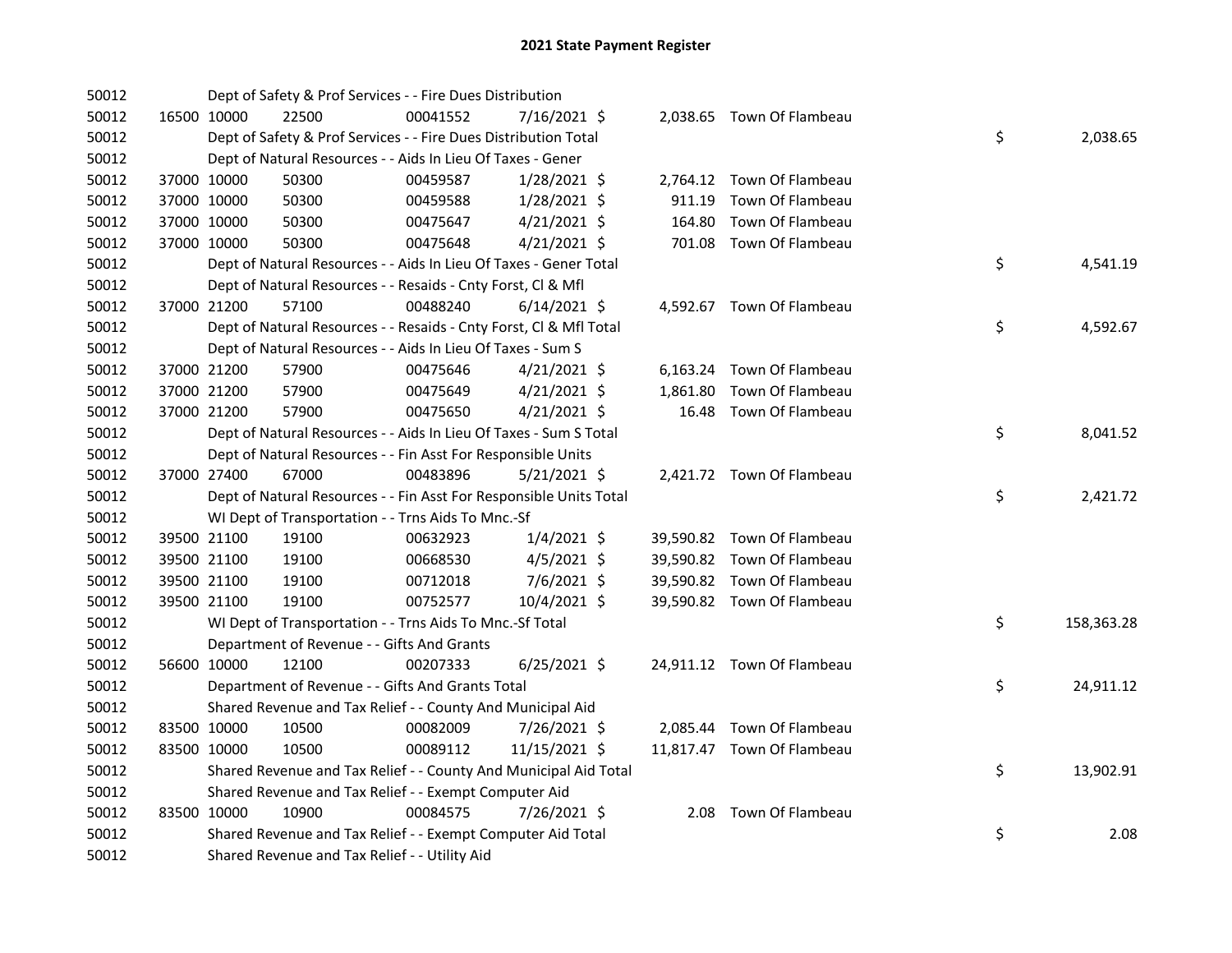| 50012       | 83500 10000 | 11000 | 00082009                                                      | 7/26/2021 \$    | 101.07 | Town Of Flambeau |            |
|-------------|-------------|-------|---------------------------------------------------------------|-----------------|--------|------------------|------------|
| 50012       | 83500 10000 | 11000 | 00089112                                                      | $11/15/2021$ \$ | 604.88 | Town Of Flambeau |            |
| 50012       |             |       | Shared Revenue and Tax Relief - - Utility Aid Total           |                 |        |                  | 705.95     |
| 50012       |             |       | Shared Revenue and Tax Relief - - Personal Property Aid       |                 |        |                  |            |
| 50012       | 83500 10000 | 11100 | 00077750                                                      | $5/3/2021$ \$   | 244.40 | Town Of Flambeau |            |
| 50012       |             |       | Shared Revenue and Tax Relief - - Personal Property Aid Total |                 |        |                  | 244.40     |
| 50012 Total |             |       |                                                               |                 |        |                  | 219,765.49 |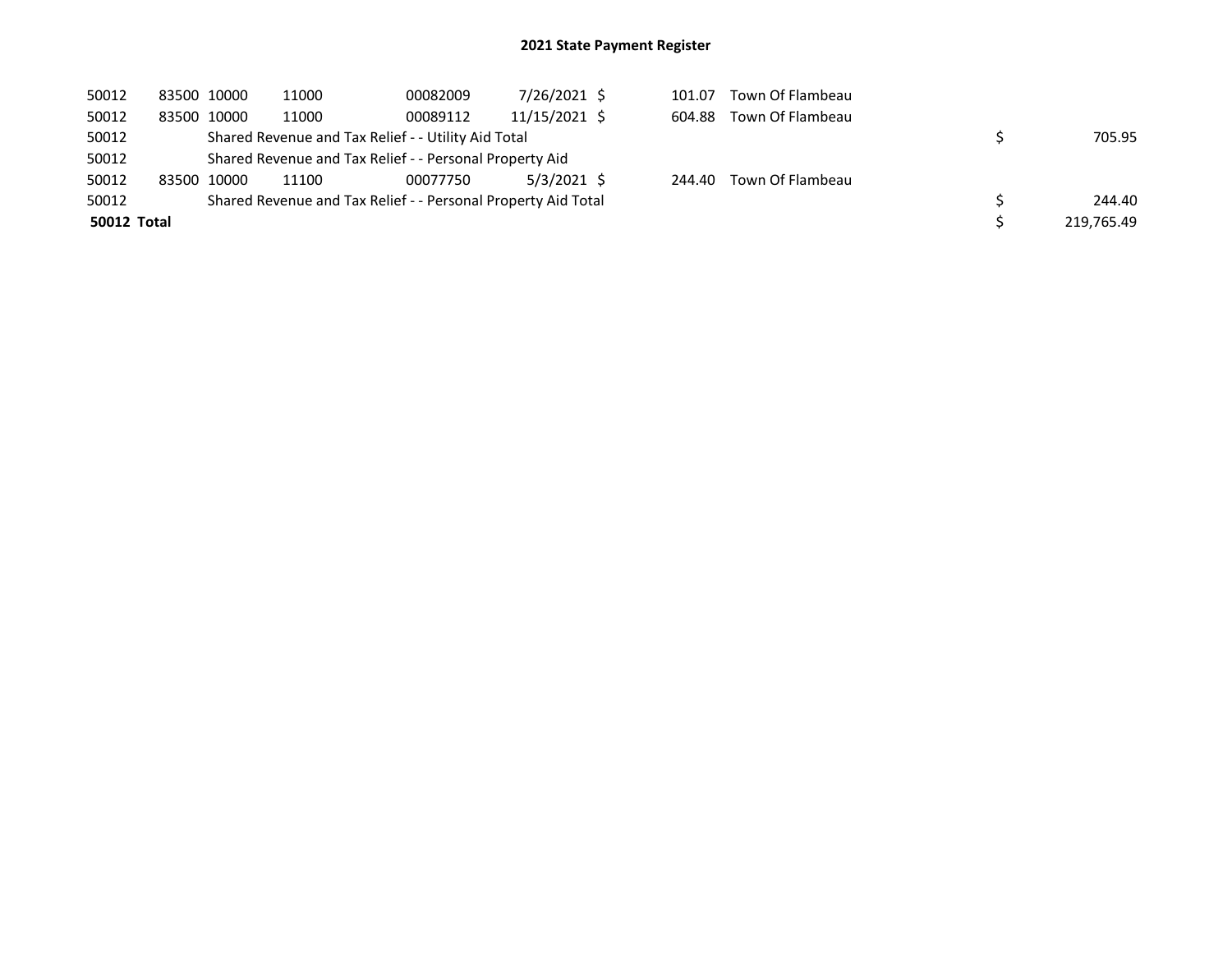| 50014              |             | Dept of Safety & Prof Services - - Fire Dues Distribution             |          |                |           |                              |                  |
|--------------------|-------------|-----------------------------------------------------------------------|----------|----------------|-----------|------------------------------|------------------|
| 50014              | 16500 10000 | 22500                                                                 | 00041553 | $7/16/2021$ \$ |           | 477.68 Town Of Georgetown    |                  |
| 50014              |             | Dept of Safety & Prof Services - - Fire Dues Distribution Total       |          |                |           |                              | \$<br>477.68     |
| 50014              |             | Dept of Natural Resources - - Resaids - Cnty Forst, Cl & Mfl          |          |                |           |                              |                  |
| 50014              | 37000 21200 | 57100                                                                 | 00488241 | $6/14/2021$ \$ |           | 6,918.24 Town Of Georgetown  |                  |
| 50014              |             | Dept of Natural Resources - - Resaids - Cnty Forst, Cl & Mfl Total    |          |                |           |                              | \$<br>6,918.24   |
| 50014              |             | WI Dept of Transportation - - Trns Aids To Mnc.-Sf                    |          |                |           |                              |                  |
| 50014              | 39500 21100 | 19100                                                                 | 00632924 | $1/4/2021$ \$  |           | 25,039.44 Town Of Georgetown |                  |
| 50014              | 39500 21100 | 19100                                                                 | 00668531 | $4/5/2021$ \$  | 25,039.44 | Town Of Georgetown           |                  |
| 50014              | 39500 21100 | 19100                                                                 | 00712019 | 7/6/2021 \$    |           | 25,039.44 Town Of Georgetown |                  |
| 50014              | 39500 21100 | 19100                                                                 | 00752578 | 10/4/2021 \$   |           | 25,039.45 Town Of Georgetown |                  |
| 50014              |             | WI Dept of Transportation - - Trns Aids To Mnc.-Sf Total              |          |                |           |                              | \$<br>100,157.77 |
| 50014              |             | WI Dept of Transportation - - Supplemental Transportation Aids        |          |                |           |                              |                  |
| 50014              | 39500 21100 | 19600                                                                 | 00633700 | $1/4/2021$ \$  |           | 17,674.90 Town Of Georgetown |                  |
| 50014              |             | WI Dept of Transportation - - Supplemental Transportation Aids Total  |          |                |           |                              | \$<br>17,674.90  |
| 50014              |             | Department of Revenue - - Gifts And Grants                            |          |                |           |                              |                  |
| 50014              | 56600 10000 | 12100                                                                 | 00211983 | 8/9/2021 \$    |           | 8,216.48 Town Of Georgetown  |                  |
| 50014              |             | Department of Revenue - - Gifts And Grants Total                      |          |                |           |                              | \$<br>8,216.48   |
| 50014              |             | Shared Revenue and Tax Relief - - County And Municipal Aid            |          |                |           |                              |                  |
| 50014              | 83500 10000 | 10500                                                                 | 00082010 | 7/26/2021 \$   |           | 4,138.95 Town Of Georgetown  |                  |
| 50014              | 83500 10000 | 10500                                                                 | 00089113 | 11/15/2021 \$  |           | 23,454.04 Town Of Georgetown |                  |
| 50014              |             | Shared Revenue and Tax Relief - - County And Municipal Aid Total      |          |                |           |                              | \$<br>27,592.99  |
| 50014              |             | Shared Revenue and Tax Relief - - School Lvy Tx/First Dollar Cr       |          |                |           |                              |                  |
| 50014              | 83500 10000 | 30200                                                                 | 00082727 | 7/26/2021 \$   |           | 23,497.63 Town Of Georgetown |                  |
| 50014              | 83500 10000 | 30200                                                                 | 00086122 | 7/26/2021 \$   | 7,914.20  | Town Of Georgetown           |                  |
| 50014              |             | Shared Revenue and Tax Relief - - School Lvy Tx/First Dollar Cr Total |          |                |           |                              | \$<br>31,411.83  |
| 50014              |             | Shared Revenue and Tax Relief - - Lottery & Gaming Credit             |          |                |           |                              |                  |
| 50014              | 83500 52100 | 36300                                                                 | 00074605 | $3/22/2021$ \$ |           | 9,010.86 Town Of Georgetown  |                  |
| 50014              |             | Shared Revenue and Tax Relief - - Lottery & Gaming Credit Total       |          |                |           |                              | \$<br>9,010.86   |
| <b>50014 Total</b> |             |                                                                       |          |                |           |                              | \$<br>201,460.75 |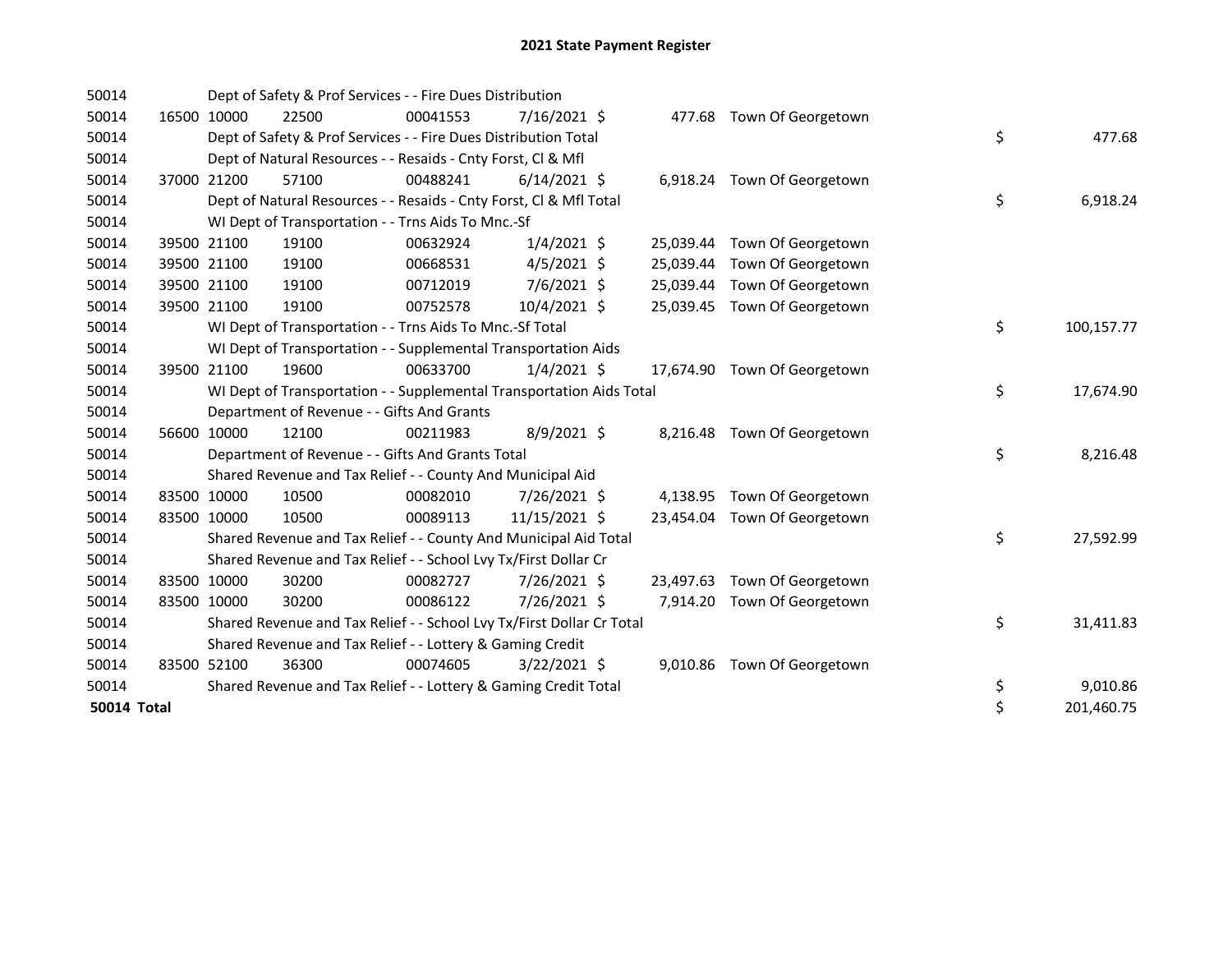| 50016       |       |             | Dept of Safety & Prof Services - - Fire Dues Distribution          |          |                |           |                           |    |            |
|-------------|-------|-------------|--------------------------------------------------------------------|----------|----------------|-----------|---------------------------|----|------------|
| 50016       |       | 16500 10000 | 22500                                                              | 00041554 | $7/16/2021$ \$ |           | 582.95 Town Of Hackett    |    |            |
| 50016       |       |             | Dept of Safety & Prof Services - - Fire Dues Distribution Total    |          |                |           |                           | \$ | 582.95     |
| 50016       |       |             | Dept of Natural Resources - - Aids In Lieu Of Taxes - Gener        |          |                |           |                           |    |            |
| 50016       |       | 37000 10000 | 50300                                                              | 00475637 | $4/21/2021$ \$ |           | 8.00 Town Of Hackett      |    |            |
| 50016       |       |             | Dept of Natural Resources - - Aids In Lieu Of Taxes - Gener Total  |          |                |           |                           | \$ | 8.00       |
| 50016       |       |             | Dept of Natural Resources - - Resaids - Cnty Forst, CI & Mfl       |          |                |           |                           |    |            |
| 50016       | 37000 | 21200       | 57100                                                              | 00488242 | $6/14/2021$ \$ |           | 4,859.91 Town Of Hackett  |    |            |
| 50016       |       |             | Dept of Natural Resources - - Resaids - Cnty Forst, Cl & Mfl Total |          |                |           |                           | \$ | 4,859.91   |
| 50016       |       |             | Dept of Natural Resources - - Aids In Lieu Of Taxes - Sum S        |          |                |           |                           |    |            |
| 50016       |       | 37000 21200 | 57900                                                              | 00475638 | $4/21/2021$ \$ | 0.26      | Town Of Hackett           |    |            |
| 50016       | 37000 | 21200       | 57900                                                              | 00475639 | $4/21/2021$ \$ | 0.80      | Town Of Hackett           |    |            |
| 50016       |       |             | Dept of Natural Resources - - Aids In Lieu Of Taxes - Sum S Total  |          |                |           |                           | \$ | 1.06       |
| 50016       |       |             | WI Dept of Transportation - - Trns Aids To Mnc.-Sf                 |          |                |           |                           |    |            |
| 50016       |       | 39500 21100 | 19100                                                              | 00632925 | $1/4/2021$ \$  | 23,901.66 | Town Of Hackett           |    |            |
| 50016       |       | 39500 21100 | 19100                                                              | 00668532 | $4/5/2021$ \$  |           | 23,901.66 Town Of Hackett |    |            |
| 50016       |       | 39500 21100 | 19100                                                              | 00712020 | $7/6/2021$ \$  |           | 23,901.66 Town Of Hackett |    |            |
| 50016       |       | 39500 21100 | 19100                                                              | 00752579 | 10/4/2021 \$   |           | 23,901.66 Town Of Hackett |    |            |
| 50016       |       |             | WI Dept of Transportation - - Trns Aids To Mnc.-Sf Total           |          |                |           |                           | \$ | 95,606.64  |
| 50016       |       |             | Department of Revenue - - Gifts And Grants                         |          |                |           |                           |    |            |
| 50016       |       | 56600 10000 | 12100                                                              | 00207334 | $6/25/2021$ \$ |           | 8,582.82 Town Of Hackett  |    |            |
| 50016       |       |             | Department of Revenue - - Gifts And Grants Total                   |          |                |           |                           | \$ | 8,582.82   |
| 50016       |       |             | Shared Revenue and Tax Relief - - County And Municipal Aid         |          |                |           |                           |    |            |
| 50016       |       | 83500 10000 | 10500                                                              | 00082011 | 7/26/2021 \$   | 1,345.69  | Town Of Hackett           |    |            |
| 50016       |       | 83500 10000 | 10500                                                              | 00089114 | 11/15/2021 \$  | 7,625.55  | Town Of Hackett           |    |            |
| 50016       |       |             | Shared Revenue and Tax Relief - - County And Municipal Aid Total   |          |                |           |                           | \$ | 8,971.24   |
| 50016       |       |             | Shared Revenue and Tax Relief - - Personal Property Aid            |          |                |           |                           |    |            |
| 50016       |       | 83500 10000 | 11100                                                              | 00077751 | $5/3/2021$ \$  | 60.86     | Town Of Hackett           |    |            |
| 50016       |       |             | Shared Revenue and Tax Relief - - Personal Property Aid Total      |          |                |           |                           | \$ | 60.86      |
| 50016 Total |       |             |                                                                    |          |                |           |                           | \$ | 118,673.48 |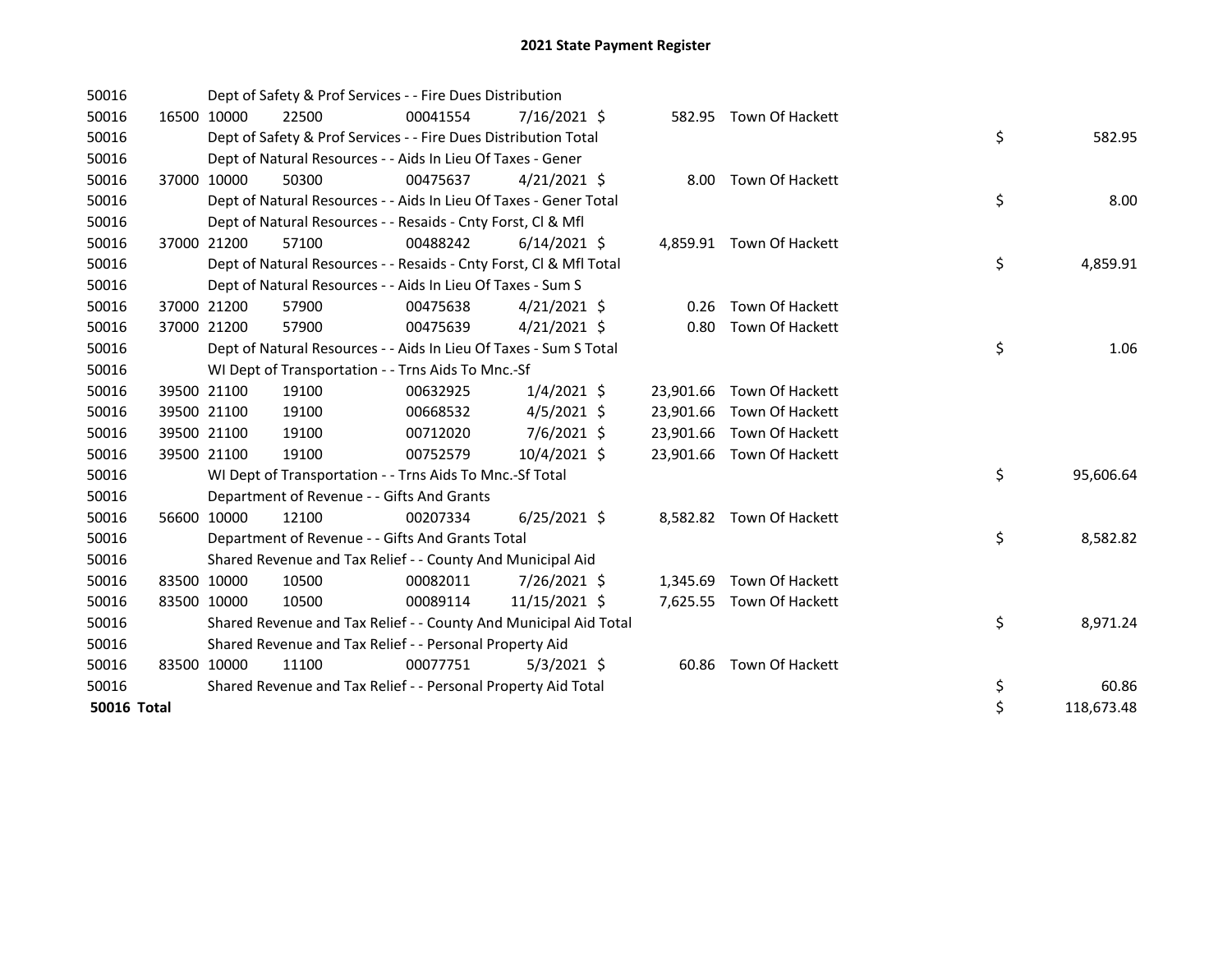| 50018 |             | Dept of Safety & Prof Services - - Fire Dues Distribution             |          |                |      |                            |    |           |
|-------|-------------|-----------------------------------------------------------------------|----------|----------------|------|----------------------------|----|-----------|
| 50018 | 16500 10000 | 22500                                                                 | 00041555 | 7/16/2021 \$   |      | 675.72 Harmony, Town of    |    |           |
| 50018 |             | Dept of Safety & Prof Services - - Fire Dues Distribution Total       |          |                |      |                            | \$ | 675.72    |
| 50018 |             | Dept of Natural Resources - - Resaids - Cnty Forst, Cl & Mfl          |          |                |      |                            |    |           |
| 50018 | 37000 21200 | 57100                                                                 | 00488243 | $6/14/2021$ \$ |      | 2,062.62 Harmony, Town of  |    |           |
| 50018 |             | Dept of Natural Resources - - Resaids - Cnty Forst, Cl & Mfl Total    |          |                |      |                            | \$ | 2,062.62  |
| 50018 |             | Dept of Natural Resources - - Aids In Lieu Of Taxes - Sum S           |          |                |      |                            |    |           |
| 50018 | 37000 21200 | 57900                                                                 | 00475597 | $4/21/2021$ \$ |      | 812.42 Harmony, Town of    |    |           |
| 50018 | 37000 21200 | 57900                                                                 | 00475598 | $4/21/2021$ \$ | 6.44 | Harmony, Town of           |    |           |
| 50018 |             | Dept of Natural Resources - - Aids In Lieu Of Taxes - Sum S Total     |          |                |      |                            | \$ | 818.86    |
| 50018 |             | Dept of Natural Resources - - Fin Asst For Responsible Units          |          |                |      |                            |    |           |
| 50018 | 37000 27400 | 67000                                                                 | 00483755 | 5/21/2021 \$   |      | 891.92 Harmony, Town of    |    |           |
| 50018 |             | Dept of Natural Resources - - Fin Asst For Responsible Units Total    |          |                |      |                            | \$ | 891.92    |
| 50018 |             | WI Dept of Transportation - - Trns Aids To Mnc.-Sf                    |          |                |      |                            |    |           |
| 50018 | 39500 21100 | 19100                                                                 | 00632926 | $1/4/2021$ \$  |      | 15,216.12 Harmony, Town of |    |           |
| 50018 | 39500 21100 | 19100                                                                 | 00668533 | $4/5/2021$ \$  |      | 15,216.12 Harmony, Town of |    |           |
| 50018 | 39500 21100 | 19100                                                                 | 00712021 | 7/6/2021 \$    |      | 15,216.12 Harmony, Town of |    |           |
| 50018 | 39500 21100 | 19100                                                                 | 00752580 | 10/4/2021 \$   |      | 15,216.12 Harmony, Town of |    |           |
| 50018 |             | WI Dept of Transportation - - Trns Aids To Mnc .- Sf Total            |          |                |      |                            | \$ | 60,864.48 |
| 50018 |             | Department of Revenue - - Gifts And Grants                            |          |                |      |                            |    |           |
| 50018 | 56600 10000 | 12100                                                                 | 00207335 | $6/25/2021$ \$ |      | 11,251.87 Harmony, Town of |    |           |
| 50018 |             | Department of Revenue - - Gifts And Grants Total                      |          |                |      |                            | \$ | 11,251.87 |
| 50018 |             | Shared Revenue and Tax Relief - - County And Municipal Aid            |          |                |      |                            |    |           |
| 50018 | 83500 10000 | 10500                                                                 | 00082012 | 7/26/2021 \$   |      | 2,150.96 Harmony, Town of  |    |           |
| 50018 | 83500 10000 | 10500                                                                 | 00089115 | 11/15/2021 \$  |      | 12,188.76 Harmony, Town of |    |           |
| 50018 |             | Shared Revenue and Tax Relief - - County And Municipal Aid Total      |          |                |      |                            | \$ | 14,339.72 |
| 50018 |             | Shared Revenue and Tax Relief - - Utility Aid                         |          |                |      |                            |    |           |
| 50018 | 83500 10000 | 11000                                                                 | 00082012 | 7/26/2021 \$   |      | 97.63 Harmony, Town of     |    |           |
| 50018 | 83500 10000 | 11000                                                                 | 00089115 | 11/15/2021 \$  |      | 453.56 Harmony, Town of    |    |           |
| 50018 |             | Shared Revenue and Tax Relief - - Utility Aid Total                   |          |                |      |                            | \$ | 551.19    |
| 50018 |             | Shared Revenue and Tax Relief - - Personal Property Aid               |          |                |      |                            |    |           |
| 50018 | 83500 10000 | 11100                                                                 | 00077752 | $5/3/2021$ \$  |      | 3.26 Harmony, Town of      |    |           |
| 50018 |             | Shared Revenue and Tax Relief - - Personal Property Aid Total         |          |                |      |                            | \$ | 3.26      |
| 50018 |             | Shared Revenue and Tax Relief - - School Lvy Tx/First Dollar Cr       |          |                |      |                            |    |           |
| 50018 | 83500 10000 | 30200                                                                 | 00082728 | 7/26/2021 \$   |      | 33,207.78 Harmony, Town of |    |           |
| 50018 | 83500 10000 | 30200                                                                 | 00086123 | 7/26/2021 \$   |      | 10,890.61 Harmony, Town of |    |           |
| 50018 |             | Shared Revenue and Tax Relief - - School Lvy Tx/First Dollar Cr Total |          |                |      |                            | \$ | 44,098.39 |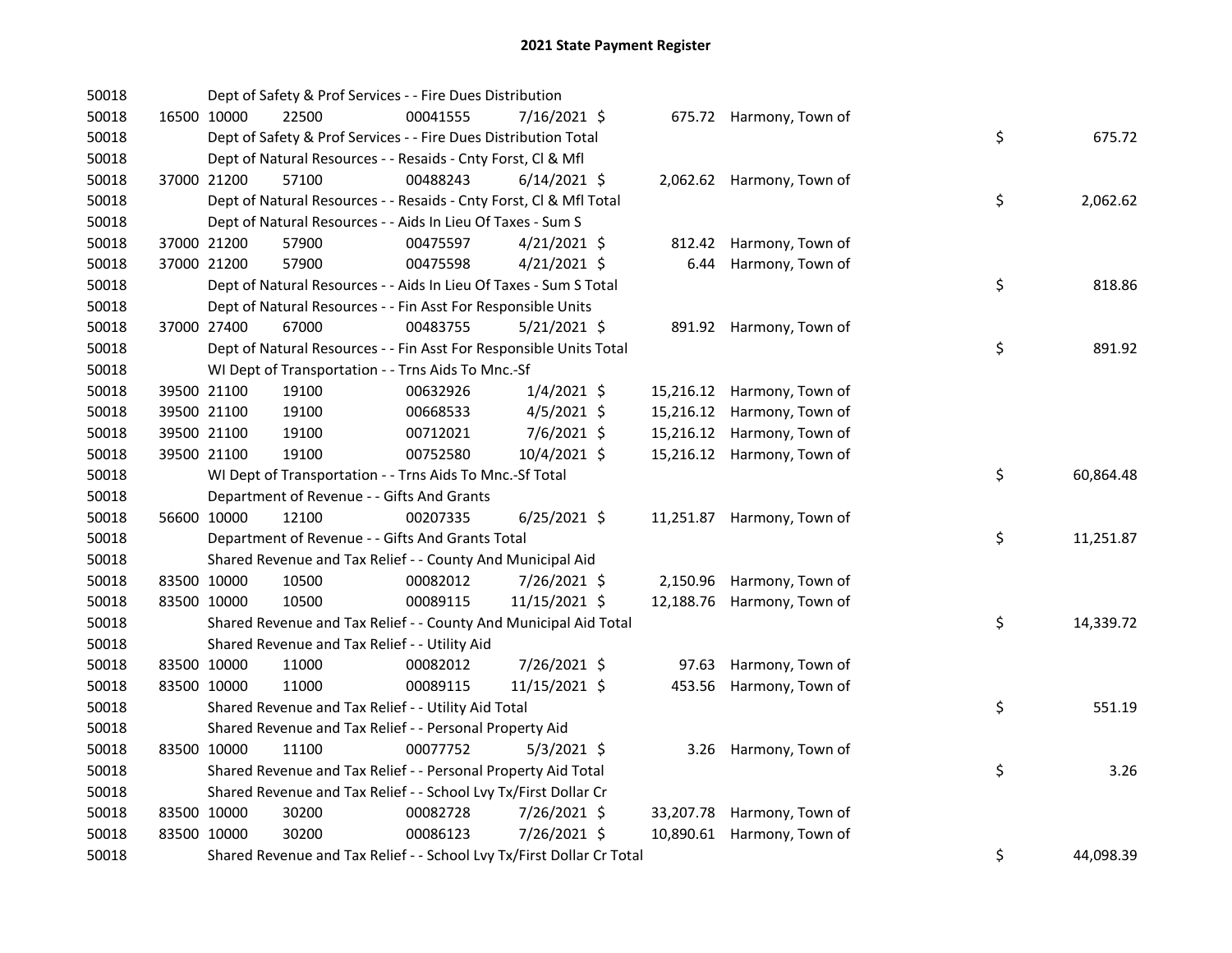| 50018       |             | Shared Revenue and Tax Relief - - Lottery & Gaming Credit       |          |             |  |                            |  |            |
|-------------|-------------|-----------------------------------------------------------------|----------|-------------|--|----------------------------|--|------------|
| 50018       | 83500 52100 | 36300                                                           | 00074606 | 3/22/2021 S |  | 13,084.24 Harmony, Town of |  |            |
| 50018       |             | Shared Revenue and Tax Relief - - Lottery & Gaming Credit Total |          | 13.084.24   |  |                            |  |            |
| 50018 Total |             |                                                                 |          |             |  |                            |  | 148.642.27 |
|             |             |                                                                 |          |             |  |                            |  |            |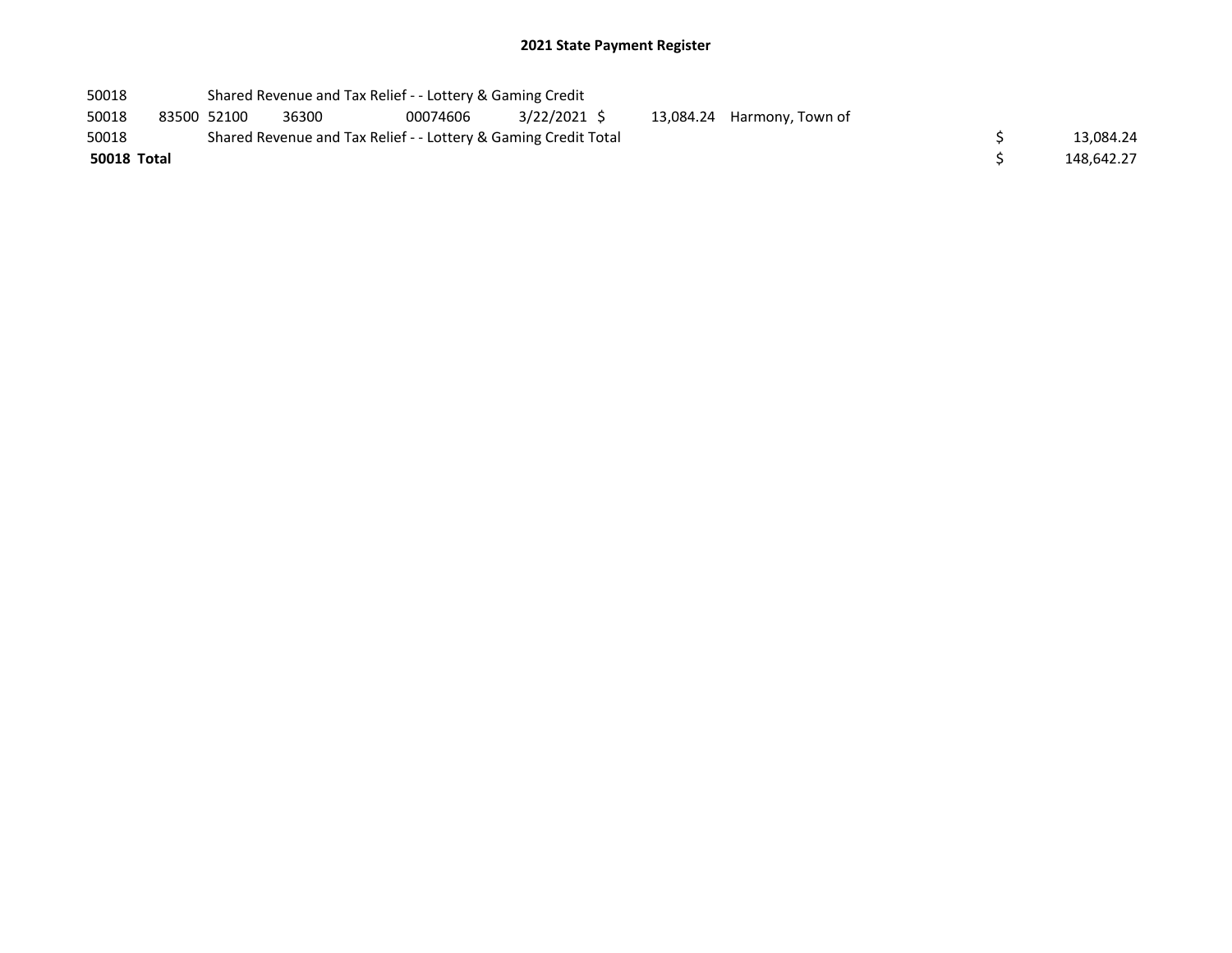| 50020       |             | Dept of Safety & Prof Services - - Fire Dues Distribution          |          |                |  |                        |    |            |
|-------------|-------------|--------------------------------------------------------------------|----------|----------------|--|------------------------|----|------------|
| 50020       | 16500 10000 | 22500                                                              | 00041556 | 7/16/2021 \$   |  | 1,310.16 Town Of Hill  |    |            |
| 50020       |             | Dept of Safety & Prof Services - - Fire Dues Distribution Total    |          |                |  |                        | \$ | 1,310.16   |
| 50020       |             | Dept of Natural Resources - - Resaids - Cnty Forst, Cl & Mfl       |          |                |  |                        |    |            |
| 50020       | 37000 21200 | 57100                                                              | 00488244 | $6/14/2021$ \$ |  | 1,883.68 Town Of Hill  |    |            |
| 50020       |             | Dept of Natural Resources - - Resaids - Cnty Forst, Cl & Mfl Total |          |                |  |                        | \$ | 1,883.68   |
| 50020       |             | WI Dept of Transportation - - Trns Aids To Mnc.-Sf                 |          |                |  |                        |    |            |
| 50020       | 39500 21100 | 19100                                                              | 00632927 | $1/4/2021$ \$  |  | 20,721.78 Town Of Hill |    |            |
| 50020       | 39500 21100 | 19100                                                              | 00668534 | $4/5/2021$ \$  |  | 20,721.78 Town Of Hill |    |            |
| 50020       | 39500 21100 | 19100                                                              | 00712022 | 7/6/2021 \$    |  | 20,721.78 Town Of Hill |    |            |
| 50020       | 39500 21100 | 19100                                                              | 00752581 | $10/4/2021$ \$ |  | 20,721.78 Town Of Hill |    |            |
| 50020       |             | WI Dept of Transportation - - Trns Aids To Mnc.-Sf Total           |          |                |  |                        | \$ | 82,887.12  |
| 50020       |             | WI Dept of Transportation - - Loc Rd Imp Prg St Fd                 |          |                |  |                        |    |            |
| 50020       | 39500 21100 | 27800                                                              | 00745920 | $9/14/2021$ \$ |  | 29,557.42 Town Of Hill |    |            |
| 50020       |             | WI Dept of Transportation - - Loc Rd Imp Prg St Fd Total           |          |                |  |                        | \$ | 29,557.42  |
| 50020       |             | Department of Revenue - - Gifts And Grants                         |          |                |  |                        |    |            |
| 50020       | 56600 10000 | 12100                                                              | 00207336 | $6/25/2021$ \$ |  | 16,432.96 Town Of Hill |    |            |
| 50020       |             | Department of Revenue - - Gifts And Grants Total                   |          |                |  |                        | \$ | 16,432.96  |
| 50020       |             | Shared Revenue and Tax Relief - - County And Municipal Aid         |          |                |  |                        |    |            |
| 50020       | 83500 10000 | 10500                                                              | 00082013 | 7/26/2021 \$   |  | 2,816.67 Town Of Hill  |    |            |
| 50020       | 83500 10000 | 10500                                                              | 00089116 | 11/15/2021 \$  |  | 15,961.14 Town Of Hill |    |            |
| 50020       |             | Shared Revenue and Tax Relief - - County And Municipal Aid Total   |          |                |  |                        | \$ | 18,777.81  |
| 50020       |             | Shared Revenue and Tax Relief - - Utility Aid                      |          |                |  |                        |    |            |
| 50020       | 83500 10000 | 11000                                                              | 00082013 | 7/26/2021 \$   |  | 137.54 Town Of Hill    |    |            |
| 50020       | 83500 10000 | 11000                                                              | 00089116 | 11/15/2021 \$  |  | 822.46 Town Of Hill    |    |            |
| 50020       |             | Shared Revenue and Tax Relief - - Utility Aid Total                |          |                |  |                        | \$ | 960.00     |
| 50020       |             | Shared Revenue and Tax Relief - - Personal Property Aid            |          |                |  |                        |    |            |
| 50020       | 83500 10000 | 11100                                                              | 00077753 | $5/3/2021$ \$  |  | 23.93 Town Of Hill     |    |            |
| 50020       |             | Shared Revenue and Tax Relief - - Personal Property Aid Total      |          |                |  |                        | \$ | 23.93      |
| 50020 Total |             |                                                                    |          |                |  |                        | \$ | 151,833.08 |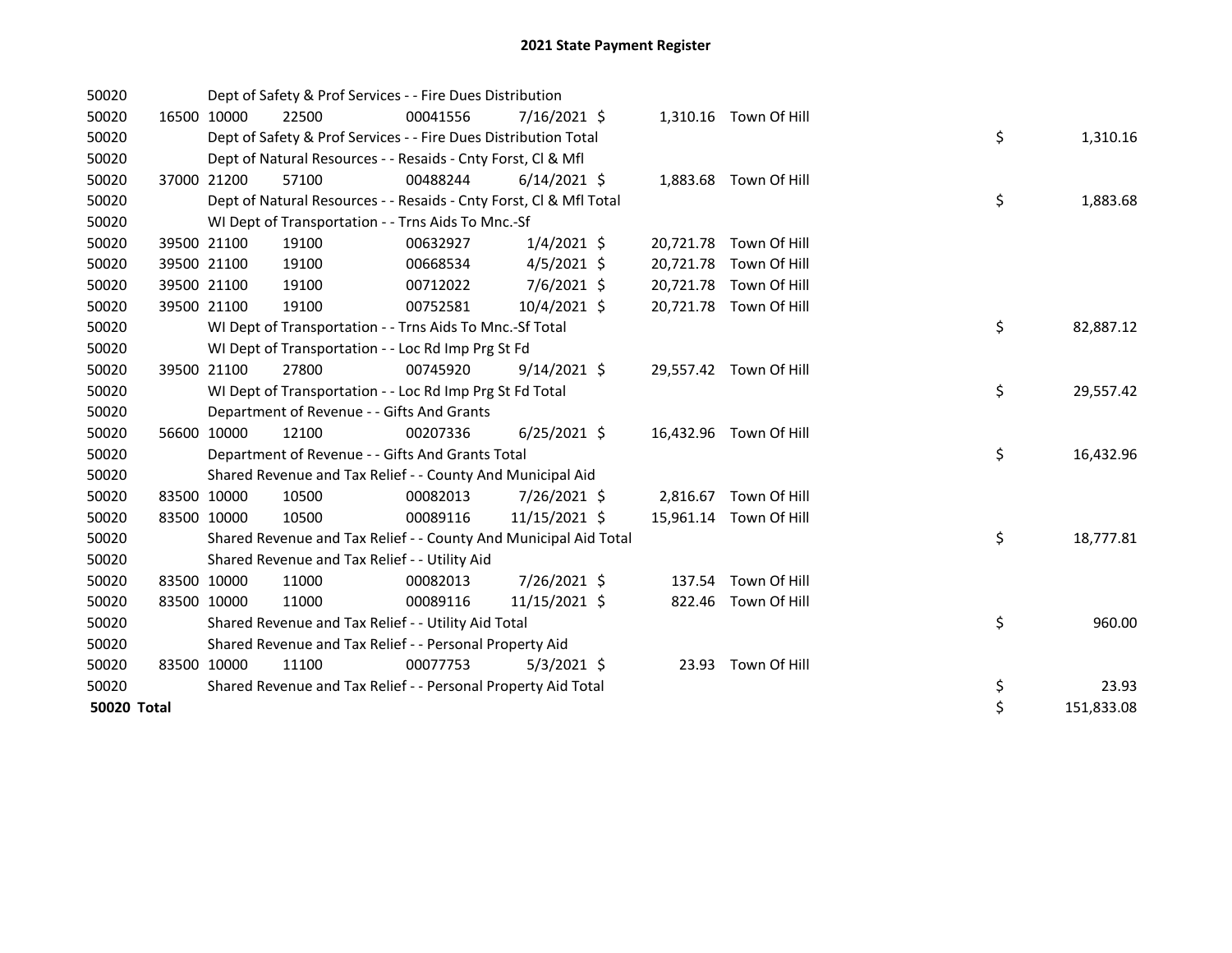| 50022       |             | Dept of Safety & Prof Services - - Fire Dues Distribution            |          |                |           |                           |    |            |
|-------------|-------------|----------------------------------------------------------------------|----------|----------------|-----------|---------------------------|----|------------|
| 50022       | 16500 10000 | 22500                                                                | 00041557 | 7/16/2021 \$   |           | 932.97 Kennan, Town of    |    |            |
| 50022       |             | Dept of Safety & Prof Services - - Fire Dues Distribution Total      |          |                |           |                           | \$ | 932.97     |
| 50022       |             | Dept of Natural Resources - - Seg Earned                             |          |                |           |                           |    |            |
| 50022       | 37000 21200 | 100SE                                                                | 00474021 | 4/15/2021 \$   | 46.35     | Kennan, Town of           |    |            |
| 50022       | 37000 21200 | 100SE                                                                | 00514586 | 10/12/2021 \$  | 527.96    | Kennan, Town of           |    |            |
| 50022       |             | Dept of Natural Resources - - Seg Earned Total                       |          |                |           |                           | \$ | 574.31     |
| 50022       |             | Dept of Natural Resources - - Resaids - Cnty Forst, Cl & Mfl         |          |                |           |                           |    |            |
| 50022       | 37000 21200 | 57100                                                                | 00488245 | $6/14/2021$ \$ |           | 7,413.15 Kennan, Town of  |    |            |
| 50022       |             | Dept of Natural Resources - - Resaids - Cnty Forst, CI & Mfl Total   |          |                |           |                           | \$ | 7,413.15   |
| 50022       |             | Dept of Natural Resources - - Fin Asst For Responsible Units         |          |                |           |                           |    |            |
| 50022       | 37000 27400 | 67000                                                                | 00485144 | $6/1/2021$ \$  | 1,985.19  | Kennan, Town of           |    |            |
| 50022       |             | Dept of Natural Resources - - Fin Asst For Responsible Units Total   |          |                |           |                           | \$ | 1,985.19   |
| 50022       |             | WI Dept of Transportation - - Trns Aids To Mnc.-Sf                   |          |                |           |                           |    |            |
| 50022       | 39500 21100 | 19100                                                                | 00632928 | 1/4/2021 \$    | 35,422.90 | Kennan, Town of           |    |            |
| 50022       | 39500 21100 | 19100                                                                | 00668535 | $4/5/2021$ \$  | 35,422.90 | Kennan, Town of           |    |            |
| 50022       | 39500 21100 | 19100                                                                | 00712023 | $7/6/2021$ \$  | 35,422.90 | Kennan, Town of           |    |            |
| 50022       | 39500 21100 | 19100                                                                | 00752582 | 10/4/2021 \$   | 35,422.90 | Kennan, Town of           |    |            |
| 50022       |             | WI Dept of Transportation - - Trns Aids To Mnc.-Sf Total             |          |                |           |                           | \$ | 141,691.60 |
| 50022       |             | WI Dept of Transportation - - Supplemental Transportation Aids       |          |                |           |                           |    |            |
| 50022       | 39500 21100 | 19600                                                                | 00633701 | $1/4/2021$ \$  | 25,004.40 | Kennan, Town of           |    |            |
| 50022       |             | WI Dept of Transportation - - Supplemental Transportation Aids Total |          |                |           |                           | \$ | 25,004.40  |
| 50022       |             | Department of Revenue - - Gifts And Grants                           |          |                |           |                           |    |            |
| 50022       | 56600 10000 | 12100                                                                | 00207337 | $6/25/2021$ \$ |           | 17,322.65 Kennan, Town of |    |            |
| 50022       |             | Department of Revenue - - Gifts And Grants Total                     |          |                |           |                           | \$ | 17,322.65  |
| 50022       |             | Shared Revenue and Tax Relief - - County And Municipal Aid           |          |                |           |                           |    |            |
| 50022       | 83500 10000 | 10500                                                                | 00082014 | 7/26/2021 \$   | 4,843.50  | Kennan, Town of           |    |            |
| 50022       | 83500 10000 | 10500                                                                | 00089117 | 11/15/2021 \$  | 27,446.50 | Kennan, Town of           |    |            |
| 50022       |             | Shared Revenue and Tax Relief - - County And Municipal Aid Total     |          |                |           |                           | \$ | 32,290.00  |
| 50022       |             | Shared Revenue and Tax Relief - - Utility Aid                        |          |                |           |                           |    |            |
| 50022       | 83500 10000 | 11000                                                                | 00082014 | 7/26/2021 \$   | 21.63     | Kennan, Town of           |    |            |
| 50022       | 83500 10000 | 11000                                                                | 00089117 | 11/15/2021 \$  | 129.49    | Kennan, Town of           |    |            |
| 50022       |             | Shared Revenue and Tax Relief - - Utility Aid Total                  |          |                |           |                           | \$ | 151.12     |
| 50022       |             | Shared Revenue and Tax Relief - - Personal Property Aid              |          |                |           |                           |    |            |
| 50022       | 83500 10000 | 11100                                                                | 00077754 | $5/3/2021$ \$  | 2.06      | Kennan, Town of           |    |            |
| 50022       |             | Shared Revenue and Tax Relief - - Personal Property Aid Total        |          |                |           |                           | \$ | 2.06       |
| 50022 Total |             |                                                                      |          |                |           |                           | \$ | 227,367.45 |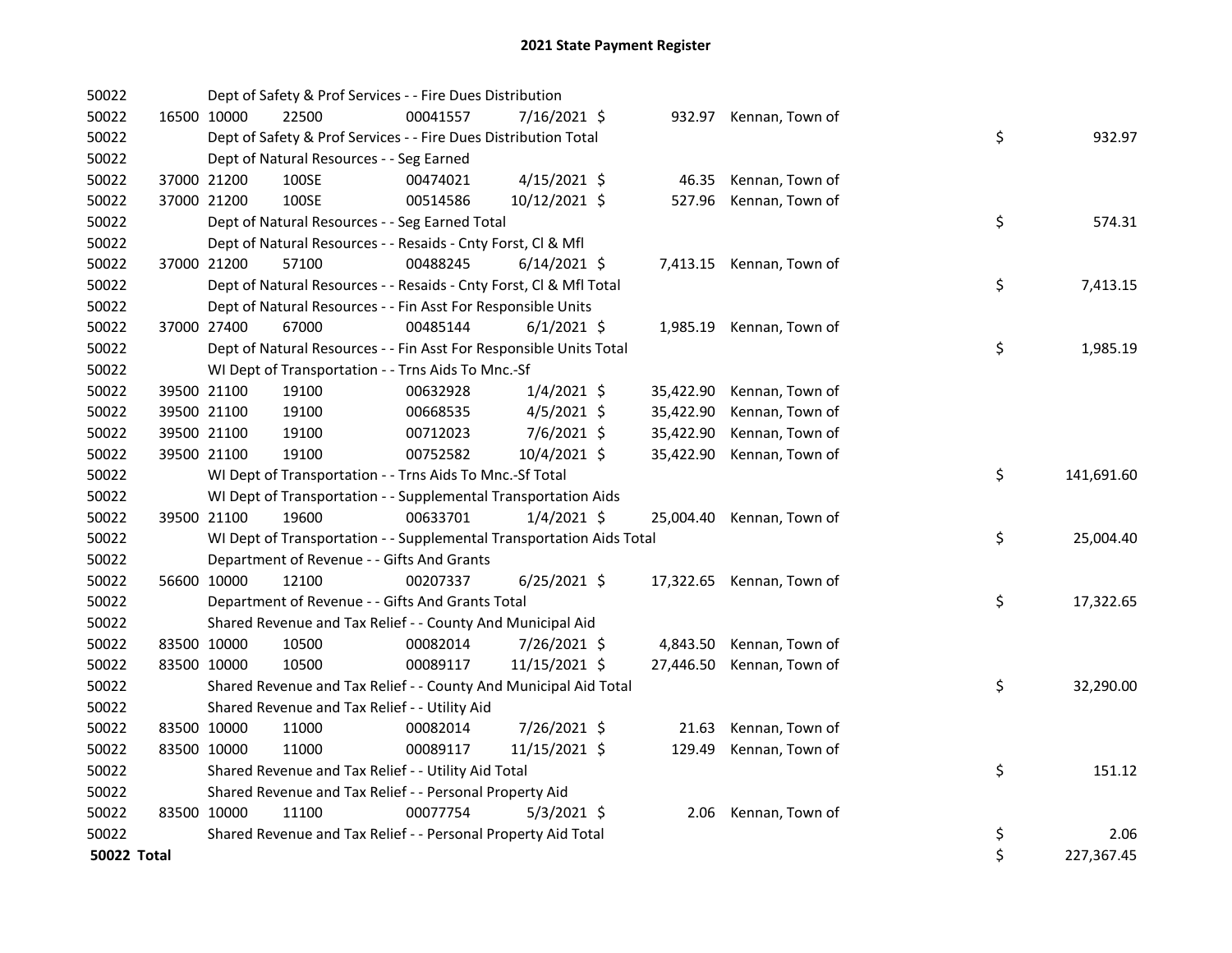| 50024       |             | Dept of Safety & Prof Services - - Fire Dues Distribution            |          |                |  |                        |    |            |
|-------------|-------------|----------------------------------------------------------------------|----------|----------------|--|------------------------|----|------------|
| 50024       | 16500 10000 | 22500                                                                | 00041559 | 7/16/2021 \$   |  | 824.86 Town Of Knox    |    |            |
| 50024       |             | Dept of Safety & Prof Services - - Fire Dues Distribution Total      |          |                |  |                        | \$ | 824.86     |
| 50024       |             | Dept of Natural Resources - - Resaids - Cnty Forst, CI & Mfl         |          |                |  |                        |    |            |
| 50024       | 37000 21200 | 57100                                                                | 00488246 | $6/14/2021$ \$ |  | 1,491.23 Town Of Knox  |    |            |
| 50024       |             | Dept of Natural Resources - - Resaids - Cnty Forst, CI & Mfl Total   |          |                |  |                        | \$ | 1,491.23   |
| 50024       |             | Dept of Natural Resources - - Fin Asst For Responsible Units         |          |                |  |                        |    |            |
| 50024       | 37000 27400 | 67000                                                                | 00483322 | $5/21/2021$ \$ |  | 2,591.74 Town Of Knox  |    |            |
| 50024       |             | Dept of Natural Resources - - Fin Asst For Responsible Units Total   |          |                |  |                        | \$ | 2,591.74   |
| 50024       |             | WI Dept of Transportation - - Trns Aids To Mnc.-Sf                   |          |                |  |                        |    |            |
| 50024       | 39500 21100 | 19100                                                                | 00632929 | $1/4/2021$ \$  |  | 23,118.30 Town Of Knox |    |            |
| 50024       | 39500 21100 | 19100                                                                | 00668536 | $4/5/2021$ \$  |  | 23,118.30 Town Of Knox |    |            |
| 50024       | 39500 21100 | 19100                                                                | 00712024 | $7/6/2021$ \$  |  | 23,118.30 Town Of Knox |    |            |
| 50024       | 39500 21100 | 19100                                                                | 00752583 | 10/4/2021 \$   |  | 23,118.30 Town Of Knox |    |            |
| 50024       |             | WI Dept of Transportation - - Trns Aids To Mnc.-Sf Total             |          |                |  |                        | \$ | 92,473.20  |
| 50024       |             | WI Dept of Transportation - - Supplemental Transportation Aids       |          |                |  |                        |    |            |
| 50024       | 39500 21100 | 19600                                                                | 00633702 | $1/4/2021$ \$  |  | 16,318.80 Town Of Knox |    |            |
| 50024       |             | WI Dept of Transportation - - Supplemental Transportation Aids Total |          |                |  |                        | \$ | 16,318.80  |
| 50024       |             | Department of Revenue - - Gifts And Grants                           |          |                |  |                        |    |            |
| 50024       | 56600 10000 | 12100                                                                | 00207338 | $6/25/2021$ \$ |  | 17,374.98 Town Of Knox |    |            |
| 50024       |             | Department of Revenue - - Gifts And Grants Total                     |          |                |  |                        | \$ | 17,374.98  |
| 50024       |             | Shared Revenue and Tax Relief - - County And Municipal Aid           |          |                |  |                        |    |            |
| 50024       | 83500 10000 | 10500                                                                | 00082015 | 7/26/2021 \$   |  | 3,724.95 Town Of Knox  |    |            |
| 50024       | 83500 10000 | 10500                                                                | 00089118 | 11/15/2021 \$  |  | 21,108.02 Town Of Knox |    |            |
| 50024       |             | Shared Revenue and Tax Relief - - County And Municipal Aid Total     |          |                |  |                        | \$ | 24,832.97  |
| 50024       |             | Shared Revenue and Tax Relief - - Personal Property Aid              |          |                |  |                        |    |            |
| 50024       | 83500 10000 | 11100                                                                | 00077755 | $5/3/2021$ \$  |  | 13.82 Town Of Knox     |    |            |
| 50024       |             | Shared Revenue and Tax Relief - - Personal Property Aid Total        |          |                |  |                        | \$ | 13.82      |
| 50024 Total |             |                                                                      |          |                |  |                        | \$ | 155,921.60 |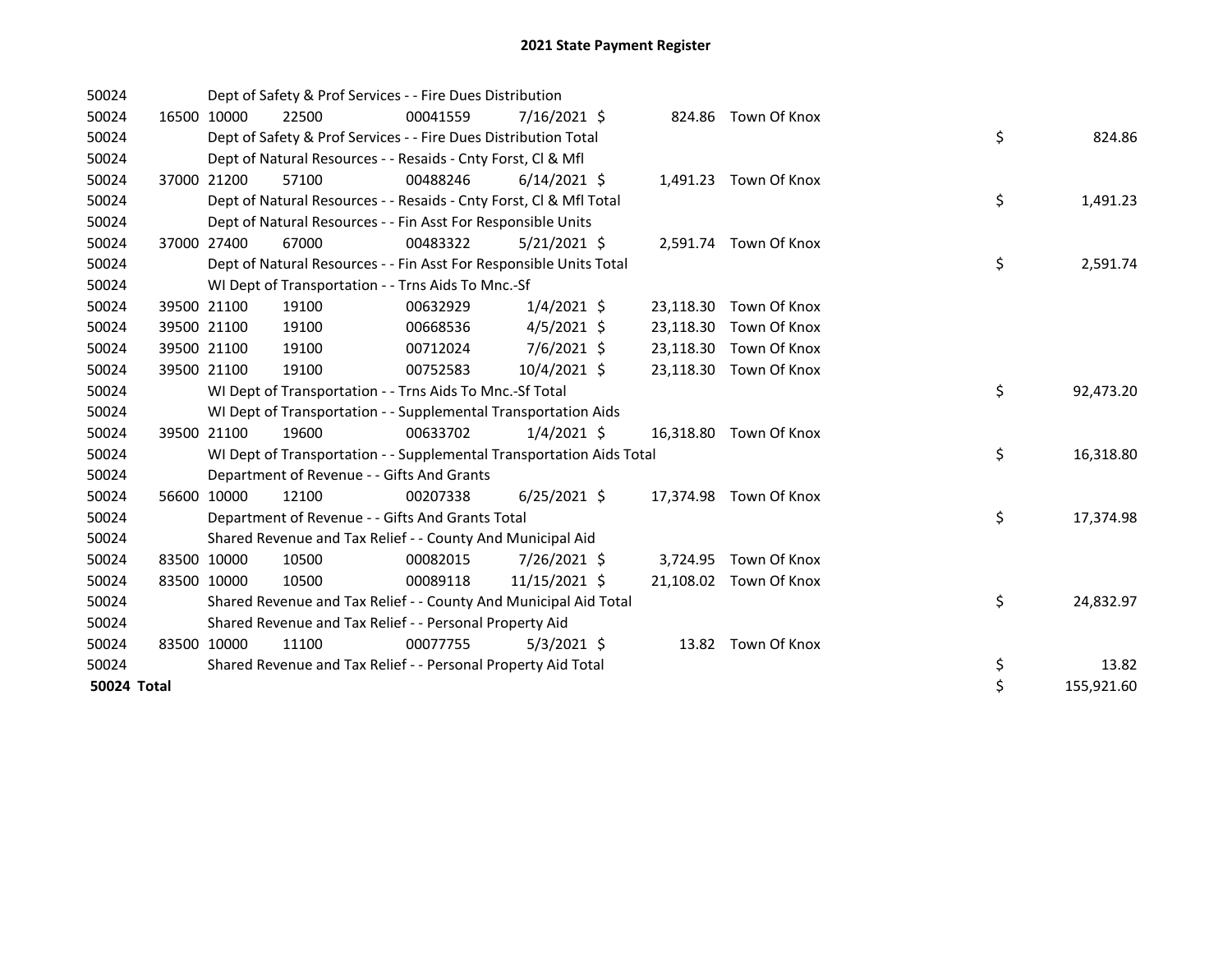| 50026 |             |             | Dept of Safety & Prof Services - - Fire Dues Distribution          |          |                |  |                        |    |            |
|-------|-------------|-------------|--------------------------------------------------------------------|----------|----------------|--|------------------------|----|------------|
| 50026 |             | 16500 10000 | 22500                                                              | 00041560 | 7/15/2021 \$   |  | 5,664.19 Town Of Lake  |    |            |
| 50026 |             |             | Dept of Safety & Prof Services - - Fire Dues Distribution Total    |          |                |  |                        | \$ | 5,664.19   |
| 50026 |             |             | Dept of Natural Resources - - Aids In Lieu Of Taxes - Gener        |          |                |  |                        |    |            |
| 50026 |             | 37000 10000 | 50300                                                              | 00459677 | $1/27/2021$ \$ |  | 3,195.27 Town Of Lake  |    |            |
| 50026 |             | 37000 10000 | 50300                                                              | 00476281 | $4/21/2021$ \$ |  | 182.71 Town Of Lake    |    |            |
| 50026 |             |             | Dept of Natural Resources - - Aids In Lieu Of Taxes - Gener Total  |          |                |  |                        | \$ | 3,377.98   |
| 50026 |             |             | Dept of Natural Resources - - Seg Earned                           |          |                |  |                        |    |            |
| 50026 | 37000 21200 |             | 100SE                                                              | 00456048 | $1/12/2021$ \$ |  | 1,112.45 Town Of Lake  |    |            |
| 50026 |             |             | Dept of Natural Resources - - Seg Earned Total                     |          |                |  |                        | \$ | 1,112.45   |
| 50026 |             |             | Dept of Natural Resources - - Resaids - Cnty Forst, Cl & Mfl       |          |                |  |                        |    |            |
| 50026 |             | 37000 21200 | 57100                                                              | 00488247 | $6/14/2021$ \$ |  | 4,521.11 Town Of Lake  |    |            |
| 50026 |             |             | Dept of Natural Resources - - Resaids - Cnty Forst, Cl & Mfl Total |          |                |  |                        | \$ | 4,521.11   |
| 50026 |             |             | Dept of Natural Resources - - Aids In Lieu Of Taxes - Sum S        |          |                |  |                        |    |            |
| 50026 |             | 37000 21200 | 57900                                                              | 00476282 | $4/21/2021$ \$ |  | 5,793.04 Town Of Lake  |    |            |
| 50026 |             | 37000 21200 | 57900                                                              | 00476283 | $4/21/2021$ \$ |  | 9.16 Town Of Lake      |    |            |
| 50026 |             |             | Dept of Natural Resources - - Aids In Lieu Of Taxes - Sum S Total  |          |                |  |                        | \$ | 5,802.20   |
| 50026 |             |             | Dept of Natural Resources - - Fin Asst For Responsible Units       |          |                |  |                        |    |            |
| 50026 |             | 37000 27400 | 67000                                                              | 00485082 | $6/1/2021$ \$  |  | 1,397.19 Town Of Lake  |    |            |
| 50026 |             |             | Dept of Natural Resources - - Fin Asst For Responsible Units Total |          |                |  |                        | \$ | 1,397.19   |
| 50026 |             |             | WI Dept of Transportation - - Trns Aids To Mnc.-Sf                 |          |                |  |                        |    |            |
| 50026 |             | 39500 21100 | 19100                                                              | 00632930 | $1/4/2021$ \$  |  | 56,226.06 Town Of Lake |    |            |
| 50026 |             | 39500 21100 | 19100                                                              | 00668537 | $4/5/2021$ \$  |  | 56,226.06 Town Of Lake |    |            |
| 50026 |             | 39500 21100 | 19100                                                              | 00712025 | 7/6/2021 \$    |  | 56,226.06 Town Of Lake |    |            |
| 50026 |             | 39500 21100 | 19100                                                              | 00752584 | 10/4/2021 \$   |  | 56,226.06 Town Of Lake |    |            |
| 50026 |             |             | WI Dept of Transportation - - Trns Aids To Mnc.-Sf Total           |          |                |  |                        | \$ | 224,904.24 |
| 50026 |             |             | WI Dept of Transportation - - Dept Mgt & Oper St Fd                |          |                |  |                        |    |            |
| 50026 |             | 39500 21100 | 46100                                                              | 00637526 | $1/29/2021$ \$ |  | 600.00 Town Of Lake    |    |            |
| 50026 |             | 39500 21100 | 46100                                                              | 00744731 | 10/8/2021 \$   |  | 600.00 Town Of Lake    |    |            |
| 50026 |             |             | WI Dept of Transportation - - Dept Mgt & Oper St Fd Total          |          |                |  |                        | \$ | 1,200.00   |
| 50026 |             |             | Department of Revenue - - Gifts And Grants                         |          |                |  |                        |    |            |
| 50026 |             | 56600 10000 | 12100                                                              | 00207339 | $6/25/2021$ \$ |  | 57,253.70 Town Of Lake |    |            |
| 50026 |             |             | Department of Revenue - - Gifts And Grants Total                   |          |                |  |                        | \$ | 57,253.70  |
| 50026 |             |             | Shared Revenue and Tax Relief - - County And Municipal Aid         |          |                |  |                        |    |            |
| 50026 | 83500 10000 |             | 10500                                                              | 00082016 | 7/26/2021 \$   |  | 12,007.92 Town Of Lake |    |            |
| 50026 | 83500 10000 |             | 10500                                                              | 00089119 | 11/15/2021 \$  |  | 68,044.90 Town Of Lake |    |            |
| 50026 |             |             | Shared Revenue and Tax Relief - - County And Municipal Aid Total   |          |                |  |                        | \$ | 80,052.82  |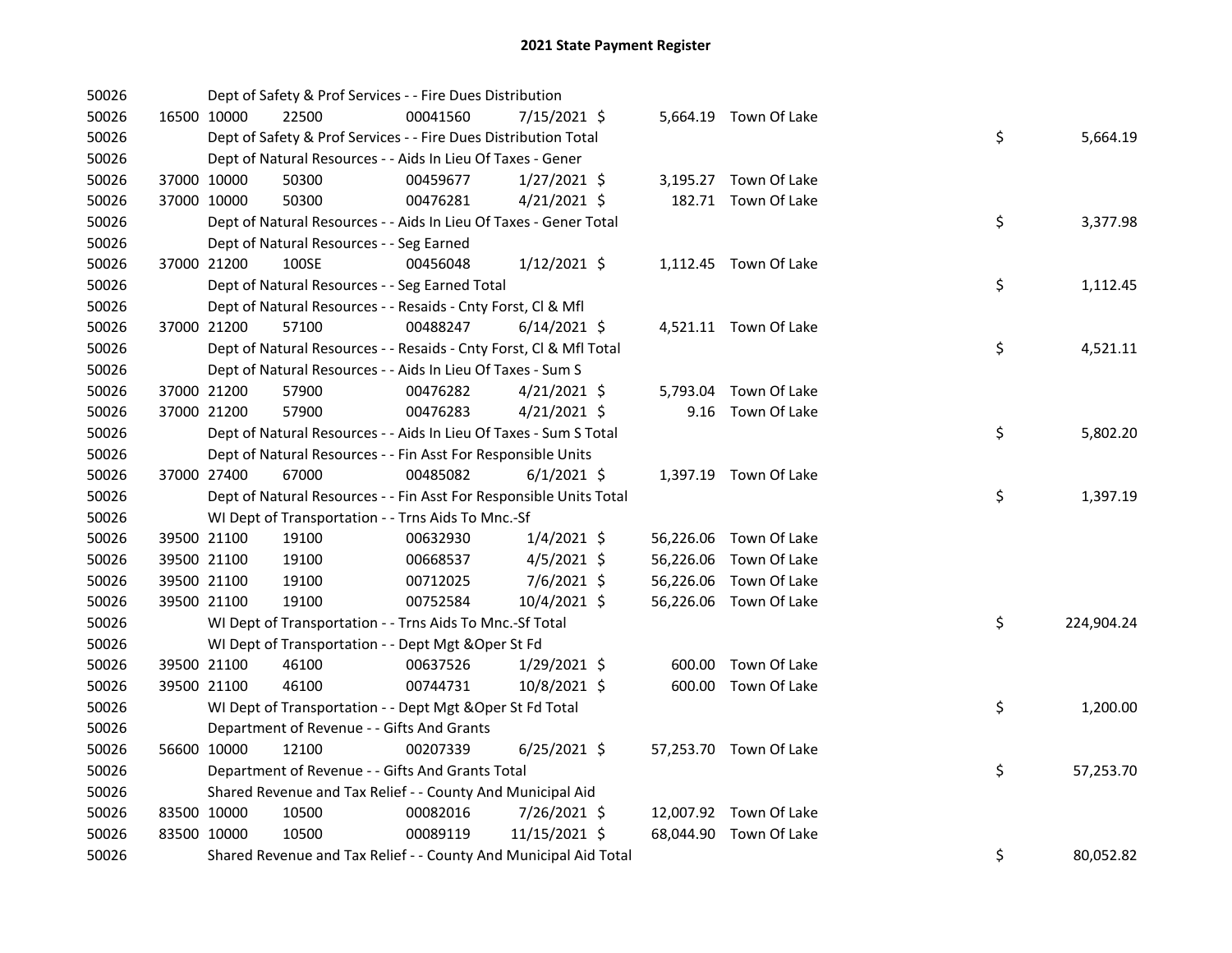| 50026       |             |             | Shared Revenue and Tax Relief - - Exempt Computer Aid                 |          |                |            |              |    |            |
|-------------|-------------|-------------|-----------------------------------------------------------------------|----------|----------------|------------|--------------|----|------------|
| 50026       |             | 83500 10000 | 10900                                                                 | 00084576 | 7/26/2021 \$   | 5.19       | Town Of Lake |    |            |
| 50026       |             |             | Shared Revenue and Tax Relief - - Exempt Computer Aid Total           |          |                |            |              | \$ | 5.19       |
| 50026       |             |             | Shared Revenue and Tax Relief - - Utility Aid                         |          |                |            |              |    |            |
| 50026       | 83500 10000 |             | 11000                                                                 | 00082016 | 7/26/2021 \$   | 2,601.63   | Town Of Lake |    |            |
| 50026       |             | 83500 10000 | 11000                                                                 | 00089119 | 11/15/2021 \$  | 14,973.46  | Town Of Lake |    |            |
| 50026       |             |             | Shared Revenue and Tax Relief - - Utility Aid Total                   |          |                |            |              | \$ | 17,575.09  |
| 50026       |             |             | Shared Revenue and Tax Relief - - Personal Property Aid               |          |                |            |              |    |            |
| 50026       | 83500       | 10000       | 11100                                                                 | 00077756 | $5/3/2021$ \$  | 141.06     | Town Of Lake |    |            |
| 50026       |             |             | Shared Revenue and Tax Relief - - Personal Property Aid Total         |          |                |            |              | \$ | 141.06     |
| 50026       |             |             | Shared Revenue and Tax Relief - - School Lvy Tx/First Dollar Cr       |          |                |            |              |    |            |
| 50026       | 83500 10000 |             | 30200                                                                 | 00082729 | 7/26/2021 \$   | 248,193.10 | Town Of Lake |    |            |
| 50026       |             | 83500 10000 | 30200                                                                 | 00086124 | 7/26/2021 \$   | 65,415.71  | Town Of Lake |    |            |
| 50026       |             |             | Shared Revenue and Tax Relief - - School Lvy Tx/First Dollar Cr Total |          |                |            |              | \$ | 313,608.81 |
| 50026       |             |             | Shared Revenue and Tax Relief - - Lottery & Gaming Credit             |          |                |            |              |    |            |
| 50026       |             | 83500 52100 | 36300                                                                 | 00074607 | $3/22/2021$ \$ | 69,749.16  | Town Of Lake |    |            |
| 50026       |             |             | Shared Revenue and Tax Relief - - Lottery & Gaming Credit Total       |          |                |            |              | \$ | 69,749.16  |
| 50026 Total |             |             |                                                                       |          |                |            |              | \$ | 786,365.19 |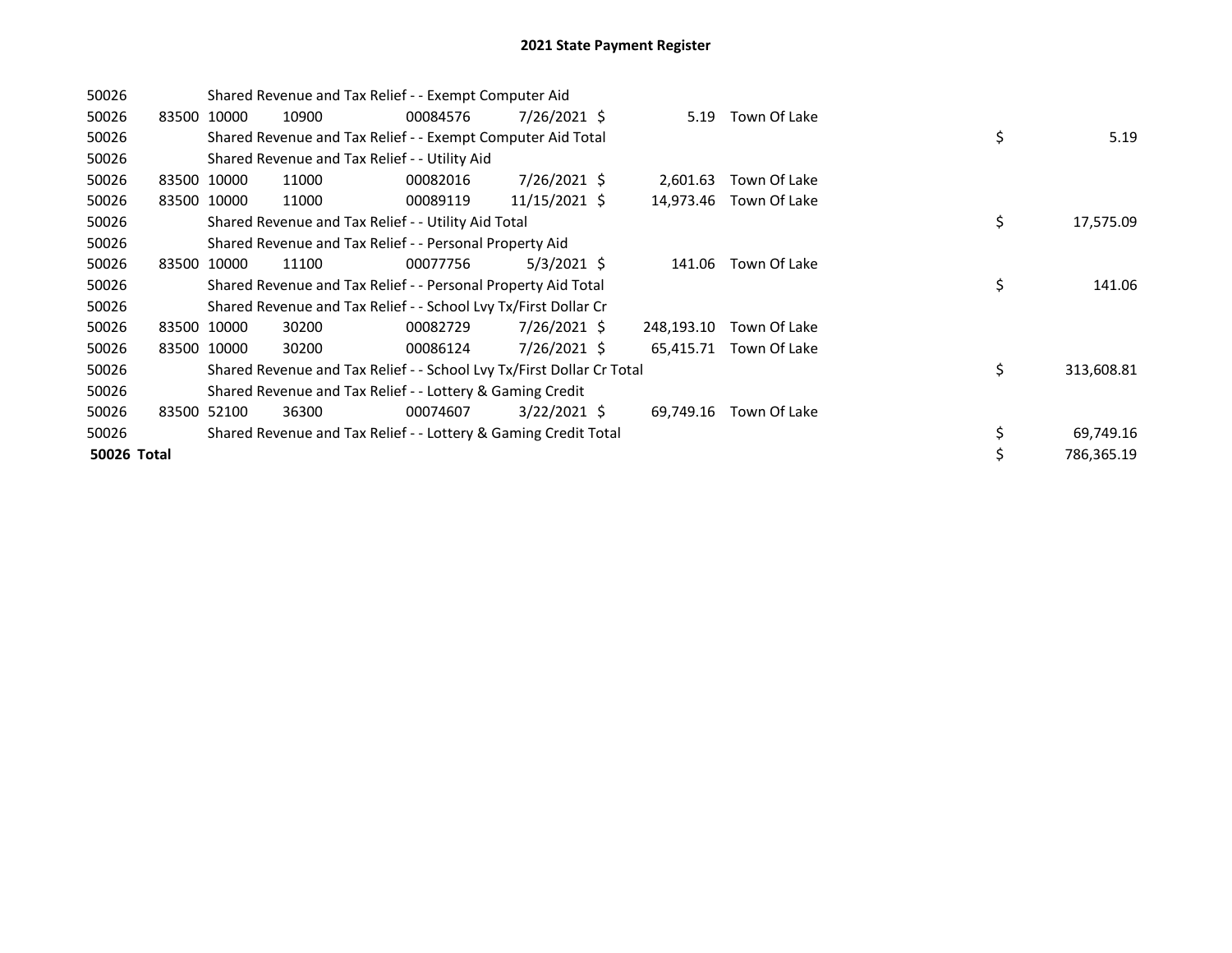| 50028 |             | Dept of Safety & Prof Services - - Fire Dues Distribution             |          |                |           |                          |    |            |
|-------|-------------|-----------------------------------------------------------------------|----------|----------------|-----------|--------------------------|----|------------|
| 50028 | 16500 10000 | 22500                                                                 | 00041561 | 7/19/2021 \$   |           | 1,733.16 Town Of Ogema   |    |            |
| 50028 |             | Dept of Safety & Prof Services - - Fire Dues Distribution Total       |          |                |           |                          | \$ | 1,733.16   |
| 50028 |             | Dept of Natural Resources - - Resaids - Cnty Forst, Cl & Mfl          |          |                |           |                          |    |            |
| 50028 | 37000 21200 | 57100                                                                 | 00488248 | $6/15/2021$ \$ |           | 3,432.57 Town Of Ogema   |    |            |
| 50028 |             | Dept of Natural Resources - - Resaids - Cnty Forst, Cl & Mfl Total    |          |                |           |                          | \$ | 3,432.57   |
| 50028 |             | Dept of Natural Resources - - Fin Asst For Responsible Units          |          |                |           |                          |    |            |
| 50028 | 37000 27400 | 67000                                                                 | 00483967 | $5/24/2021$ \$ |           | 2,458.77 Town Of Ogema   |    |            |
| 50028 |             | Dept of Natural Resources - - Fin Asst For Responsible Units Total    |          |                |           |                          | \$ | 2,458.77   |
| 50028 |             | WI Dept of Transportation - - Trns Aids To Mnc.-Sf                    |          |                |           |                          |    |            |
| 50028 | 39500 21100 | 19100                                                                 | 00632931 | $1/4/2021$ \$  |           | 38,480.49 Town Of Ogema  |    |            |
| 50028 | 39500 21100 | 19100                                                                 | 00668538 | $4/5/2021$ \$  | 38,480.49 | Town Of Ogema            |    |            |
| 50028 | 39500 21100 | 19100                                                                 | 00712026 | 7/6/2021 \$    |           | 38,480.49 Town Of Ogema  |    |            |
| 50028 | 39500 21100 | 19100                                                                 | 00752585 | 10/4/2021 \$   |           | 38,480.49 Town Of Ogema  |    |            |
| 50028 |             | WI Dept of Transportation - - Trns Aids To Mnc.-Sf Total              |          |                |           |                          | \$ | 153,921.96 |
| 50028 |             | Department of Revenue - - Gifts And Grants                            |          |                |           |                          |    |            |
| 50028 | 56600 10000 | 12100                                                                 | 00207340 | $6/25/2021$ \$ |           | 35,691.98 Town Of Ogema  |    |            |
| 50028 |             | Department of Revenue - - Gifts And Grants Total                      |          |                |           |                          | \$ | 35,691.98  |
| 50028 |             | Shared Revenue and Tax Relief - - County And Municipal Aid            |          |                |           |                          |    |            |
| 50028 | 83500 10000 | 10500                                                                 | 00082017 | 7/26/2021 \$   |           | 13,388.98 Town Of Ogema  |    |            |
| 50028 | 83500 10000 | 10500                                                                 | 00089120 | 11/15/2021 \$  |           | 75,870.90 Town Of Ogema  |    |            |
| 50028 |             | Shared Revenue and Tax Relief - - County And Municipal Aid Total      |          |                |           |                          | \$ | 89,259.88  |
| 50028 |             | Shared Revenue and Tax Relief - - Exempt Computer Aid                 |          |                |           |                          |    |            |
| 50028 | 83500 10000 | 10900                                                                 | 00084577 | 7/26/2021 \$   |           | 51.97 Town Of Ogema      |    |            |
| 50028 |             | Shared Revenue and Tax Relief - - Exempt Computer Aid Total           |          |                |           |                          | \$ | 51.97      |
| 50028 |             | Shared Revenue and Tax Relief - - Utility Aid                         |          |                |           |                          |    |            |
| 50028 | 83500 10000 | 11000                                                                 | 00082017 | 7/26/2021 \$   |           | 71.98 Town Of Ogema      |    |            |
| 50028 | 83500 10000 | 11000                                                                 | 00089120 | 11/15/2021 \$  |           | 430.77 Town Of Ogema     |    |            |
| 50028 |             | Shared Revenue and Tax Relief - - Utility Aid Total                   |          |                |           |                          | \$ | 502.75     |
| 50028 |             | Shared Revenue and Tax Relief - - Personal Property Aid               |          |                |           |                          |    |            |
| 50028 | 83500 10000 | 11100                                                                 | 00077757 | $5/3/2021$ \$  |           | 1,047.18 Town Of Ogema   |    |            |
| 50028 |             | Shared Revenue and Tax Relief - - Personal Property Aid Total         |          |                |           |                          | \$ | 1,047.18   |
| 50028 |             | Shared Revenue and Tax Relief - - School Lvy Tx/First Dollar Cr       |          |                |           |                          |    |            |
| 50028 | 83500 10000 | 30200                                                                 | 00082730 | 7/26/2021 \$   |           | 122,344.16 Town Of Ogema |    |            |
| 50028 | 83500 10000 | 30200                                                                 | 00086125 | 7/26/2021 \$   |           | 38,965.99 Town Of Ogema  |    |            |
| 50028 |             | Shared Revenue and Tax Relief - - School Lvy Tx/First Dollar Cr Total |          |                |           |                          | \$ | 161,310.15 |
| 50028 |             | Shared Revenue and Tax Relief - - Lottery & Gaming Credit             |          |                |           |                          |    |            |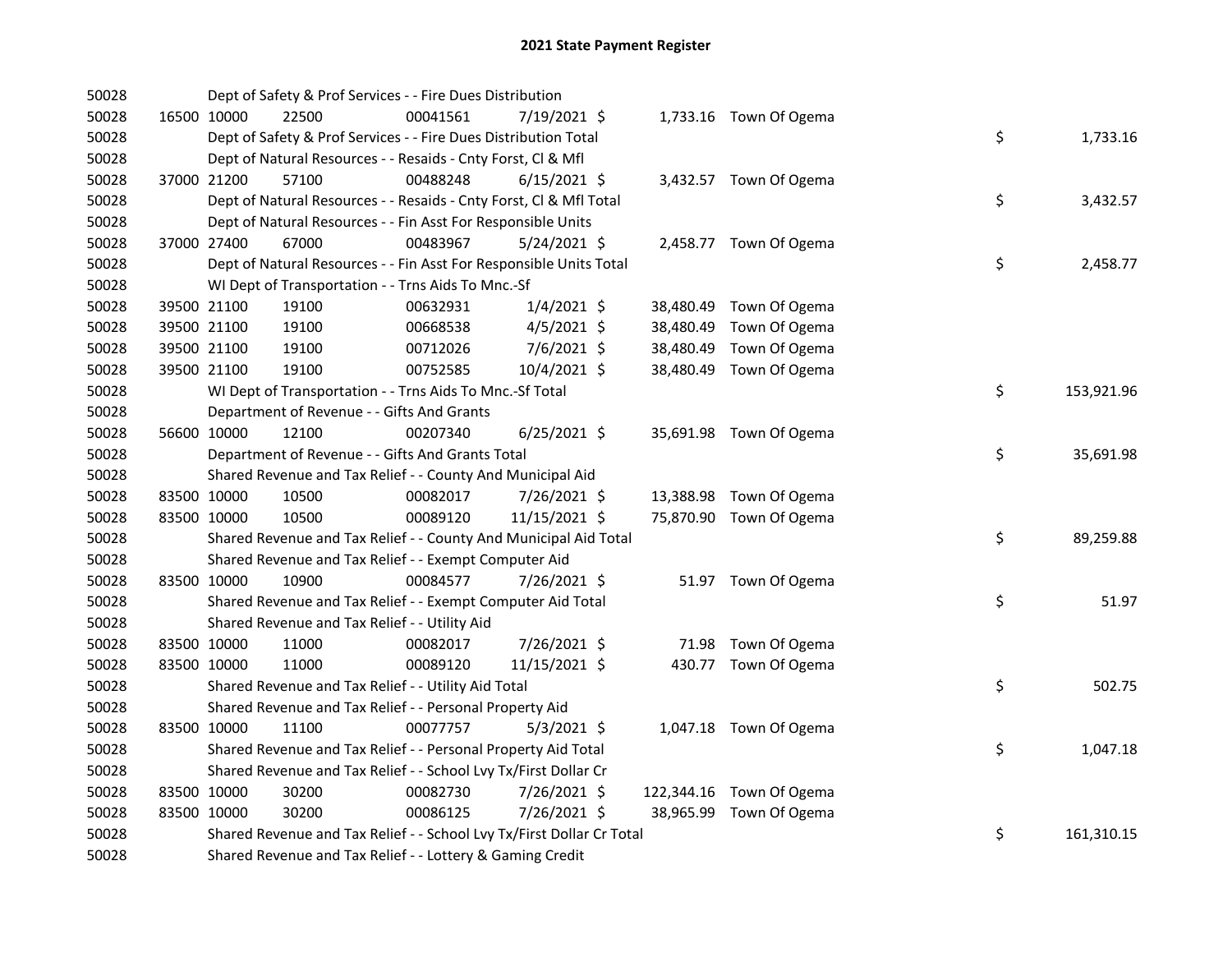| 50028       | 83500 52100 | 36300                                                           | 00074608 | 3/22/2021 S | 45,109.12 Town Of Ogema |            |
|-------------|-------------|-----------------------------------------------------------------|----------|-------------|-------------------------|------------|
| 50028       |             | Shared Revenue and Tax Relief - - Lottery & Gaming Credit Total |          |             |                         | 45.109.12  |
| 50028 Total |             |                                                                 |          |             |                         | 494.519.49 |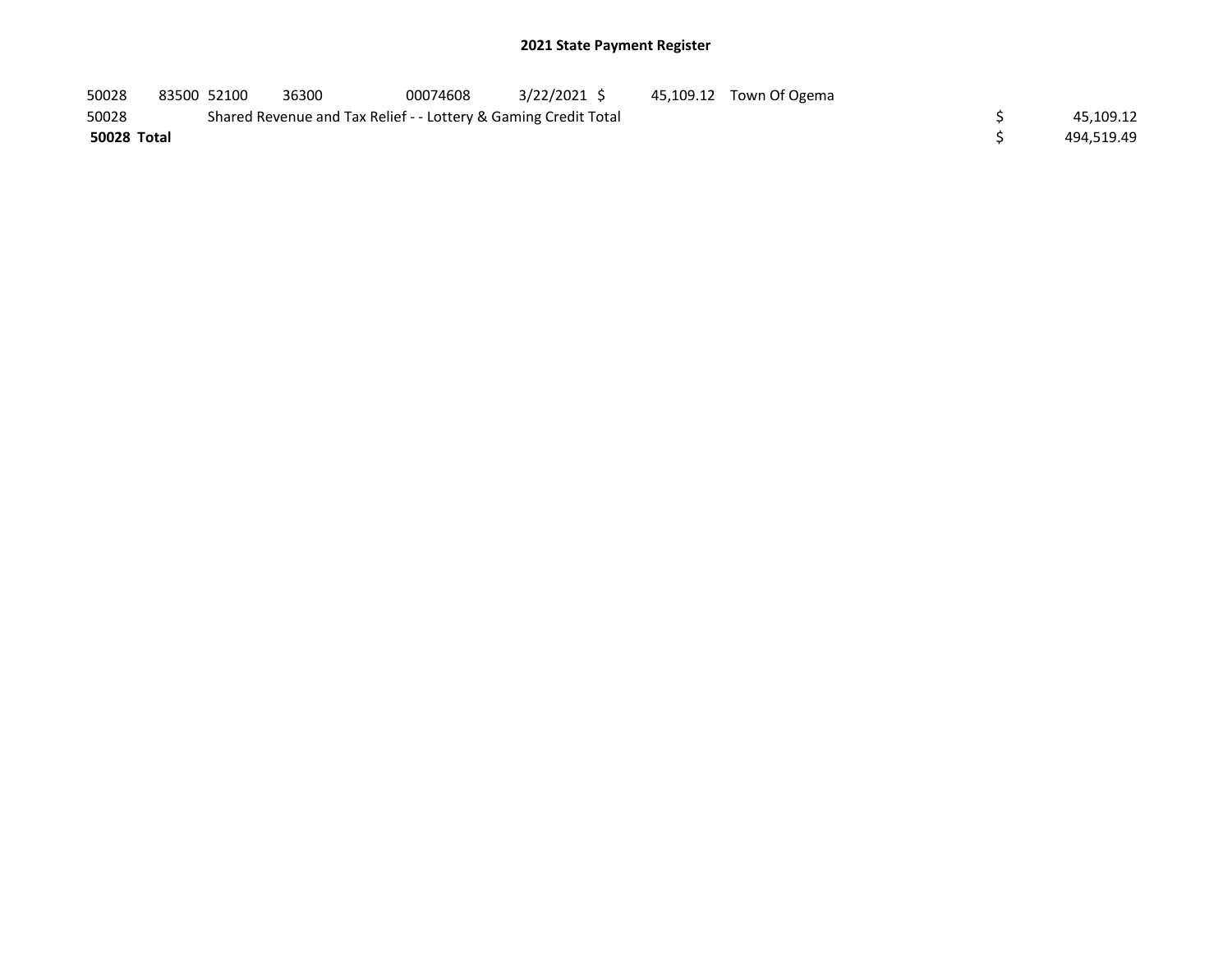| 50030 |             |             | Dept of Safety & Prof Services - - Fire Dues Distribution          |          |                |  |                            |    |            |
|-------|-------------|-------------|--------------------------------------------------------------------|----------|----------------|--|----------------------------|----|------------|
| 50030 |             | 16500 10000 | 22500                                                              | 00041564 | 7/16/2021 \$   |  | 1,198.25 Town Of Prentice  |    |            |
| 50030 |             |             | Dept of Safety & Prof Services - - Fire Dues Distribution Total    |          |                |  |                            | \$ | 1,198.25   |
| 50030 |             |             | Dept of Natural Resources - - Aids In Lieu Of Taxes - Gener        |          |                |  |                            |    |            |
| 50030 |             | 37000 10000 | 50300                                                              | 00459713 | $1/28/2021$ \$ |  | 1,558.45 Town Of Prentice  |    |            |
| 50030 |             |             | Dept of Natural Resources - - Aids In Lieu Of Taxes - Gener Total  |          |                |  |                            | \$ | 1,558.45   |
| 50030 |             |             | Dept of Natural Resources - - Seg Earned                           |          |                |  |                            |    |            |
| 50030 |             | 37000 21200 | 100SE                                                              | 00456049 | $1/12/2021$ \$ |  | 680.85 Town Of Prentice    |    |            |
| 50030 |             | 37000 21200 | 100SE                                                              | 00474022 | $4/15/2021$ \$ |  | 3,706.77 Town Of Prentice  |    |            |
| 50030 | 37000 21200 |             | 100SE                                                              | 00497499 | 7/15/2021 \$   |  | 1,234.07 Town Of Prentice  |    |            |
| 50030 |             |             | Dept of Natural Resources - - Seg Earned Total                     |          |                |  |                            | \$ | 5,621.69   |
| 50030 |             |             | Dept of Natural Resources - - Resaids - Cnty Forst, Cl & Mfl       |          |                |  |                            |    |            |
| 50030 |             | 37000 21200 | 57100                                                              | 00488249 | $6/14/2021$ \$ |  | 3,747.76 Town Of Prentice  |    |            |
| 50030 |             |             | Dept of Natural Resources - - Resaids - Cnty Forst, Cl & Mfl Total |          |                |  |                            | \$ | 3,747.76   |
| 50030 |             |             | WI Dept of Transportation - - Trns Aids To Mnc.-Sf                 |          |                |  |                            |    |            |
| 50030 |             | 39500 21100 | 19100                                                              | 00632932 | $1/4/2021$ \$  |  | 35,379.45 Town Of Prentice |    |            |
| 50030 |             | 39500 21100 | 19100                                                              | 00668539 | $4/5/2021$ \$  |  | 35,379.45 Town Of Prentice |    |            |
| 50030 |             | 39500 21100 | 19100                                                              | 00712027 | $7/6/2021$ \$  |  | 35,379.45 Town Of Prentice |    |            |
| 50030 |             | 39500 21100 | 19100                                                              | 00752586 | 10/4/2021 \$   |  | 35,379.45 Town Of Prentice |    |            |
| 50030 |             |             | WI Dept of Transportation - - Trns Aids To Mnc.-Sf Total           |          |                |  |                            | \$ | 141,517.80 |
| 50030 |             |             | Department of Revenue - - Gifts And Grants                         |          |                |  |                            |    |            |
| 50030 |             | 56600 10000 | 12100                                                              | 00207341 | $6/25/2021$ \$ |  | 24,649.44 Town Of Prentice |    |            |
| 50030 |             |             | Department of Revenue - - Gifts And Grants Total                   |          |                |  |                            | \$ | 24,649.44  |
| 50030 |             |             | Shared Revenue and Tax Relief - - County And Municipal Aid         |          |                |  |                            |    |            |
| 50030 |             | 83500 10000 | 10500                                                              | 00082018 | 7/26/2021 \$   |  | 3,561.41 Town Of Prentice  |    |            |
| 50030 |             | 83500 10000 | 10500                                                              | 00089121 | 11/15/2021 \$  |  | 20,181.30 Town Of Prentice |    |            |
| 50030 |             |             | Shared Revenue and Tax Relief - - County And Municipal Aid Total   |          |                |  |                            | \$ | 23,742.71  |
| 50030 |             |             | Shared Revenue and Tax Relief - - Exempt Computer Aid              |          |                |  |                            |    |            |
| 50030 | 83500 10000 |             | 10900                                                              | 00084578 | 7/26/2021 \$   |  | 19.75 Town Of Prentice     |    |            |
| 50030 |             |             | Shared Revenue and Tax Relief - - Exempt Computer Aid Total        |          |                |  |                            | \$ | 19.75      |
| 50030 |             |             | Shared Revenue and Tax Relief - - Utility Aid                      |          |                |  |                            |    |            |
| 50030 |             | 83500 10000 | 11000                                                              | 00082018 | 7/26/2021 \$   |  | 1,044.64 Town Of Prentice  |    |            |
| 50030 |             | 83500 10000 | 11000                                                              | 00089121 | 11/15/2021 \$  |  | 5,831.20 Town Of Prentice  |    |            |
| 50030 |             |             | Shared Revenue and Tax Relief - - Utility Aid Total                |          |                |  |                            | \$ | 6,875.84   |
| 50030 |             |             | Shared Revenue and Tax Relief - - Personal Property Aid            |          |                |  |                            |    |            |
| 50030 |             | 83500 10000 | 11100                                                              | 00077758 | $5/3/2021$ \$  |  | 132.58 Town Of Prentice    |    |            |
| 50030 |             |             | Shared Revenue and Tax Relief - - Personal Property Aid Total      |          |                |  |                            | \$ | 132.58     |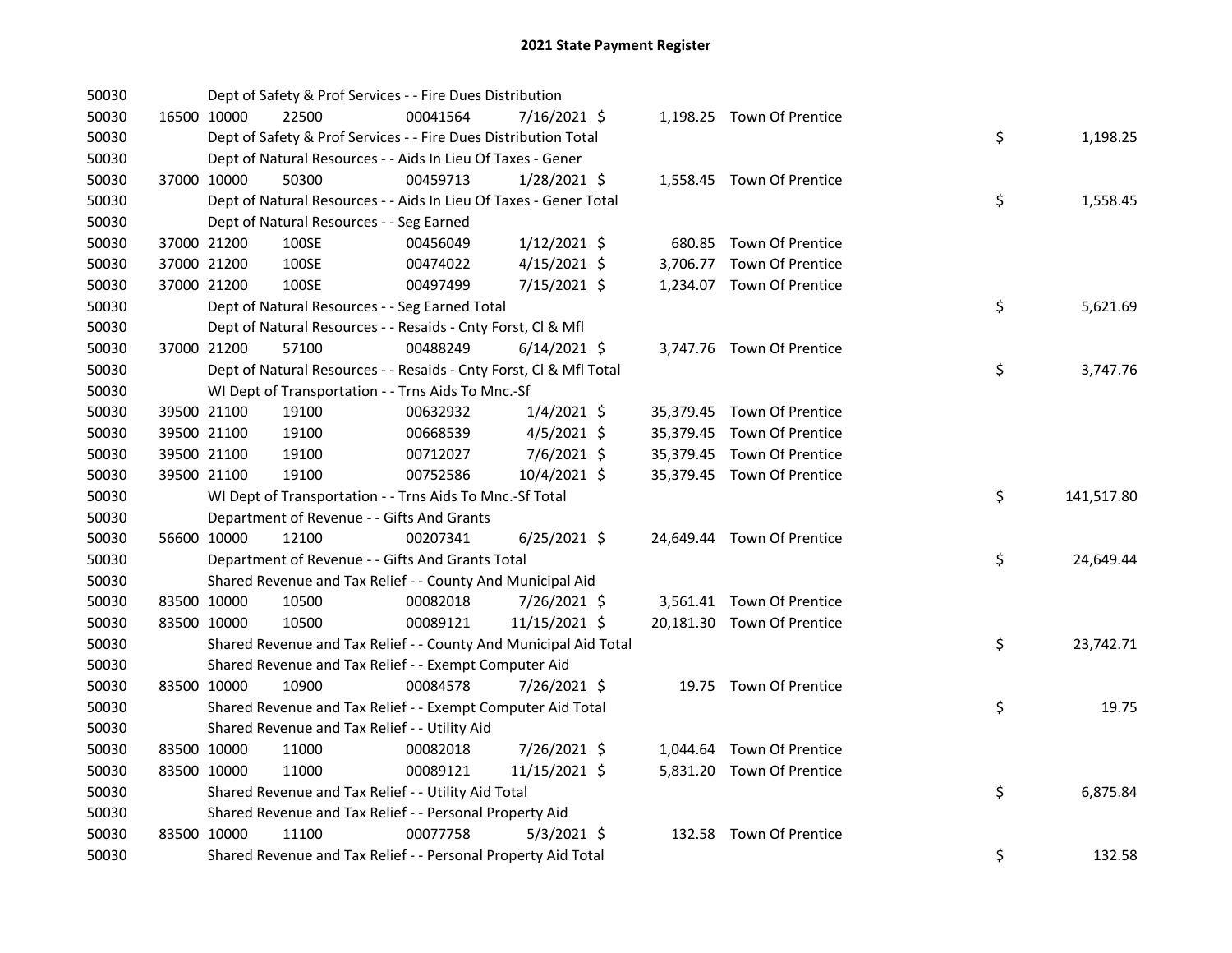| 50030       | Shared Revenue and Tax Relief - - Payments For Municipal Svcs |             |                                                                     |          |            |  |  |                         |  |            |  |
|-------------|---------------------------------------------------------------|-------------|---------------------------------------------------------------------|----------|------------|--|--|-------------------------|--|------------|--|
| 50030       |                                                               | 83500 10000 | 50100                                                               | 00073742 | 2/1/2021 S |  |  | 420.09 Town Of Prentice |  |            |  |
| 50030       |                                                               |             | Shared Revenue and Tax Relief - - Payments For Municipal Svcs Total |          |            |  |  |                         |  | 420.09     |  |
| 50030 Total |                                                               |             |                                                                     |          |            |  |  |                         |  | 209.484.36 |  |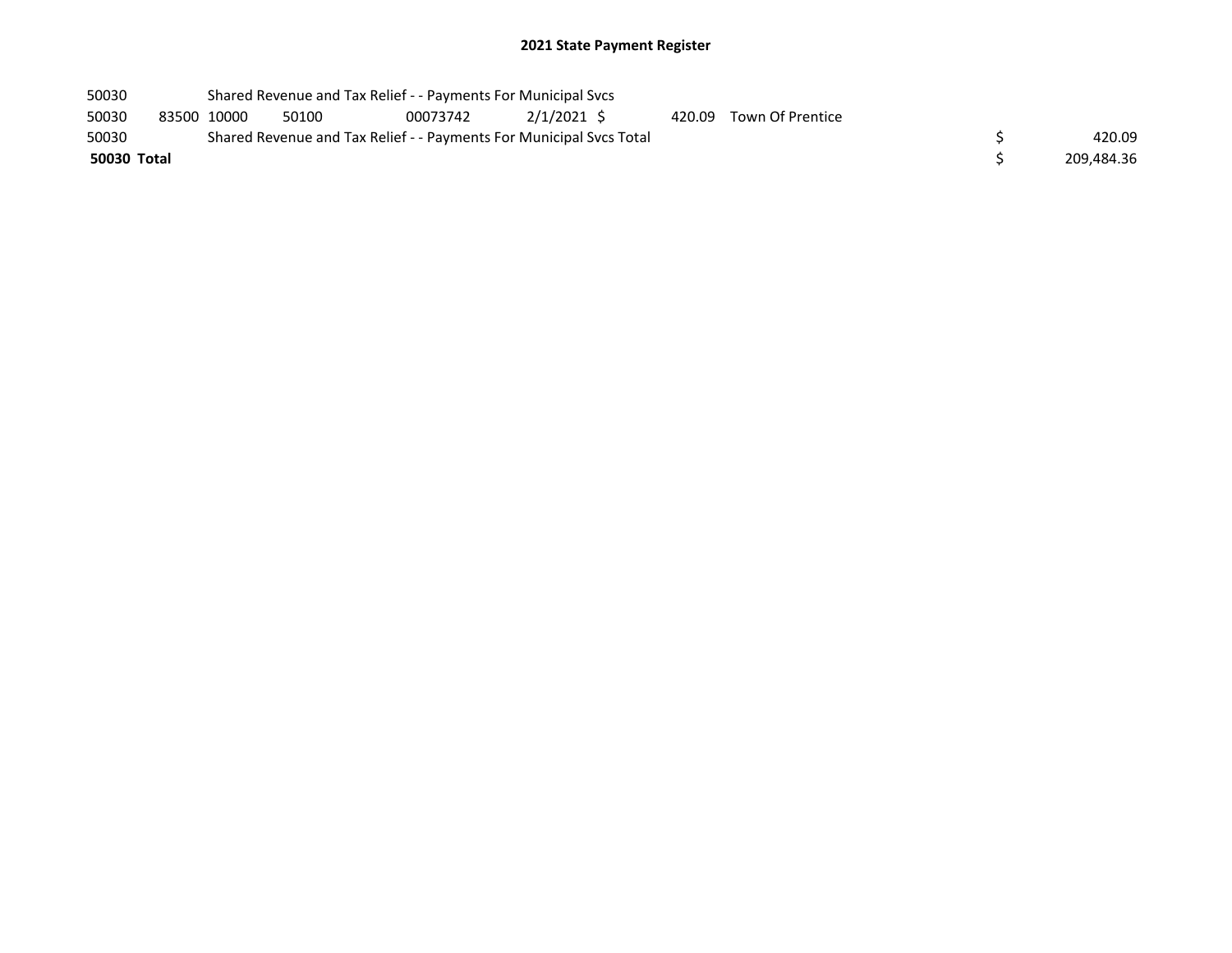| 50032       |             | Dept of Safety & Prof Services - - Fire Dues Distribution |                                                                    |          |                |           |                          |  |                  |
|-------------|-------------|-----------------------------------------------------------|--------------------------------------------------------------------|----------|----------------|-----------|--------------------------|--|------------------|
| 50032       |             | 16500 10000                                               | 22500                                                              | 00041566 | $7/16/2021$ \$ |           | 1,429.82 Town Of Spirit  |  |                  |
| 50032       |             |                                                           | Dept of Safety & Prof Services - - Fire Dues Distribution Total    |          |                |           |                          |  | \$<br>1,429.82   |
| 50032       |             |                                                           | Dept of Natural Resources - - Resaids - Cnty Forst, CI & Mfl       |          |                |           |                          |  |                  |
| 50032       |             | 37000 21200                                               | 57100                                                              | 00488250 | $6/14/2021$ \$ |           | 1,705.96 Town Of Spirit  |  |                  |
| 50032       |             |                                                           | Dept of Natural Resources - - Resaids - Cnty Forst, CI & Mfl Total |          |                |           |                          |  | \$<br>1,705.96   |
| 50032       |             |                                                           | Dept of Natural Resources - - Fin Asst For Responsible Units       |          |                |           |                          |  |                  |
| 50032       | 37000       | 27400                                                     | 67000                                                              | 00483253 | $5/21/2021$ \$ | 1,276.09  | Town Of Spirit           |  |                  |
| 50032       |             |                                                           | Dept of Natural Resources - - Fin Asst For Responsible Units Total |          |                |           |                          |  | \$<br>1,276.09   |
| 50032       |             |                                                           | WI Dept of Transportation - - Trns Aids To Mnc.-Sf                 |          |                |           |                          |  |                  |
| 50032       |             | 39500 21100                                               | 19100                                                              | 00632933 | $1/4/2021$ \$  | 19,999.08 | Town Of Spirit           |  |                  |
| 50032       |             | 39500 21100                                               | 19100                                                              | 00668540 | $4/5/2021$ \$  | 19,999.08 | Town Of Spirit           |  |                  |
| 50032       | 39500 21100 |                                                           | 19100                                                              | 00712028 | $7/6/2021$ \$  | 19,999.08 | Town Of Spirit           |  |                  |
| 50032       | 39500 21100 |                                                           | 19100                                                              | 00752587 | 10/4/2021 \$   | 19,999.08 | Town Of Spirit           |  |                  |
| 50032       |             |                                                           | WI Dept of Transportation - - Trns Aids To Mnc.-Sf Total           |          |                |           |                          |  | \$<br>79,996.32  |
| 50032       |             |                                                           | Department of Revenue - - Gifts And Grants                         |          |                |           |                          |  |                  |
| 50032       |             | 56600 10000                                               | 12100                                                              | 00207342 | $6/25/2021$ \$ |           | 14,025.59 Town Of Spirit |  |                  |
| 50032       |             |                                                           | Department of Revenue - - Gifts And Grants Total                   |          |                |           |                          |  | \$<br>14,025.59  |
| 50032       |             |                                                           | Shared Revenue and Tax Relief - - County And Municipal Aid         |          |                |           |                          |  |                  |
| 50032       |             | 83500 10000                                               | 10500                                                              | 00082019 | 7/26/2021 \$   | 2,023.60  | Town Of Spirit           |  |                  |
| 50032       |             | 83500 10000                                               | 10500                                                              | 00089122 | 11/15/2021 \$  | 11,467.07 | Town Of Spirit           |  |                  |
| 50032       |             |                                                           | Shared Revenue and Tax Relief - - County And Municipal Aid Total   |          |                |           |                          |  | \$<br>13,490.67  |
| 50032       |             |                                                           | Shared Revenue and Tax Relief - - Personal Property Aid            |          |                |           |                          |  |                  |
| 50032       |             | 83500 10000                                               | 11100                                                              | 00077759 | $5/3/2021$ \$  | 144.37    | Town Of Spirit           |  |                  |
| 50032       |             |                                                           | Shared Revenue and Tax Relief - - Personal Property Aid Total      |          |                |           |                          |  | \$<br>144.37     |
| 50032 Total |             |                                                           |                                                                    |          |                |           |                          |  | \$<br>112,068.82 |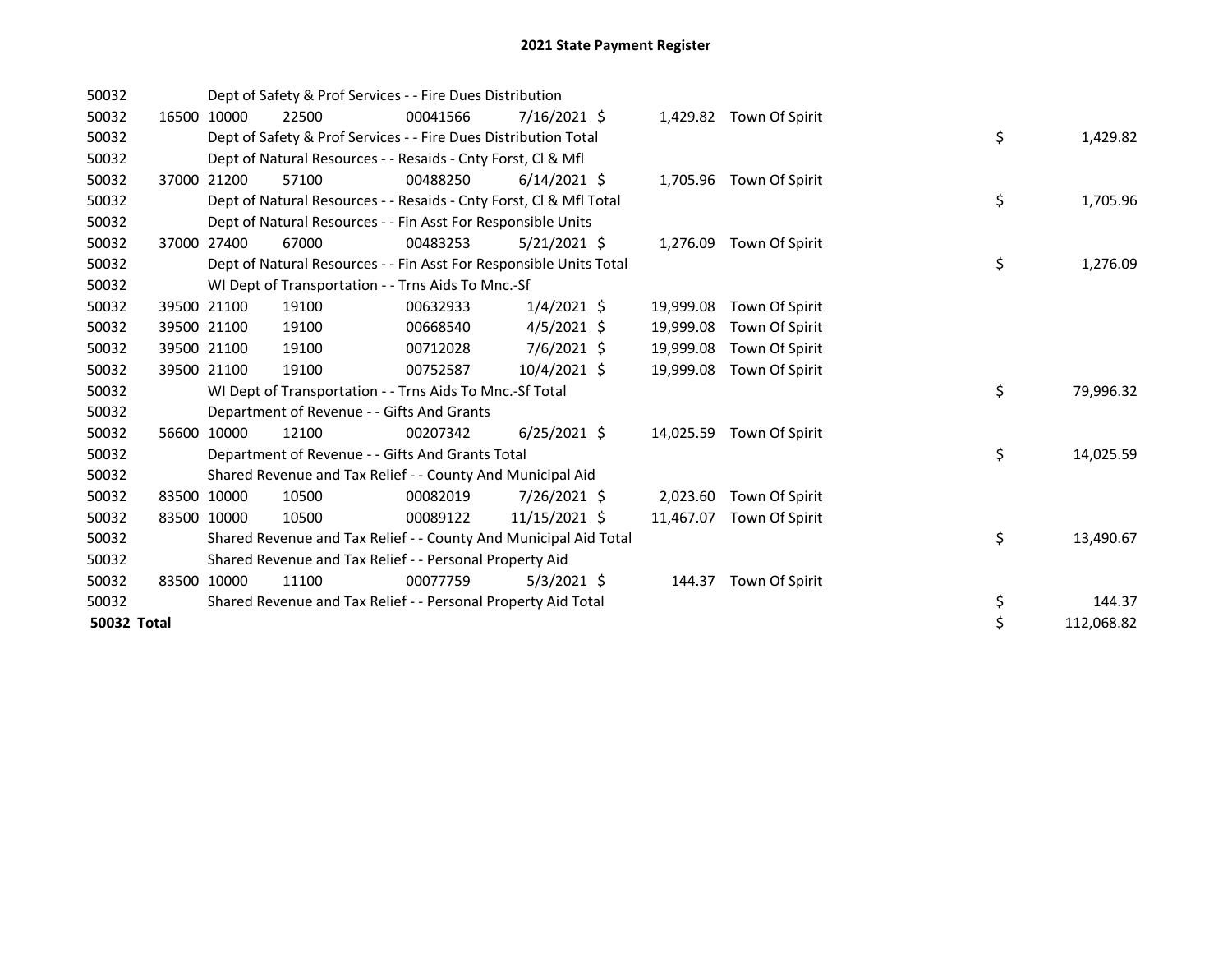| 50034 |             |             | Dept of Safety & Prof Services - - Fire Dues Distribution          |          |                |  |                             |    |            |
|-------|-------------|-------------|--------------------------------------------------------------------|----------|----------------|--|-----------------------------|----|------------|
| 50034 |             | 16500 10000 | 22500                                                              | 00041567 | 7/16/2021 \$   |  | 6,420.65 Town Of Worcester  |    |            |
| 50034 |             |             | Dept of Safety & Prof Services - - Fire Dues Distribution Total    |          |                |  |                             | \$ | 6,420.65   |
| 50034 |             |             | Dept of Natural Resources - - Seg Earned                           |          |                |  |                             |    |            |
| 50034 |             | 37000 21200 | 100SE                                                              | 00497500 | 7/15/2021 \$   |  | 2,572.47 Town Of Worcester  |    |            |
| 50034 |             | 37000 21200 | 100SE                                                              | 00514587 | 10/12/2021 \$  |  | 258.97 Town Of Worcester    |    |            |
| 50034 |             |             | Dept of Natural Resources - - Seg Earned Total                     |          |                |  |                             | \$ | 2,831.44   |
| 50034 |             |             | Dept of Natural Resources - - Resaids - Cnty Forst, Cl & Mfl       |          |                |  |                             |    |            |
| 50034 |             | 37000 21200 | 57100                                                              | 00488251 | $6/14/2021$ \$ |  | 3,696.78 Town Of Worcester  |    |            |
| 50034 |             |             | Dept of Natural Resources - - Resaids - Cnty Forst, CI & Mfl Total |          |                |  |                             | \$ | 3,696.78   |
| 50034 |             |             | Dept of Natural Resources - - Resaids - Pymt In Lieu Tax Fed       |          |                |  |                             |    |            |
| 50034 | 37000 21200 |             | 58400                                                              | 00510827 | $9/28/2021$ \$ |  | 48,848.40 Town Of Worcester |    |            |
| 50034 |             |             | Dept of Natural Resources - - Resaids - Pymt In Lieu Tax Fed Total |          |                |  |                             | \$ | 48,848.40  |
| 50034 |             |             | Dept of Natural Resources - - Fin Asst For Responsible Units       |          |                |  |                             |    |            |
| 50034 |             | 37000 27400 | 67000                                                              | 00483758 | $5/21/2021$ \$ |  | 6,029.75 Town Of Worcester  |    |            |
| 50034 |             |             | Dept of Natural Resources - - Fin Asst For Responsible Units Total |          |                |  |                             | \$ | 6,029.75   |
| 50034 |             |             | WI Dept of Transportation - - Trns Aids To Mnc.-Sf                 |          |                |  |                             |    |            |
| 50034 |             | 39500 21100 | 19100                                                              | 00632934 | $1/4/2021$ \$  |  | 76,034.61 Town Of Worcester |    |            |
| 50034 |             | 39500 21100 | 19100                                                              | 00668541 | $4/5/2021$ \$  |  | 76,034.61 Town Of Worcester |    |            |
| 50034 |             | 39500 21100 | 19100                                                              | 00712029 | 7/6/2021 \$    |  | 76,034.61 Town Of Worcester |    |            |
| 50034 |             | 39500 21100 | 19100                                                              | 00752588 | 10/4/2021 \$   |  | 76,034.61 Town Of Worcester |    |            |
| 50034 |             |             | WI Dept of Transportation - - Trns Aids To Mnc.-Sf Total           |          |                |  |                             | \$ | 304,138.44 |
| 50034 |             |             | Commissioners of Public Lands - - General Program Operations       |          |                |  |                             |    |            |
| 50034 |             | 50700 10000 | 10100                                                              | 00003514 | $1/29/2021$ \$ |  | 333.60 Town Of Worcester    |    |            |
| 50034 |             |             | Commissioners of Public Lands - - General Program Operations Total |          |                |  |                             | \$ | 333.60     |
| 50034 |             |             | Department of Revenue - - Gifts And Grants                         |          |                |  |                             |    |            |
| 50034 |             | 56600 10000 | 12100                                                              | 00207343 | $6/25/2021$ \$ |  | 77,821.07 Town Of Worcester |    |            |
| 50034 |             |             | Department of Revenue - - Gifts And Grants Total                   |          |                |  |                             | \$ | 77,821.07  |
| 50034 |             |             | Shared Revenue and Tax Relief - - County And Municipal Aid         |          |                |  |                             |    |            |
| 50034 |             | 83500 10000 | 10500                                                              | 00082020 | 7/26/2021 \$   |  | 5,604.62 Town Of Worcester  |    |            |
| 50034 |             | 83500 10000 | 10500                                                              | 00089123 | 11/15/2021 \$  |  | 31,759.48 Town Of Worcester |    |            |
| 50034 |             |             | Shared Revenue and Tax Relief - - County And Municipal Aid Total   |          |                |  |                             | \$ | 37,364.10  |
| 50034 |             |             | Shared Revenue and Tax Relief - - Exempt Computer Aid              |          |                |  |                             |    |            |
| 50034 |             | 83500 10000 | 10900                                                              | 00084579 | 7/26/2021 \$   |  | 37.41 Town Of Worcester     |    |            |
| 50034 |             |             | Shared Revenue and Tax Relief - - Exempt Computer Aid Total        |          |                |  |                             | \$ | 37.41      |
| 50034 |             |             | Shared Revenue and Tax Relief - - Utility Aid                      |          |                |  |                             |    |            |
| 50034 |             | 83500 10000 | 11000                                                              | 00082020 | 7/26/2021 \$   |  | 2,843.68 Town Of Worcester  |    |            |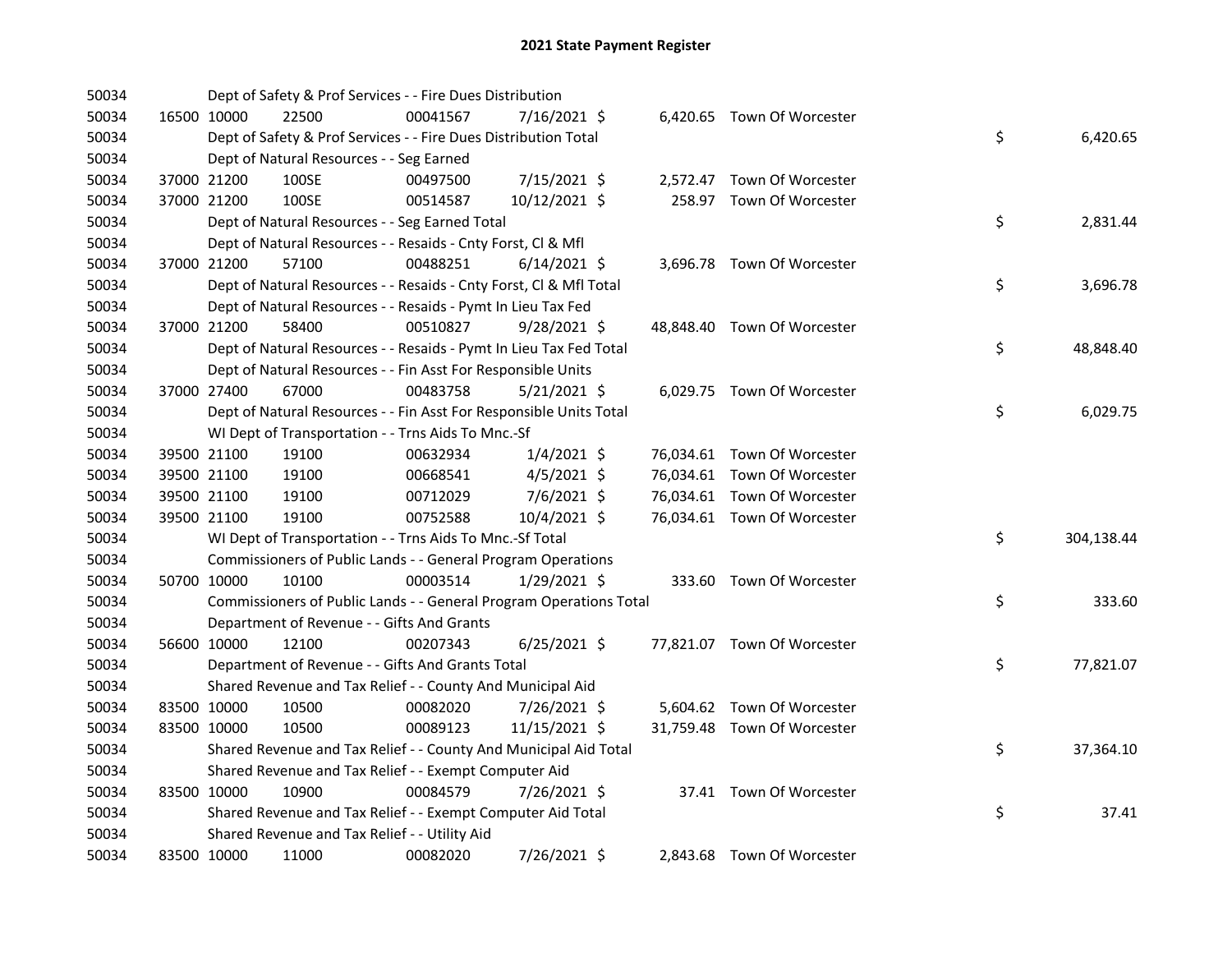| 50034       | 83500 10000 |             | 11000                                                         | 00089123 | 11/15/2021 \$ | 16.540.28 | Town Of Worcester |  |            |
|-------------|-------------|-------------|---------------------------------------------------------------|----------|---------------|-----------|-------------------|--|------------|
| 50034       |             |             | Shared Revenue and Tax Relief - - Utility Aid Total           |          |               |           |                   |  | 19,383.96  |
| 50034       |             |             | Shared Revenue and Tax Relief - - Personal Property Aid       |          |               |           |                   |  |            |
| 50034       |             | 83500 10000 | 11100                                                         | 00077760 | 5/3/2021 \$   | 214.34    | Town Of Worcester |  |            |
| 50034       |             |             | Shared Revenue and Tax Relief - - Personal Property Aid Total |          |               |           |                   |  | 214.34     |
| 50034 Total |             |             |                                                               |          |               |           |                   |  | 507,119.94 |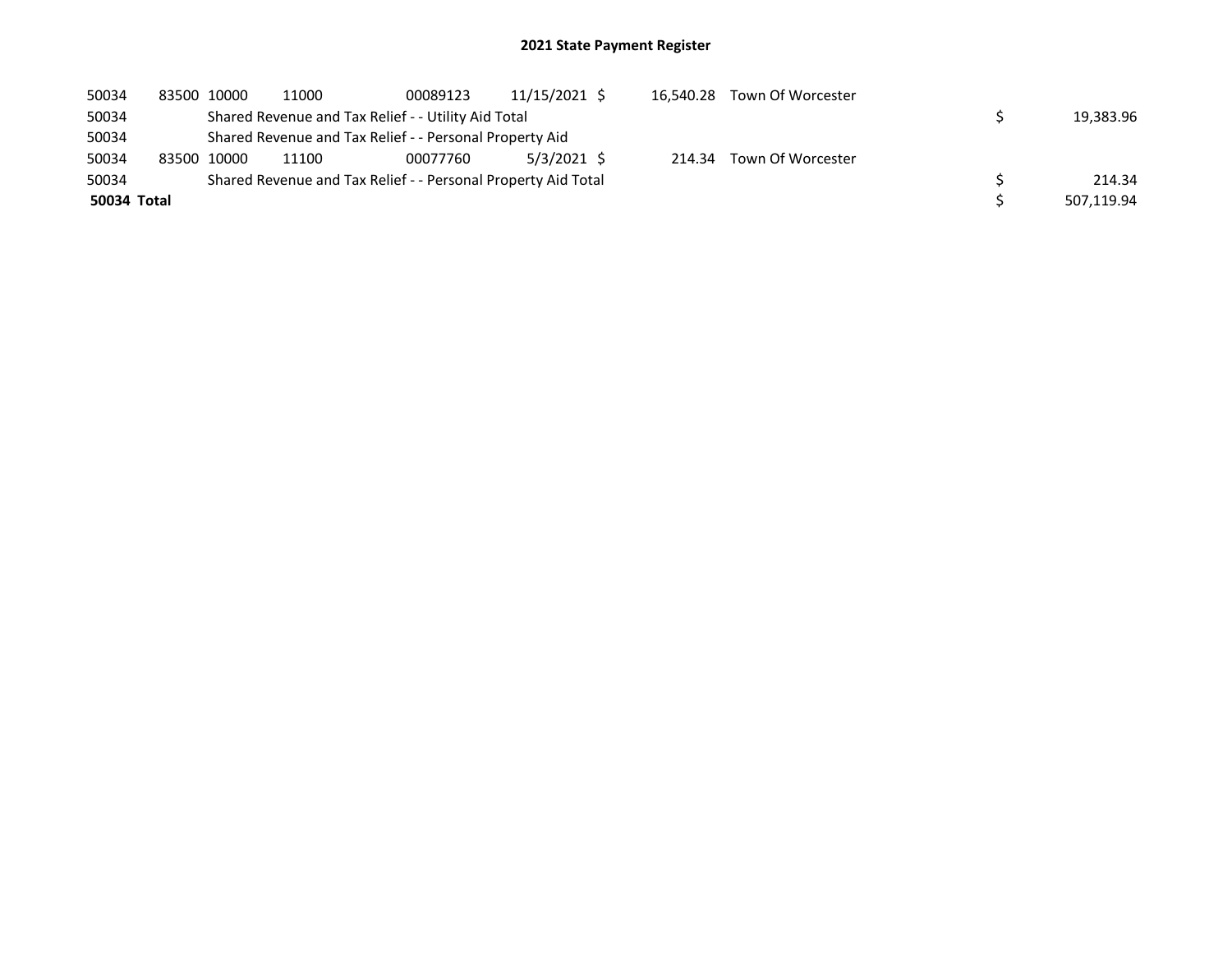| 50111              |             | Dept of Safety & Prof Services - - Fire Dues Distribution               |          |                |          |                              |    |           |
|--------------------|-------------|-------------------------------------------------------------------------|----------|----------------|----------|------------------------------|----|-----------|
| 50111              | 16500 10000 | 22500                                                                   | 00041547 | $7/16/2021$ \$ |          | 253.90 Village Of Catawba    |    |           |
| 50111              |             | Dept of Safety & Prof Services - - Fire Dues Distribution Total         |          |                |          |                              | \$ | 253.90    |
| 50111              |             | Environmental Improvement Prog - - Clean Water Fund Program Finan       |          |                |          |                              |    |           |
| 50111              | 32000 57300 | 16300                                                                   | 00000323 | $2/18/2021$ \$ |          | 378.86 Village Of Catawba    |    |           |
| 50111              |             | Environmental Improvement Prog - - Clean Water Fund Program Finan Total |          |                |          |                              | \$ | 378.86    |
| 50111              |             | Dept of Natural Resources - - Resaids - Cnty Forst, Cl & Mfl            |          |                |          |                              |    |           |
| 50111              | 37000 21200 | 57100                                                                   | 00488252 | $6/14/2021$ \$ |          | 25.30 Village Of Catawba     |    |           |
| 50111              |             | Dept of Natural Resources - - Resaids - Cnty Forst, Cl & Mfl Total      |          |                |          |                              | \$ | 25.30     |
| 50111              |             | Dept of Natural Resources - - Fin Asst For Responsible Units            |          |                |          |                              |    |           |
| 50111              | 37000 27400 | 67000                                                                   | 00483660 | $5/21/2021$ \$ |          | 1,240.88 Village Of Catawba  |    |           |
| 50111              |             | Dept of Natural Resources - - Fin Asst For Responsible Units Total      |          |                |          |                              | \$ | 1,240.88  |
| 50111              |             | WI Dept of Transportation - - Trns Aids To Mnc.-Sf                      |          |                |          |                              |    |           |
| 50111              | 39500 21100 | 19100                                                                   | 00632935 | $1/4/2021$ \$  |          | 5,512.23 Village Of Catawba  |    |           |
| 50111              | 39500 21100 | 19100                                                                   | 00668542 | $4/5/2021$ \$  |          | 5,512.23 Village Of Catawba  |    |           |
| 50111              | 39500 21100 | 19100                                                                   | 00712030 | 7/6/2021 \$    | 5,512.23 | Village Of Catawba           |    |           |
| 50111              | 39500 21100 | 19100                                                                   | 00752589 | 10/4/2021 \$   |          | 5,512.23 Village Of Catawba  |    |           |
| 50111              |             | WI Dept of Transportation - - Trns Aids To Mnc.-Sf Total                |          |                |          |                              | \$ | 22,048.92 |
| 50111              |             | WI Dept of Transportation - - Loc Rd Imp Prg St Fd                      |          |                |          |                              |    |           |
| 50111              | 39500 21100 | 27800                                                                   | 00772285 | 11/9/2021 \$   |          | 6,445.41 Village Of Catawba  |    |           |
| 50111              |             | WI Dept of Transportation - - Loc Rd Imp Prg St Fd Total                |          |                |          |                              | \$ | 6,445.41  |
| 50111              |             | Department of Revenue - - Gifts And Grants                              |          |                |          |                              |    |           |
| 50111              | 56600 10000 | 12100                                                                   | 00207344 | $6/25/2021$ \$ |          | 5,233.43 Village Of Catawba  |    |           |
| 50111              |             | Department of Revenue - - Gifts And Grants Total                        |          |                |          |                              | \$ | 5,233.43  |
| 50111              |             | Shared Revenue and Tax Relief - - County And Municipal Aid              |          |                |          |                              |    |           |
| 50111              | 83500 10000 | 10500                                                                   | 00082021 | 7/26/2021 \$   |          | 5,641.57 Village Of Catawba  |    |           |
| 50111              | 83500 10000 | 10500                                                                   | 00089124 | 11/15/2021 \$  |          | 31,968.87 Village Of Catawba |    |           |
| 50111              |             | Shared Revenue and Tax Relief - - County And Municipal Aid Total        |          |                |          |                              | \$ | 37,610.44 |
| 50111              |             | Shared Revenue and Tax Relief - - Personal Property Aid                 |          |                |          |                              |    |           |
| 50111              | 83500 10000 | 11100                                                                   | 00077761 | $5/3/2021$ \$  |          | 5.54 Village Of Catawba      |    |           |
| 50111              |             | Shared Revenue and Tax Relief - - Personal Property Aid Total           |          |                |          |                              | \$ | 5.54      |
| <b>50111 Total</b> |             |                                                                         |          |                |          |                              | \$ | 73,242.68 |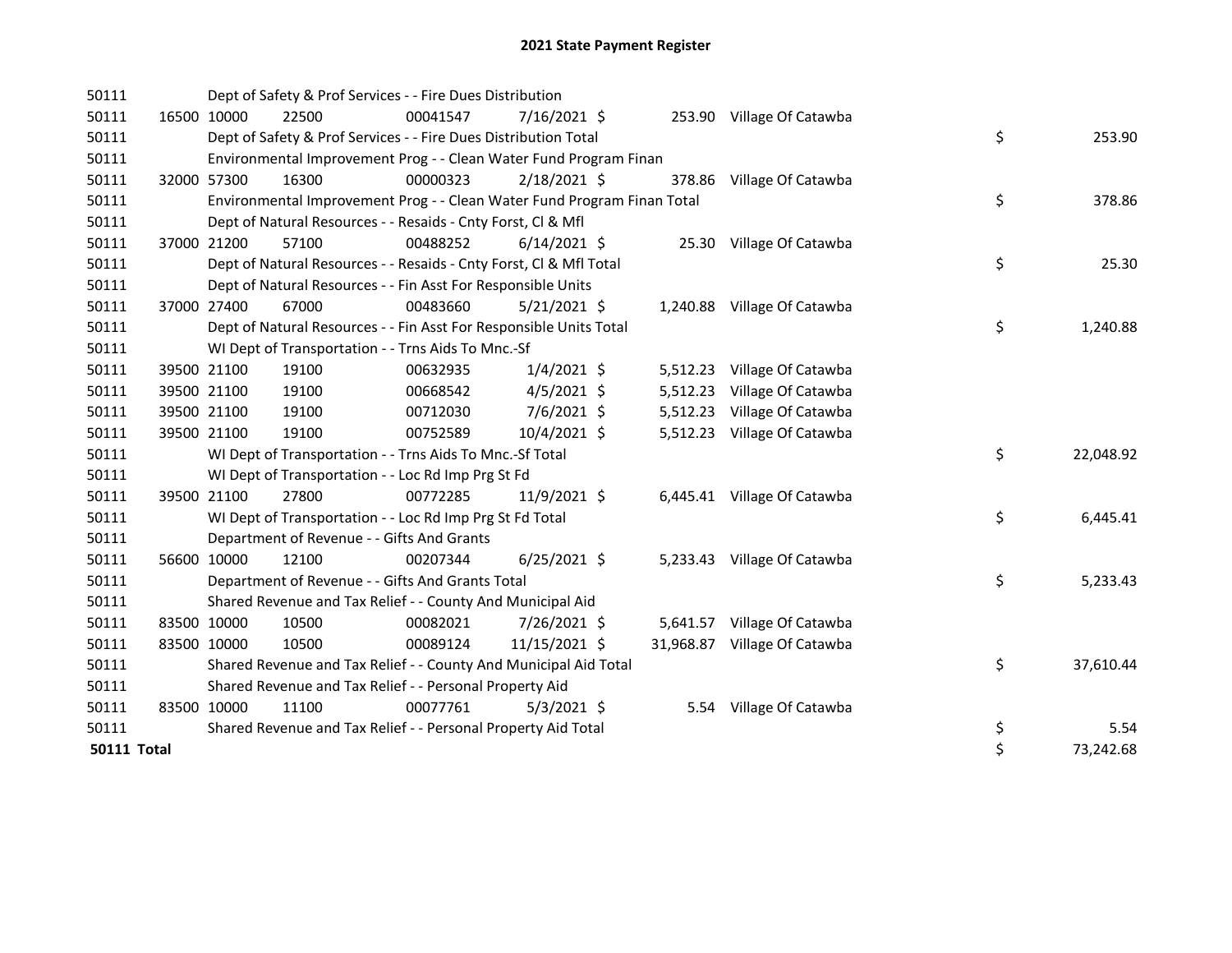| 50141              |       |             | Dept of Safety & Prof Services - - Fire Dues Distribution               |          |                |           |                            |    |           |
|--------------------|-------|-------------|-------------------------------------------------------------------------|----------|----------------|-----------|----------------------------|----|-----------|
| 50141              | 16500 | 10000       | 22500                                                                   | 00041558 | $7/16/2021$ \$ |           | 287.94 Village Of Kennan   |    |           |
| 50141              |       |             | Dept of Safety & Prof Services - - Fire Dues Distribution Total         |          |                |           |                            | \$ | 287.94    |
| 50141              |       |             | Environmental Improvement Prog - - Clean Water Fund Program Finan       |          |                |           |                            |    |           |
| 50141              |       | 32000 57300 | 16300                                                                   | 00000324 | $2/18/2021$ \$ | 689.87    | Village Of Kennan          |    |           |
| 50141              |       |             | Environmental Improvement Prog - - Clean Water Fund Program Finan Total |          |                |           |                            | \$ | 689.87    |
| 50141              |       |             | WI Dept of Transportation - - Trns Aids To Mnc.-Sf                      |          |                |           |                            |    |           |
| 50141              | 39500 | 21100       | 19100                                                                   | 00632936 | $1/4/2021$ \$  | 2,982.78  | Village Of Kennan          |    |           |
| 50141              |       | 39500 21100 | 19100                                                                   | 00668543 | $4/5/2021$ \$  | 2,982.78  | Village Of Kennan          |    |           |
| 50141              |       | 39500 21100 | 19100                                                                   | 00712031 | 7/6/2021 \$    | 2,982.78  | Village Of Kennan          |    |           |
| 50141              |       | 39500 21100 | 19100                                                                   | 00752590 | $10/4/2021$ \$ | 2,982.78  | Village Of Kennan          |    |           |
| 50141              |       |             | WI Dept of Transportation - - Trns Aids To Mnc.-Sf Total                |          |                |           |                            | \$ | 11,931.12 |
| 50141              |       |             | Department of Revenue - - Gifts And Grants                              |          |                |           |                            |    |           |
| 50141              |       | 56600 10000 | 12100                                                                   | 00207345 | $6/25/2021$ \$ |           | 6,280.11 Village Of Kennan |    |           |
| 50141              |       |             | Department of Revenue - - Gifts And Grants Total                        |          |                |           |                            | \$ | 6,280.11  |
| 50141              |       |             | Shared Revenue and Tax Relief - - County And Municipal Aid              |          |                |           |                            |    |           |
| 50141              |       | 83500 10000 | 10500                                                                   | 00082022 | 7/26/2021 \$   | 5,884.30  | Village Of Kennan          |    |           |
| 50141              |       | 83500 10000 | 10500                                                                   | 00089125 | 11/15/2021 \$  | 33,344.35 | Village Of Kennan          |    |           |
| 50141              |       |             | Shared Revenue and Tax Relief - - County And Municipal Aid Total        |          |                |           |                            | \$ | 39,228.65 |
| 50141              |       |             | Shared Revenue and Tax Relief - - Exempt Computer Aid                   |          |                |           |                            |    |           |
| 50141              |       | 83500 10000 | 10900                                                                   | 00084580 | 7/26/2021 \$   | 1.03      | Village Of Kennan          |    |           |
| 50141              |       |             | Shared Revenue and Tax Relief - - Exempt Computer Aid Total             |          |                |           |                            | \$ | 1.03      |
| 50141              |       |             | Shared Revenue and Tax Relief - - Personal Property Aid                 |          |                |           |                            |    |           |
| 50141              | 83500 | 10000       | 11100                                                                   | 00077762 | $5/3/2021$ \$  | 7.68      | Village Of Kennan          |    |           |
| 50141              |       |             | Shared Revenue and Tax Relief - - Personal Property Aid Total           |          |                |           |                            | \$ | 7.68      |
| <b>50141 Total</b> |       |             |                                                                         |          |                |           |                            | \$ | 58,426.40 |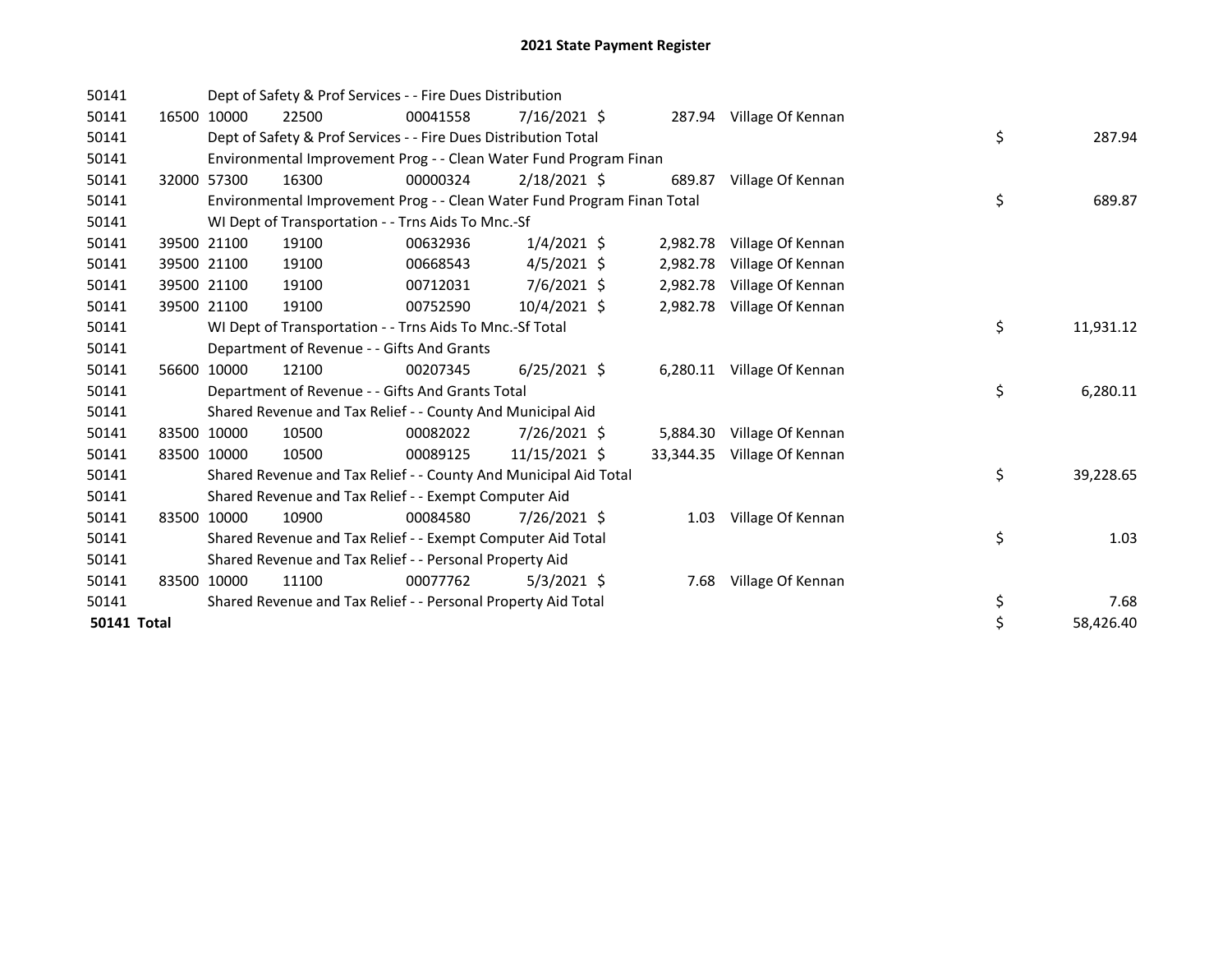| 50171 |             | Dept of Safety & Prof Services - - Fire Dues Distribution                       |                         |                |           |                               |    |           |
|-------|-------------|---------------------------------------------------------------------------------|-------------------------|----------------|-----------|-------------------------------|----|-----------|
| 50171 | 16500 10000 | 22500                                                                           | 00041565                | 7/16/2021 \$   |           | 1,337.22 Village Of Prentice  |    |           |
| 50171 |             | Dept of Safety & Prof Services - - Fire Dues Distribution Total                 |                         |                |           |                               | \$ | 1,337.22  |
| 50171 |             | Environmental Improvement Prog - - Clean Water Fund Program Finan               |                         |                |           |                               |    |           |
| 50171 | 32000 57300 | 16300                                                                           | 00000325                | 2/18/2021 \$   |           | 2,340.79 Village Of Prentice  |    |           |
| 50171 |             | Environmental Improvement Prog - - Clean Water Fund Program Finan Total         |                         |                |           |                               | \$ | 2,340.79  |
| 50171 |             | Dept of Natural Resources - - General Program Operations --                     |                         |                |           |                               |    |           |
| 50171 | 37000 21200 | 25400                                                                           | 00462992                | $2/16/2021$ \$ |           | 184.26 Village Of Prentice    |    |           |
| 50171 | 37000 21200 | 25400                                                                           | 00478705                | $5/3/2021$ \$  |           | 138.72 Village Of Prentice    |    |           |
| 50171 | 37000 21200 | 25400                                                                           | 00496850                | 7/14/2021 \$   |           | 176.51 Village Of Prentice    |    |           |
| 50171 | 37000 21200 | 25400                                                                           | 00515961                | 10/25/2021 \$  |           | 184.95 Village Of Prentice    |    |           |
| 50171 |             | Dept of Natural Resources - - General Program Operations -- Total               |                         |                |           |                               | \$ | 684.44    |
| 50171 |             | Dept of Natural Resources - - GPO--State Funds                                  |                         |                |           |                               |    |           |
| 50171 | 37000 21200 | 36100                                                                           | 00462992                | $2/16/2021$ \$ |           | 184.26 Village Of Prentice    |    |           |
| 50171 | 37000 21200 | 36100                                                                           | 00478705                | $5/3/2021$ \$  | 138.71    | Village Of Prentice           |    |           |
| 50171 | 37000 21200 | 36100                                                                           | 00496850                | 7/14/2021 \$   |           | 173.52 Village Of Prentice    |    |           |
| 50171 | 37000 21200 | 36100                                                                           | 00515961                | 10/25/2021 \$  |           | 92.48 Village Of Prentice     |    |           |
| 50171 |             | Dept of Natural Resources - - GPO--State Funds Total                            |                         |                |           |                               | \$ | 588.97    |
| 50171 |             | Dept of Natural Resources - - Resaids - Cnty Forst, Cl & Mfl                    |                         |                |           |                               |    |           |
| 50171 | 37000 21200 | 57100                                                                           | 00488253                | $6/14/2021$ \$ |           | 13.20 Village Of Prentice     |    |           |
| 50171 |             | Dept of Natural Resources - - Resaids - Cnty Forst, Cl & Mfl Total              |                         |                |           |                               | \$ | 13.20     |
| 50171 |             | Dept of Natural Resources - - Fin Asst For Responsible Units                    |                         |                |           |                               |    |           |
| 50171 | 37000 27400 | 67000                                                                           | 00483809                | 5/21/2021 \$   |           | 1,296.54 Village Of Prentice  |    |           |
| 50171 |             | Dept of Natural Resources - - Fin Asst For Responsible Units Total              |                         |                |           |                               | \$ | 1,296.54  |
| 50171 |             | Dept of Natural Resources - - Land Acquisition                                  |                         |                |           |                               |    |           |
| 50171 | 37000 36300 | TA100                                                                           | 00490292                | $6/17/2021$ \$ |           | 22,014.00 Village Of Prentice |    |           |
| 50171 |             | Dept of Natural Resources - - Land Acquisition Total                            |                         |                |           |                               | \$ | 22,014.00 |
| 50171 |             | WI Dept of Transportation - - Trns Aids To Mnc.-Sf                              |                         |                |           |                               |    |           |
| 50171 | 39500 21100 | 19100                                                                           | 00632937                | $1/4/2021$ \$  |           | 13,415.49 Village Of Prentice |    |           |
| 50171 | 39500 21100 | 19100                                                                           | 00668544                | $4/5/2021$ \$  | 13,415.49 | Village Of Prentice           |    |           |
| 50171 | 39500 21100 | 19100                                                                           | 00712032                | 7/6/2021 \$    |           | 13,415.49 Village Of Prentice |    |           |
| 50171 | 39500 21100 | 19100                                                                           | 00752591                | 10/4/2021 \$   |           | 13,415.50 Village Of Prentice |    |           |
| 50171 |             | WI Dept of Transportation - - Trns Aids To Mnc.-Sf Total                        |                         |                |           |                               | \$ | 53,661.97 |
| 50171 |             | Department of Health Services - - Prepaid Medical Transport Reimbursement       |                         |                |           |                               |    |           |
| 50171 | 43500 10000 | 16300                                                                           | AMBULANCE 11/15/2021 \$ |                |           | 2,000.00 Village Of Prentice  |    |           |
| 50171 |             | Department of Health Services - - Prepaid Medical Transport Reimbursement Total |                         |                |           |                               | \$ | 2,000.00  |
| 50171 |             | Department of Revenue - - Gifts And Grants                                      |                         |                |           |                               |    |           |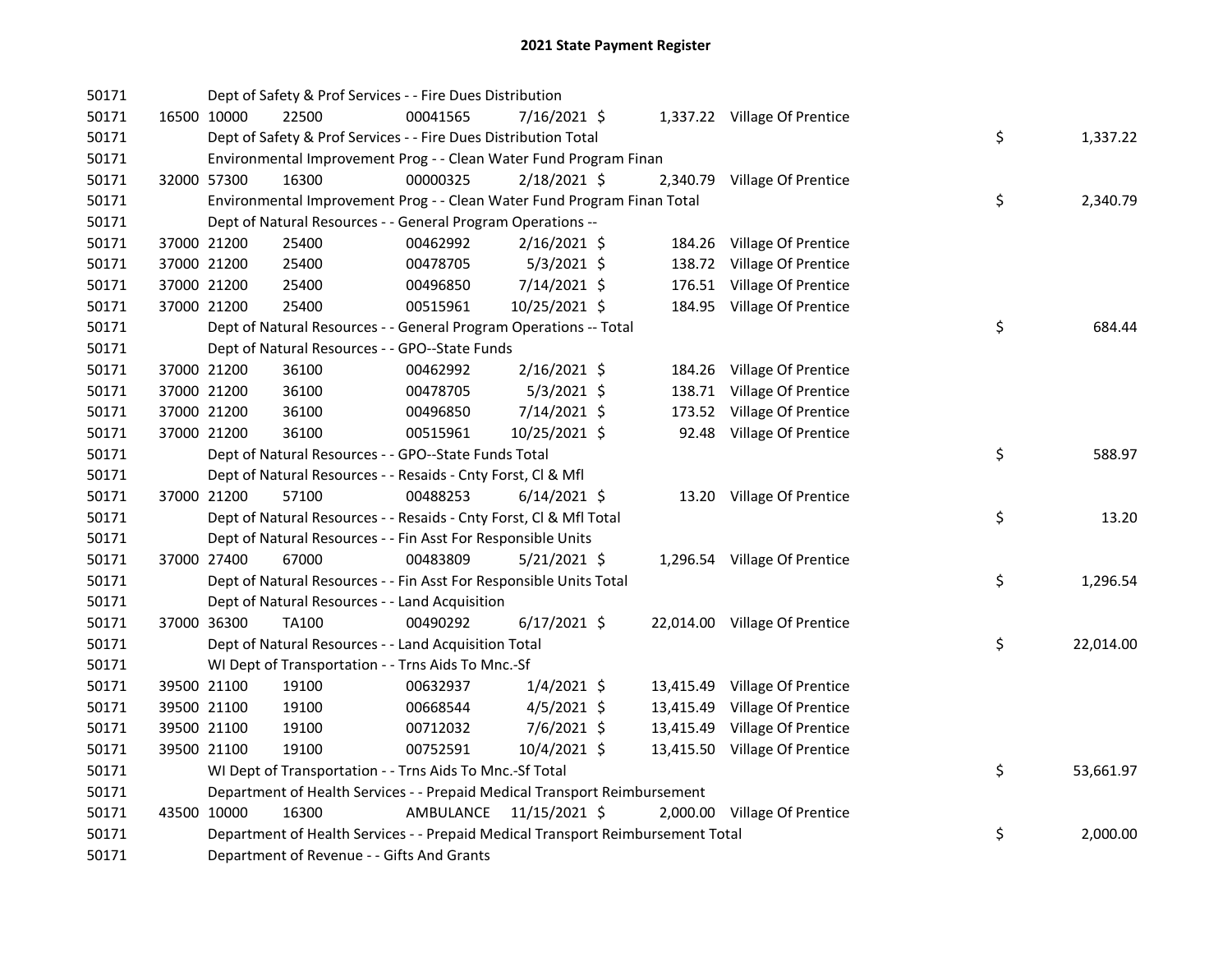| 50171              | 56600 10000 | 12100                                                                 | 00207346 | $6/25/2021$ \$ |            | 31,243.56 Village Of Prentice |    |            |
|--------------------|-------------|-----------------------------------------------------------------------|----------|----------------|------------|-------------------------------|----|------------|
| 50171              |             | Department of Revenue - - Gifts And Grants Total                      | \$       | 31,243.56      |            |                               |    |            |
| 50171              |             | Shared Revenue and Tax Relief - - County And Municipal Aid            |          |                |            |                               |    |            |
| 50171              | 83500 10000 | 10500                                                                 | 00082023 | 7/26/2021 \$   | 29,340.03  | Village Of Prentice           |    |            |
| 50171              | 83500 10000 | 10500                                                                 | 00089126 | 11/15/2021 \$  | 164,260.19 | Village Of Prentice           |    |            |
| 50171              |             | Shared Revenue and Tax Relief - - County And Municipal Aid Total      |          |                |            |                               | \$ | 193,600.22 |
| 50171              |             | Shared Revenue and Tax Relief - - Exempt Computer Aid                 |          |                |            |                               |    |            |
| 50171              | 83500 10000 | 10900                                                                 | 00084581 | 7/26/2021 \$   |            | 1,780.24 Village Of Prentice  |    |            |
| 50171              |             | Shared Revenue and Tax Relief - - Exempt Computer Aid Total           |          |                |            |                               | \$ | 1,780.24   |
| 50171              |             | Shared Revenue and Tax Relief - - Utility Aid                         |          |                |            |                               |    |            |
| 50171              | 83500 10000 | 11000                                                                 | 00082023 | 7/26/2021 \$   | 2.58       | Village Of Prentice           |    |            |
| 50171              | 83500 10000 | 11000                                                                 | 00089126 | 11/15/2021 \$  | 14.03      | Village Of Prentice           |    |            |
| 50171              |             | Shared Revenue and Tax Relief - - Utility Aid Total                   |          |                |            |                               | \$ | 16.61      |
| 50171              |             | Shared Revenue and Tax Relief - - Personal Property Aid               |          |                |            |                               |    |            |
| 50171              | 83500 10000 | 11100                                                                 | 00077763 | $5/3/2021$ \$  |            | 2,903.02 Village Of Prentice  |    |            |
| 50171              | 83500 10000 | 11100                                                                 | 00078982 | 5/3/2021 \$    | 7.17       | Village Of Prentice           |    |            |
| 50171              |             | Shared Revenue and Tax Relief - - Personal Property Aid Total         |          |                |            |                               | \$ | 2,910.19   |
| 50171              |             | Shared Revenue and Tax Relief - - School Lvy Tx/First Dollar Cr       |          |                |            |                               |    |            |
| 50171              | 83500 10000 | 30200                                                                 | 00082731 | 7/26/2021 \$   |            | 54,174.93 Village Of Prentice |    |            |
| 50171              | 83500 10000 | 30200                                                                 | 00086126 | 7/26/2021 \$   | 19,440.91  | Village Of Prentice           |    |            |
| 50171              |             | Shared Revenue and Tax Relief - - School Lvy Tx/First Dollar Cr Total |          |                |            |                               | \$ | 73,615.84  |
| 50171              |             | Shared Revenue and Tax Relief - - Payments For Municipal Svcs         |          |                |            |                               |    |            |
| 50171              | 83500 10000 | 50100                                                                 | 00073743 | $2/1/2021$ \$  |            | 99.23 Village Of Prentice     |    |            |
| 50171              |             | Shared Revenue and Tax Relief - - Payments For Municipal Svcs Total   |          |                |            |                               | \$ | 99.23      |
| 50171              |             | Shared Revenue and Tax Relief - - Lottery & Gaming Credit             |          |                |            |                               |    |            |
| 50171              | 83500 52100 | 36300                                                                 | 00074609 | $3/22/2021$ \$ |            | 27,172.75 Village Of Prentice |    |            |
| 50171              |             | Shared Revenue and Tax Relief - - Lottery & Gaming Credit Total       |          |                |            |                               | \$ | 27,172.75  |
| <b>50171 Total</b> |             |                                                                       |          |                |            |                               | \$ | 414,375.77 |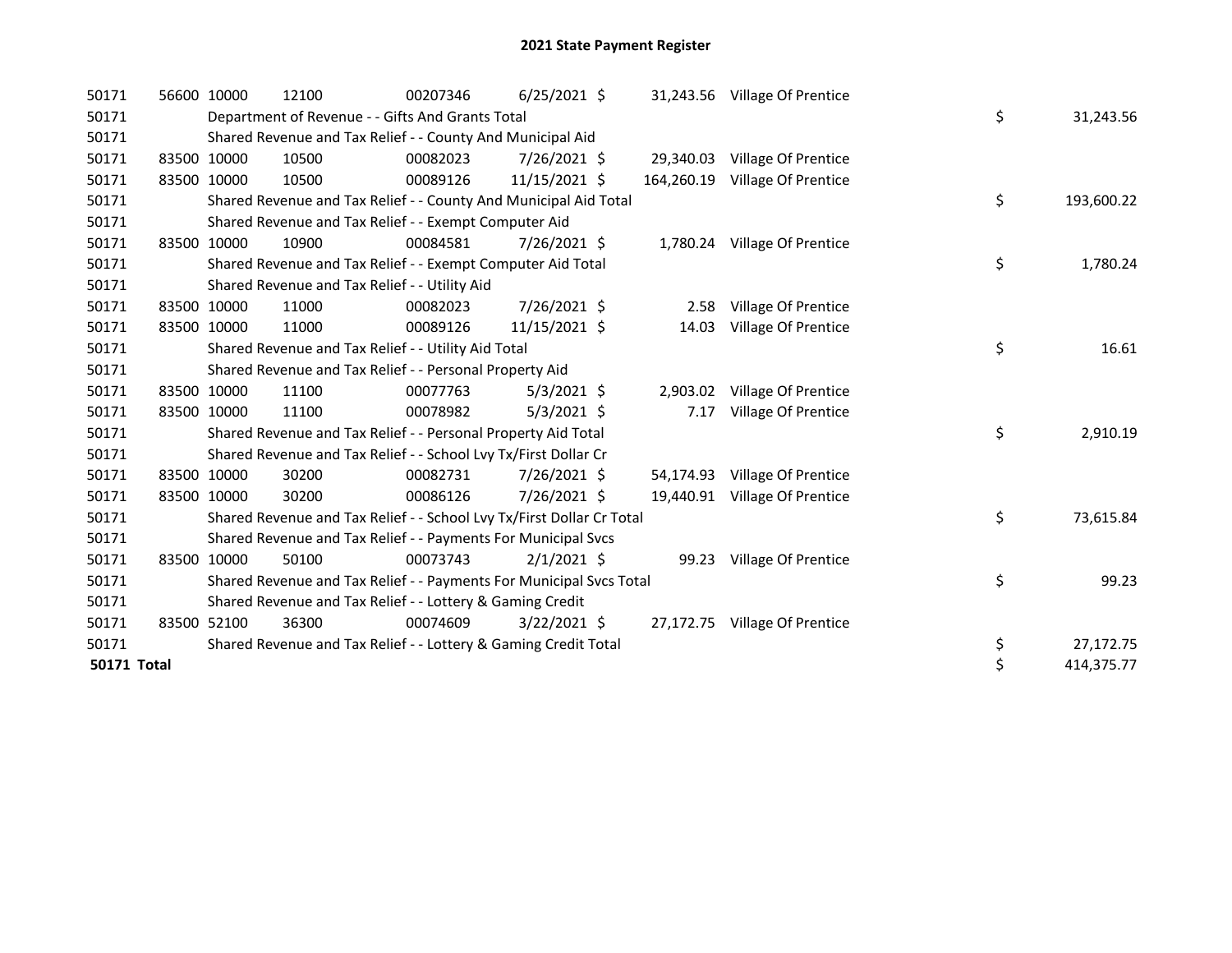| 50271 |             |                                          | Dept of Safety & Prof Services - - Fire Dues Distribution          |                |        |                              |    |           |
|-------|-------------|------------------------------------------|--------------------------------------------------------------------|----------------|--------|------------------------------|----|-----------|
| 50271 | 16500 10000 | 22500                                    | 00041562                                                           | 7/16/2021 \$   |        | 5,084.61 City of Park Falls  |    |           |
| 50271 |             |                                          | Dept of Safety & Prof Services - - Fire Dues Distribution Total    |                |        |                              | \$ | 5,084.61  |
| 50271 |             | Dept of Natural Resources - - Seg Earned |                                                                    |                |        |                              |    |           |
| 50271 | 37000 21200 | 100SE                                    | 00456050                                                           | 1/12/2021 \$   |        | 12,415.64 City of Park Falls |    |           |
| 50271 |             |                                          | Dept of Natural Resources - - Seg Earned Total                     |                |        |                              | \$ | 12,415.64 |
| 50271 |             |                                          | Dept of Natural Resources - - Gen Program Ops-State Funds          |                |        |                              |    |           |
| 50271 | 37000 21200 | 16100                                    | 00455305                                                           | $1/11/2021$ \$ | 115.33 | City of Park Falls           |    |           |
| 50271 | 37000 21200 | 16100                                    | 00471870                                                           | $4/6/2021$ \$  | 103.78 | City of Park Falls           |    |           |
| 50271 | 37000 21200 | 16100                                    | 00496364                                                           | 7/12/2021 \$   | 126.88 | City of Park Falls           |    |           |
| 50271 | 37000 21200 | 16100                                    | 00513766                                                           | 10/12/2021 \$  | 115.33 | City of Park Falls           |    |           |
| 50271 |             |                                          | Dept of Natural Resources - - Gen Program Ops-State Funds Total    |                |        |                              | \$ | 461.32    |
| 50271 |             |                                          | Dept of Natural Resources - - General Program Operations --        |                |        |                              |    |           |
| 50271 | 37000 21200 | 25400                                    | 00456225                                                           | $1/14/2021$ \$ |        | 155.33 City of Park Falls    |    |           |
| 50271 | 37000 21200 | 25400                                    | 00472456                                                           | $4/12/2021$ \$ | 143.78 | City of Park Falls           |    |           |
| 50271 | 37000 21200 | 25400                                    | 00497753                                                           | 7/19/2021 \$   | 166.88 | City of Park Falls           |    |           |
| 50271 | 37000 21200 | 25400                                    | 00512926                                                           | 10/15/2021 \$  |        | 155.33 City of Park Falls    |    |           |
| 50271 |             |                                          | Dept of Natural Resources - - General Program Operations -- Total  |                |        |                              | \$ | 621.32    |
| 50271 |             |                                          | Dept of Natural Resources - - GPO--State Funds                     |                |        |                              |    |           |
| 50271 | 37000 21200 | 36100                                    | 00452498                                                           | $1/4/2021$ \$  |        | 300.00 City of Park Falls    |    |           |
| 50271 |             |                                          | Dept of Natural Resources - - GPO--State Funds Total               |                |        |                              | \$ | 300.00    |
| 50271 |             |                                          | Dept of Natural Resources - - Aids In Lieu Of Taxes - Sum S        |                |        |                              |    |           |
| 50271 | 37000 21200 | 57900                                    | 00476069                                                           | $4/21/2021$ \$ |        | 444.12 City of Park Falls    |    |           |
| 50271 |             |                                          | Dept of Natural Resources - - Aids In Lieu Of Taxes - Sum S Total  |                |        |                              | \$ | 444.12    |
| 50271 |             |                                          | Dept of Natural Resources - - Resaids - Pymt In Lieu Tax Fed       |                |        |                              |    |           |
| 50271 | 37000 21200 | 58400                                    | 00510826                                                           | $9/28/2021$ \$ |        | 17.21 City of Park Falls     |    |           |
| 50271 |             |                                          | Dept of Natural Resources - - Resaids - Pymt In Lieu Tax Fed Total |                |        |                              | \$ | 17.21     |
| 50271 |             |                                          | Dept of Natural Resources - - GPO--State Funds                     |                |        |                              |    |           |
| 50271 | 37000 21200 | 86100                                    | 00458282                                                           | 1/29/2021 \$   | 423.29 | City of Park Falls           |    |           |
| 50271 | 37000 21200 | 86100                                    | 00471694                                                           | $4/5/2021$ \$  | 146.09 | City of Park Falls           |    |           |
| 50271 | 37000 21200 | 86100                                    | 00499783                                                           | 7/29/2021 \$   | 349.80 | City of Park Falls           |    |           |
| 50271 | 37000 21200 | 86100                                    | 00512781                                                           | 10/12/2021 \$  | 364.85 | City of Park Falls           |    |           |
| 50271 |             |                                          | Dept of Natural Resources - - GPO--State Funds Total               |                |        |                              | \$ | 1,284.03  |
| 50271 |             |                                          | Dept of Natural Resources - - Fin Asst For Responsible Units       |                |        |                              |    |           |
| 50271 | 37000 27400 | 67000                                    | 00483063                                                           | 5/21/2021 \$   |        | 8,944.22 City of Park Falls  |    |           |
| 50271 |             |                                          | Dept of Natural Resources - - Fin Asst For Responsible Units Total |                |        |                              | \$ | 8,944.22  |
| 50271 |             |                                          | WI Dept of Transportation - - Trns Aids To Mnc.-Sf                 |                |        |                              |    |           |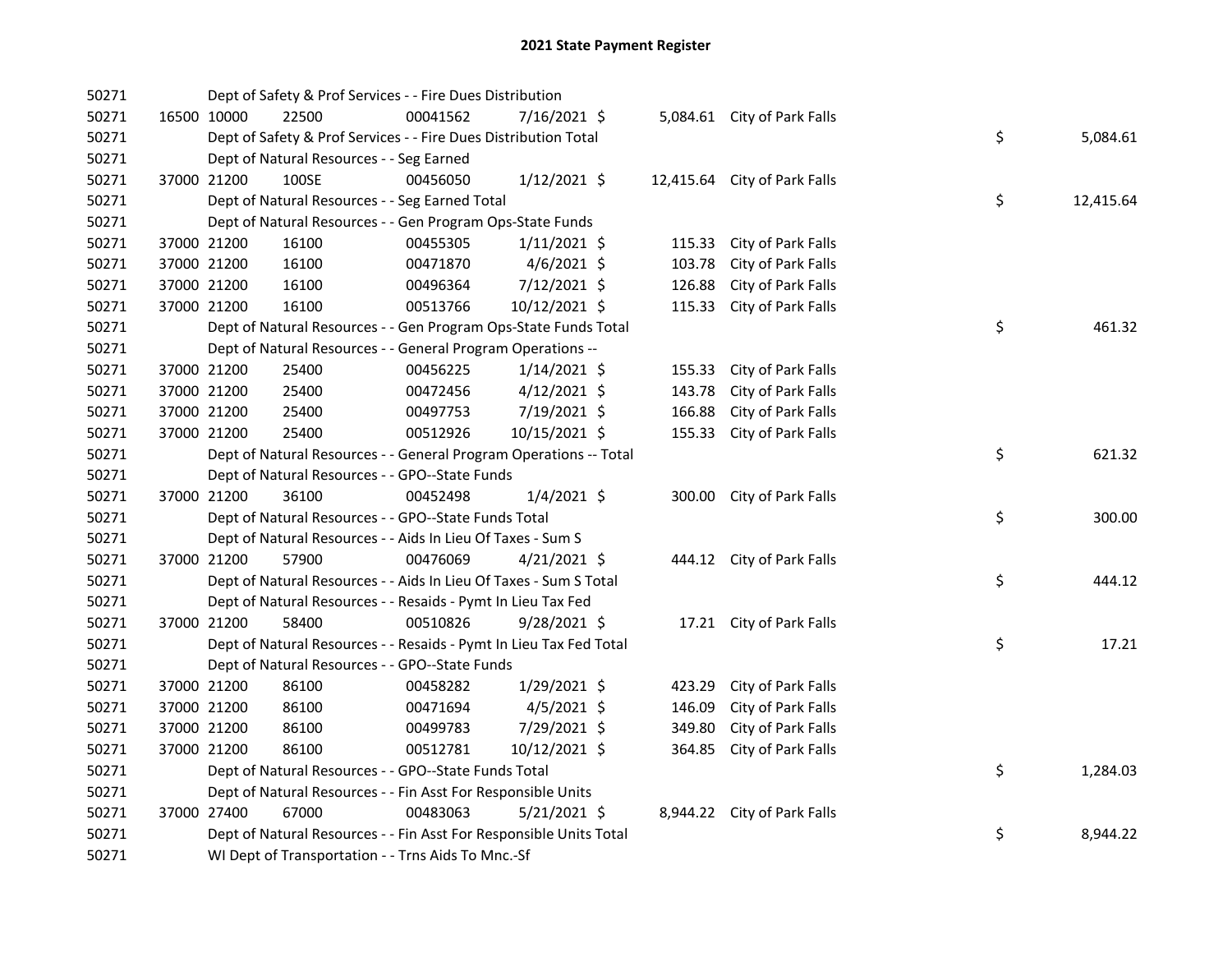| 50271 | 39500 21100 | 19100                                                                 | 00632938 | $1/4/2021$ \$  |            | 66,635.20 City of Park Falls  |    |            |
|-------|-------------|-----------------------------------------------------------------------|----------|----------------|------------|-------------------------------|----|------------|
| 50271 | 39500 21100 | 19100                                                                 | 00668545 | $4/5/2021$ \$  | 66,635.20  | City of Park Falls            |    |            |
| 50271 | 39500 21100 | 19100                                                                 | 00712033 | 7/6/2021 \$    | 66,635.20  | City of Park Falls            |    |            |
| 50271 | 39500 21100 | 19100                                                                 | 00752592 | 10/4/2021 \$   | 66,635.20  | City of Park Falls            |    |            |
| 50271 |             | WI Dept of Transportation - - Trns Aids To Mnc.-Sf Total              |          |                |            |                               | \$ | 266,540.80 |
| 50271 |             | WI Dept of Transportation - - Aero Assistance Sfd                     |          |                |            |                               |    |            |
| 50271 | 39500 21100 | 26400                                                                 | 00761916 | 10/15/2021 \$  |            | 15,809.22 City of Park Falls  |    |            |
| 50271 |             | WI Dept of Transportation - - Aero Assistance Sfd Total               |          |                |            |                               | \$ | 15,809.22  |
| 50271 |             | WI Dept of Transportation - - Aero Assistance Lfd                     |          |                |            |                               |    |            |
| 50271 | 39500 21100 | 27400                                                                 | 00761916 | 10/15/2021 \$  |            | 3,952.30 City of Park Falls   |    |            |
| 50271 |             | WI Dept of Transportation - - Aero Assistance Lfd Total               |          |                |            |                               | \$ | 3,952.30   |
| 50271 |             | Department of Justice - - Officer training reimbursement              |          |                |            |                               |    |            |
| 50271 | 45500 10000 | 21400                                                                 | 00105738 | 11/23/2021 \$  |            | 800.00 City of Park Falls     |    |            |
| 50271 |             | Department of Justice - - Officer training reimbursement Total        |          |                |            |                               | \$ | 800.00     |
| 50271 |             | Department of Administration - - Federal Aid, Local Assistance        |          |                |            |                               |    |            |
| 50271 | 50500 10000 | 74300                                                                 | 00148418 | 7/9/2021 \$    | 204,264.18 | City of Park Falls            |    |            |
| 50271 | 50500 10000 | 74300                                                                 | 00152185 | 9/29/2021 \$   | 407,506.43 | City of Park Falls            |    |            |
| 50271 | 50500 10000 | 74300                                                                 | 00154787 | 11/18/2021 \$  | 230,000.00 | City of Park Falls            |    |            |
| 50271 |             | Department of Administration - - Federal Aid, Local Assistance Total  |          |                |            |                               | \$ | 841,770.61 |
| 50271 |             | Department of Revenue - - Gifts And Grants                            |          |                |            |                               |    |            |
| 50271 | 56600 10000 | 12100                                                                 | 00207347 | $6/25/2021$ \$ |            | 116,705.44 City of Park Falls |    |            |
| 50271 |             | Department of Revenue - - Gifts And Grants Total                      |          |                |            |                               | \$ | 116,705.44 |
| 50271 |             | Shared Revenue and Tax Relief - - Expenditure Restraint Program       |          |                |            |                               |    |            |
| 50271 | 83500 10000 | 10100                                                                 | 00082024 | 7/26/2021 \$   |            | 62,390.45 City of Park Falls  |    |            |
| 50271 |             | Shared Revenue and Tax Relief - - Expenditure Restraint Program Total |          |                |            |                               | \$ | 62,390.45  |
| 50271 |             | Shared Revenue and Tax Relief - - County And Municipal Aid            |          |                |            |                               |    |            |
| 50271 | 83500 10000 | 10500                                                                 | 00082024 | 7/26/2021 \$   |            | 145,872.63 City of Park Falls |    |            |
| 50271 | 83500 10000 | 10500                                                                 | 00089127 | 11/15/2021 \$  |            | 826,611.60 City of Park Falls |    |            |
| 50271 |             | Shared Revenue and Tax Relief - - County And Municipal Aid Total      |          |                |            |                               | \$ | 972,484.23 |
| 50271 |             | Shared Revenue and Tax Relief - - Exempt Computer Aid                 |          |                |            |                               |    |            |
| 50271 | 83500 10000 | 10900                                                                 | 00084582 | 7/26/2021 \$   | 8,316.93   | City of Park Falls            |    |            |
| 50271 | 83500 10000 | 10900                                                                 | 00085893 | 7/26/2021 \$   | 68.72      | City of Park Falls            |    |            |
| 50271 |             | Shared Revenue and Tax Relief - - Exempt Computer Aid Total           |          |                |            |                               | \$ | 8,385.65   |
| 50271 |             | Shared Revenue and Tax Relief - - Utility Aid                         |          |                |            |                               |    |            |
| 50271 | 83500 10000 | 11000                                                                 | 00082024 | 7/26/2021 \$   |            | 3,083.52 City of Park Falls   |    |            |
| 50271 | 83500 10000 | 11000                                                                 | 00089127 | 11/15/2021 \$  | 22,206.94  | City of Park Falls            |    |            |
| 50271 |             | Shared Revenue and Tax Relief - - Utility Aid Total                   |          |                |            |                               | \$ | 25,290.46  |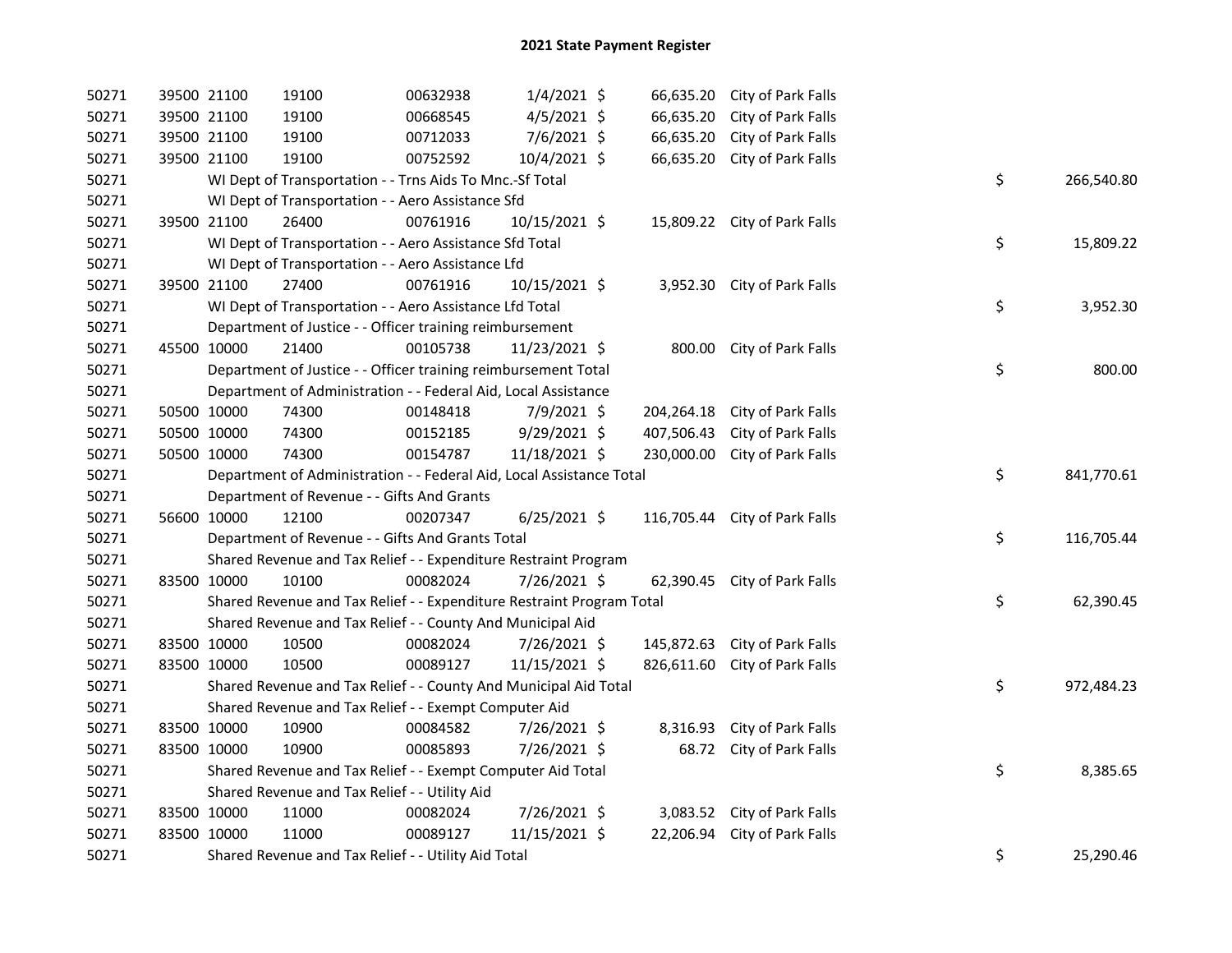| 50271       | Shared Revenue and Tax Relief - - Personal Property Aid |             |       |                                                                     |                |  |           |                             |  |  |              |
|-------------|---------------------------------------------------------|-------------|-------|---------------------------------------------------------------------|----------------|--|-----------|-----------------------------|--|--|--------------|
| 50271       |                                                         | 83500 10000 | 11100 | 00077764                                                            | $5/3/2021$ \$  |  | 12,685.20 | City of Park Falls          |  |  |              |
| 50271       |                                                         |             |       | Shared Revenue and Tax Relief - - Personal Property Aid Total       |                |  |           |                             |  |  | 12,685.20    |
| 50271       |                                                         |             |       | Shared Revenue and Tax Relief - - Payments For Municipal Svcs       |                |  |           |                             |  |  |              |
| 50271       |                                                         | 83500 10000 | 50100 | 00073744                                                            | $2/1/2021$ \$  |  |           | 2,128.51 City of Park Falls |  |  |              |
| 50271       |                                                         |             |       | Shared Revenue and Tax Relief - - Payments For Municipal Svcs Total |                |  |           |                             |  |  | 2,128.51     |
| 50271       |                                                         |             |       | Shared Revenue and Tax Relief - - Lottery & Gaming Credit           |                |  |           |                             |  |  |              |
| 50271       | 83500 52100                                             |             | 36300 | 00074356                                                            | $3/22/2021$ \$ |  | 988.57    | City of Park Falls          |  |  |              |
| 50271       |                                                         |             |       | Shared Revenue and Tax Relief - - Lottery & Gaming Credit Total     |                |  |           |                             |  |  | 988.57       |
| 50271 Total |                                                         |             |       |                                                                     |                |  |           |                             |  |  | 2.359.503.91 |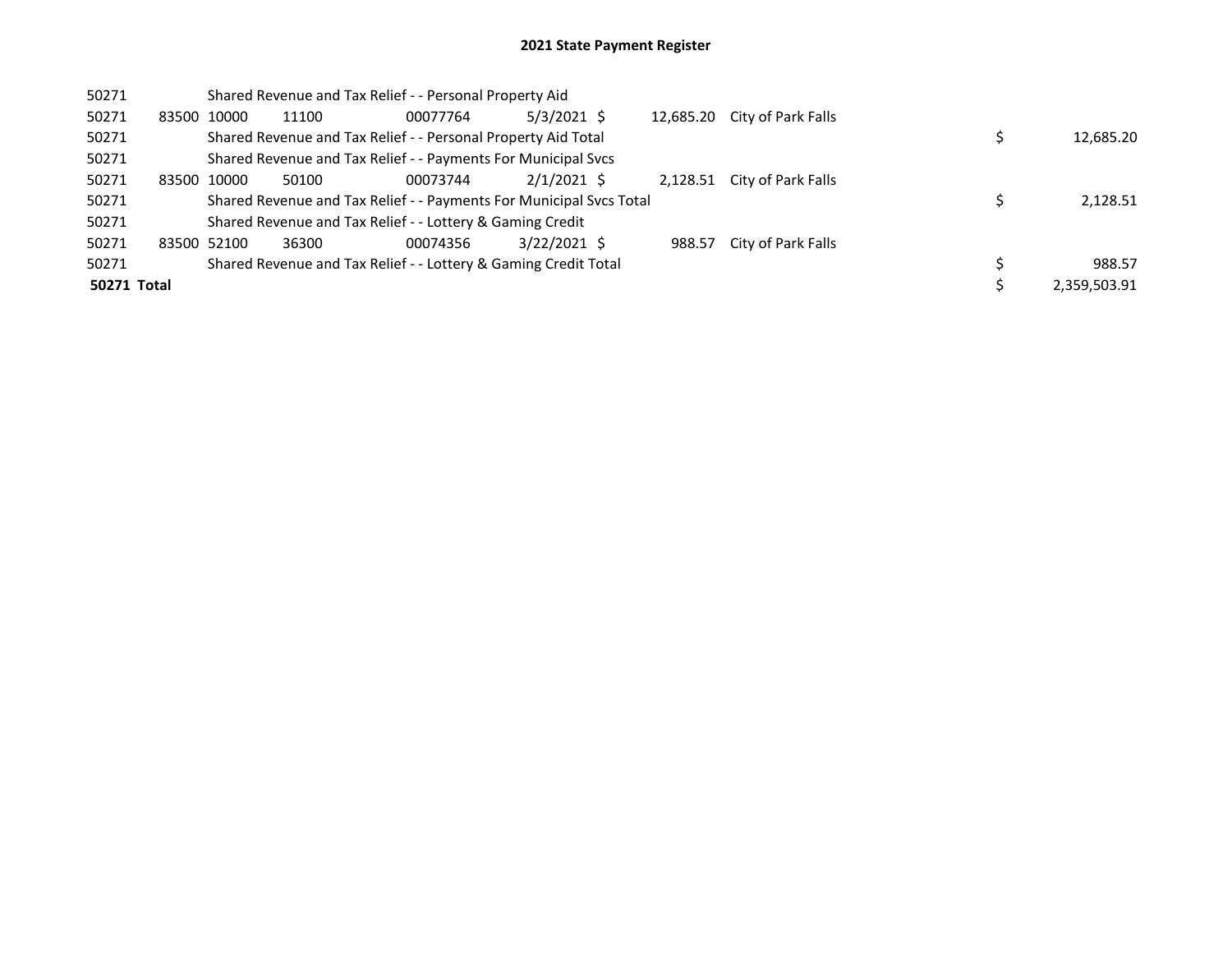| 50272 |             | Dept of Safety & Prof Services - - Fire Dues Distribution             |          |                |            |                             |    |            |
|-------|-------------|-----------------------------------------------------------------------|----------|----------------|------------|-----------------------------|----|------------|
| 50272 | 16500 10000 | 22500                                                                 | 00041563 | 7/16/2021 \$   |            | 3,988.20 City of Phillips   |    |            |
| 50272 |             | Dept of Safety & Prof Services - - Fire Dues Distribution Total       |          |                |            |                             | \$ | 3,988.20   |
| 50272 |             | Dept of Natural Resources - - Fin Asst For Responsible Units          |          |                |            |                             |    |            |
| 50272 | 37000 27400 | 67000                                                                 | 00483859 | 5/21/2021 \$   |            | 8,943.24 City of Phillips   |    |            |
| 50272 |             | Dept of Natural Resources - - Fin Asst For Responsible Units Total    |          |                |            |                             | \$ | 8,943.24   |
| 50272 |             | WI Dept of Transportation - - Trns Aids To Mnc.-Sf                    |          |                |            |                             |    |            |
| 50272 | 39500 21100 | 19100                                                                 | 00632939 | $1/4/2021$ \$  | 56,469.00  | City of Phillips            |    |            |
| 50272 | 39500 21100 | 19100                                                                 | 00668546 | $4/5/2021$ \$  | 56,469.00  | City of Phillips            |    |            |
| 50272 | 39500 21100 | 19100                                                                 | 00712034 | $7/6/2021$ \$  | 56,469.00  | City of Phillips            |    |            |
| 50272 | 39500 21100 | 19100                                                                 | 00752593 | 10/4/2021 \$   | 56,469.02  | City of Phillips            |    |            |
| 50272 |             | WI Dept of Transportation - - Trns Aids To Mnc.-Sf Total              |          |                |            |                             | \$ | 225,876.02 |
| 50272 |             | Department of Justice - - Officer training reimbursement              |          |                |            |                             |    |            |
| 50272 | 45500 10000 | 21400                                                                 | 00105743 | 11/23/2021 \$  |            | 1,280.00 City of Phillips   |    |            |
| 50272 |             | Department of Justice - - Officer training reimbursement Total        |          |                |            |                             | \$ | 1,280.00   |
| 50272 |             | Department of Justice - - Law Enforcement Train, Local                |          |                |            |                             |    |            |
| 50272 | 45500 10000 | 23100                                                                 | 00095621 | $3/12/2021$ \$ |            | 4,511.90 City of Phillips   |    |            |
| 50272 |             | Department of Justice - - Law Enforcement Train, Local Total          |          |                |            |                             | \$ | 4,511.90   |
| 50272 |             | Department of Administration - - Federal Aid, Local Assistance        |          |                |            |                             |    |            |
| 50272 | 50500 10000 | 74300                                                                 | 00154784 | 11/18/2021 \$  |            | 236,741.01 City of Phillips |    |            |
| 50272 | 50500 10000 | 74300                                                                 | 00156967 | 12/29/2021 \$  | 401,552.65 | City of Phillips            |    |            |
| 50272 |             | Department of Administration - - Federal Aid, Local Assistance Total  |          |                |            |                             | \$ | 638,293.66 |
| 50272 |             | Department of Revenue - - Gifts And Grants                            |          |                |            |                             |    |            |
| 50272 | 56600 10000 | 12100                                                                 | 00207348 | $6/25/2021$ \$ | 69,918.59  | City of Phillips            |    |            |
| 50272 |             | Department of Revenue - - Gifts And Grants Total                      |          |                |            |                             | \$ | 69,918.59  |
| 50272 |             | Shared Revenue and Tax Relief - - Expenditure Restraint Program       |          |                |            |                             |    |            |
| 50272 | 83500 10000 | 10100                                                                 | 00082025 | 7/26/2021 \$   |            | 30,509.63 City of Phillips  |    |            |
| 50272 |             | Shared Revenue and Tax Relief - - Expenditure Restraint Program Total |          |                |            |                             | \$ | 30,509.63  |
| 50272 |             | Shared Revenue and Tax Relief - - County And Municipal Aid            |          |                |            |                             |    |            |
| 50272 | 83500 10000 | 10500                                                                 | 00082025 | 7/26/2021 \$   | 76,088.14  | City of Phillips            |    |            |
| 50272 | 83500 10000 | 10500                                                                 | 00089128 | 11/15/2021 \$  |            | 431,166.11 City of Phillips |    |            |
| 50272 |             | Shared Revenue and Tax Relief - - County And Municipal Aid Total      |          |                |            |                             | \$ | 507,254.25 |
| 50272 |             | Shared Revenue and Tax Relief - - Exempt Computer Aid                 |          |                |            |                             |    |            |
| 50272 | 83500 10000 | 10900                                                                 | 00084583 | 7/26/2021 \$   |            | 7,934.71 City of Phillips   |    |            |
| 50272 | 83500 10000 | 10900                                                                 | 00085894 | 7/26/2021 \$   | 1,400.59   | City of Phillips            |    |            |
| 50272 |             | Shared Revenue and Tax Relief - - Exempt Computer Aid Total           |          |                |            |                             | \$ | 9,335.30   |
| 50272 |             | Shared Revenue and Tax Relief - - Utility Aid                         |          |                |            |                             |    |            |